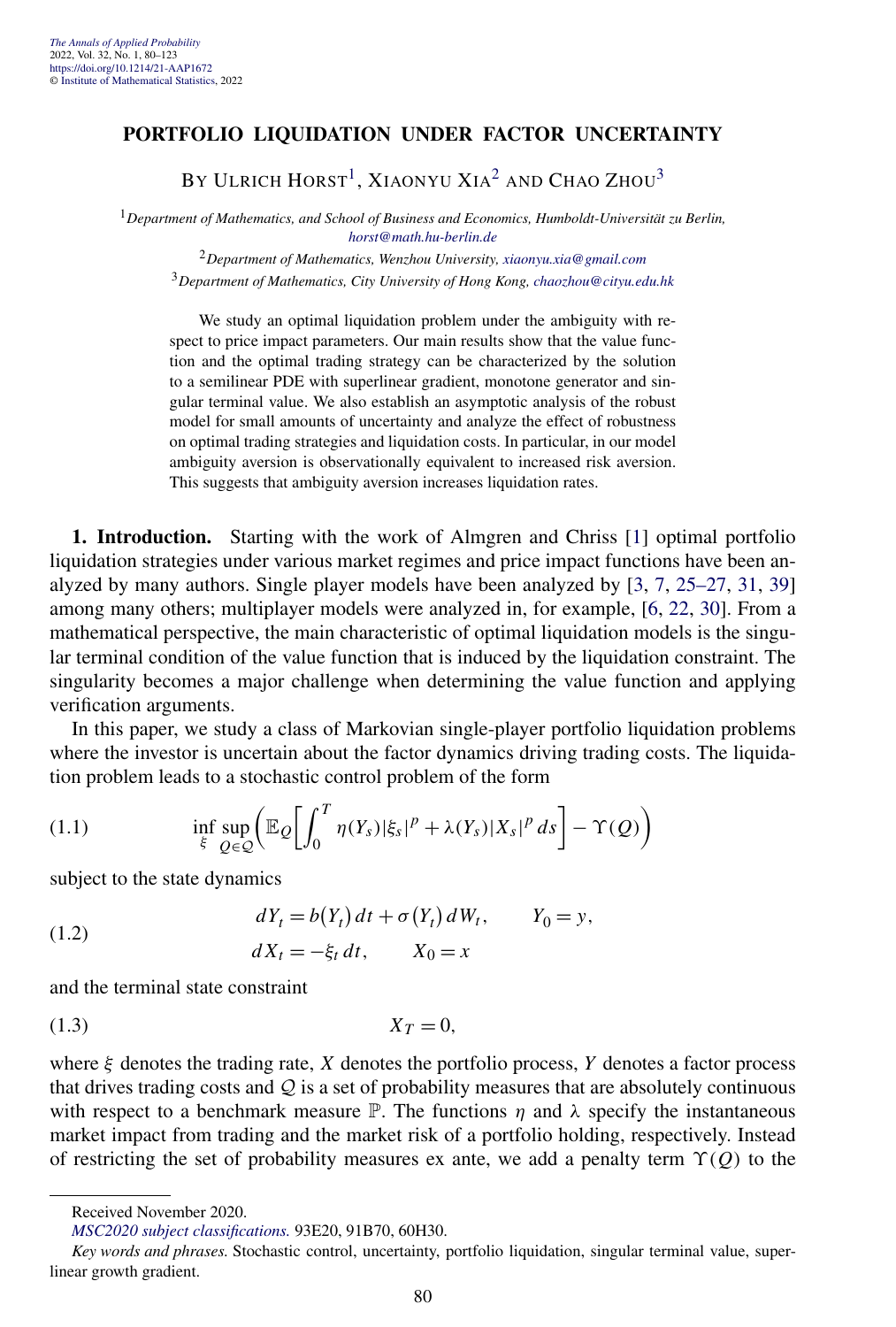objective function. This approach was first introduced by Hansen and Sargent [\[28\]](#page-43-0) and has since become a popular approach in both the economics and financial mathematics literature when analyzing optimal decision problems under model uncertainty.

The benchmark case where  $Q$  contains a single element has been analyzed in [\[27,](#page-43-0) [29\]](#page-43-0). In this case, the value function can be described in terms of the unique nonnegative viscosity solution of polynomial growth of a semilinear PDE with singular terminal value. The proof is based on an asymptotic expansion of the solution around the terminal time that shows that the value function converges to the instantaneous impact factor at the terminal time when properly rescaled.

If Q contains more than one element, then the investor is uncertain about the dynamics of the factor process. For instance, the process  $\eta(Y_t)$  may be viewed as describing the inverse market depth, whose dynamics the investor may not be able to specify correctly. The market risk factor  $\lambda(Y_t)$ , on the other hand, can be linked to the volatility of the reference price process. If the price dynamics follows a stochastic volatility model, then factor uncertainty amounts to uncertainty about the volatility of the reference price.

Under factor uncertainty, additional regularity assumptions on the penalty function *ϒ(Q)* are required to guarantee that the optimization problem is tractable analytically. In order to guarantee analytical tractability, we follow an approach that had first been introduced by Maenhout [\[35\]](#page-43-0) when analyzing a class of portfolio allocation models for Merton-type investors under model uncertainty.<sup>1</sup> Specifically, we consider penalty functions with statedependent ambiguity aversion parameters that satisfy a scaling property corresponding to homothetic preferences. The assumption of homothetic preferences does not only facilitate the mathematical analysis but it also has a clear economic implication. Our model with ambiguity aversion is observationally equivalent to a model without ambiguity aversion but increased risk aversion. An approach that is similar in spirit to the ones in [\[35\]](#page-43-0) and in this paper has been followed by Björk et al. [\[9\]](#page-42-0). They studied an equilibrium model with mean-variance preferences and a (state-dependent) dynamic risk aversion parameter that is inversely proportional to wealth. For their choice of risk aversion, the equilibrium monetary amount invested in the risky asset is proportional to current wealth.

Under our scaling property on the penalty function, we prove that the value function to our control problem can be characterized by the solution to a semilinear PDE with superlinear gradient, monotone generator and singular terminal value. Our first main result is to show that this PDE admits a unique nonnegative viscosity solution of polynomial growth under standard assumptions on the factor process and the cost coefficients. Many authors including [\[4,](#page-42-0) [5,](#page-42-0) [13\]](#page-42-0) studied the Lipschitz and Hölder regularity of viscosity solutions. In our setting, Hölder continuity and even  $C^{0,1}$ -regularity of the value function is not sufficient to guarantee admissibility of our martingale measure control. A particular asymptotic behavior of both the value function and its gradient at the terminal time is key to carry out the verification argument. Our second main result guarantees that, under an additional assumption on the penalty function and an additional boundedness condition on the market impact term, the viscosity solution to the HJB equation is of class  $C^{0,1}$  and that both the solution and its derivative have the desired asymptotic behavior at the terminal time. The proof is based on an asymptotic expansion of the solution near the terminal time as in [\[27,](#page-43-0) [29\]](#page-43-0). The difficulty is that now not only the value function but also its derivative needs to converge to the market impact term, respectively its derivative when properly rescaled. The precise asymptotic behavior of the solution allows us to obtain not only the optimal trading strategy but also the least favorable martingale measure in feedback form. It also allows us to establish our third main result,

<sup>&</sup>lt;sup>1</sup>The approach has been adapted by many authors, including [\[11,](#page-42-0) [18,](#page-42-0) [21,](#page-42-0) [36,](#page-43-0) [43\]](#page-43-0), partly due to its analytical tractability but also due to the "embedded" equivalence between ambiguity and risk aversion.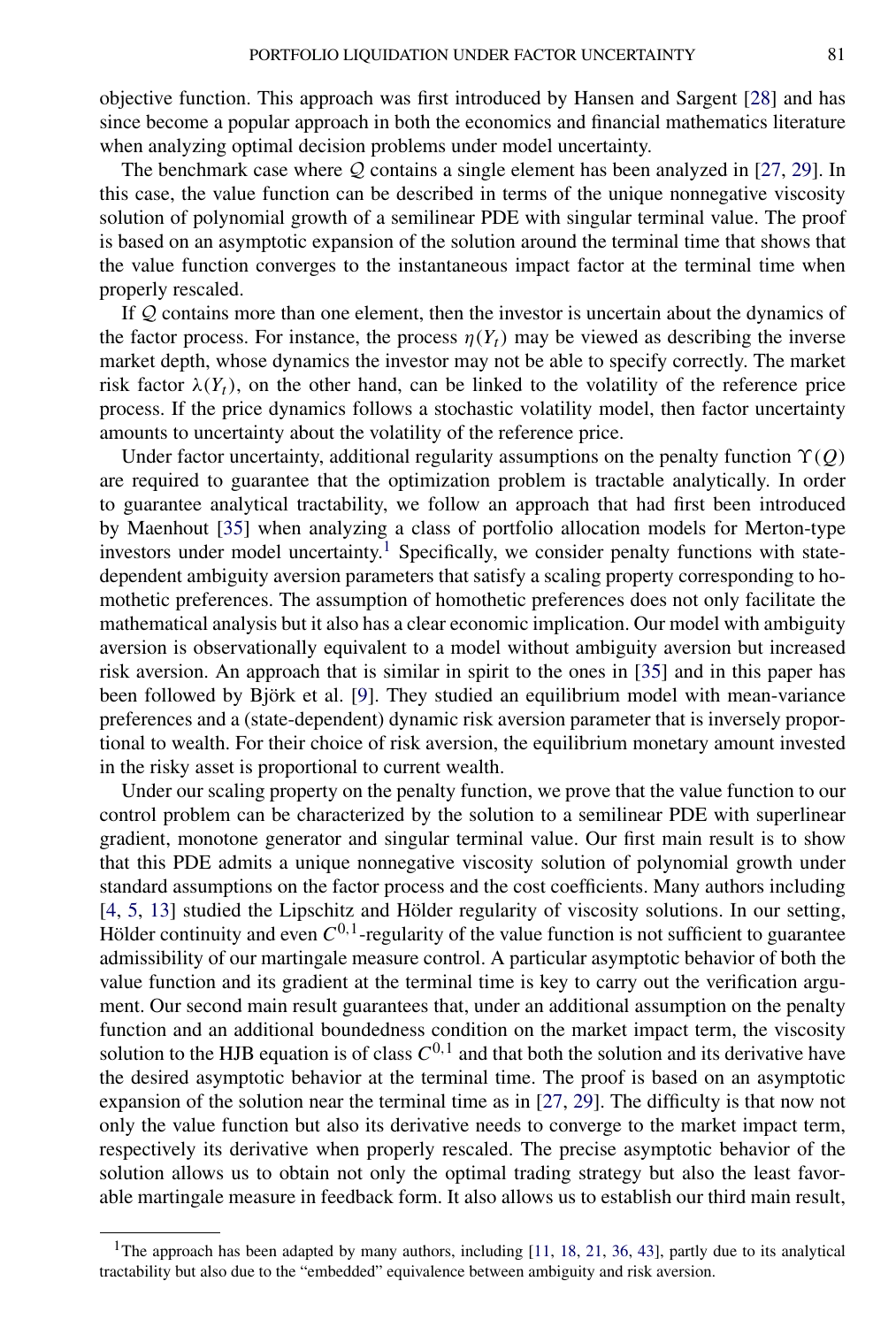namely a first order approximation of both the value function and the optimal trading strategy in terms of the solution to the benchmark model without uncertainty. The result shows that we can approximate the optimal strategy in a model with small uncertainty parameter in terms of the optimal strategy of the benchmark model and the first-order approximation of the value function. As a byproduct, we show that our model with factor uncertainty is observationally equivalent to a model without factor uncertainty but increased market risk. This suggests that factor uncertainty increases the rate of liquidation.

To the best of our knowledge, only few papers have studied the optimal liquidation problem under model uncertainty. Nyström et al. [\[37\]](#page-43-0) and Cartea et al. [\[14,](#page-42-0) [15\]](#page-42-0) considered problems of optimal liquidation with *limit orders* for a CARA, respectively a risk-neutral investor. In [\[37\]](#page-43-0) it is assumed that the investor is uncertain about both the drift and the volatility of the underlying reference price process. They show that uncertainty may increase the bidask spread and hence reduce liquidity. In [\[14,](#page-42-0) [15\]](#page-42-0), the investor is uncertain about the arrival rate of market orders, the fill probability of limit orders and the dynamics of the asset price. They show that ambiguity aversion with respect to each model factor has a similar effect on the optimal strategy, but the magnitude of the effect depends on time and inventory position in different ways depending on the source of uncertainty. In both papers, strict liquidation is not required; instead open positions at the terminal time are penalized. This avoids the mathematical challenges resulting from the singular terminal value.

Lorenz and Schied [\[33\]](#page-43-0) studied the drift dependence of optimal trade execution strategies under transient price impact with exponential resilience and strict liquidation constraint. They find an explicit solution to the problem of minimizing the expected liquidation costs when the unaffected price process is a square-integrable semimartingale. Later, Schied [\[42\]](#page-43-0) analyzed the impact on optimal trading strategies with respect to misspecification of the law of the unaffected price process in a model, which only allows instantaneous price impact. Both papers studied the dependence of optimal liquidation strategies on model dynamics but did not consider the resulting robust control problem. Bismuth et al. [\[8\]](#page-42-0) considered a portfolio liquidation model for a CARA investor that is uncertain about the drift of the reference price process but did not require a strict liquidation constraint. They do not consider a robust optimization problem either but dealt with the uncertainty by a general Bayesian prior for the drift, which allows them to solve the problem by dynamic programming techniques. All three papers focused on misspecification of the reference price process and assumed that the market impact parameters are known. Our model is different; we analyze the effect of uncertainty about the model parameters, for example, the market depth that we consider the most important impact factor.

In a recent paper, Popier and Zhou [\[40\]](#page-43-0) analyzed the optimal liquidation problem under drift and volatility uncertainty in a non-Markovian setting and characterized the value function by the solution of a second-order BSDE with monotone generator and singular terminal condition. In contrast to [\[40\]](#page-43-0), we focus on the drift uncertainty about the factor model and add a penalty function in the spirit of convex risk measure theory. We also obtain much stronger regularity properties of the value function, which allows us to study the effect of uncertainty on optimal trading strategies and costs in greater detail.

The remainder of this paper is organized as follows. In Section [2,](#page-3-0) we describe the modelling set-up, introduce the stochastic control problem and state our main results. The existence of viscosity solution to the HJBI equation is established in Section [3;](#page-10-0) the regularity of the viscosity solution is proved in Section [4.](#page-15-0) The verification argument is carried out in Section [5.](#page-21-0) Finally, Section [6](#page-25-0) is devoted to an asymptotic analysis of the value function as well as the optimal trading strategy for small amounts of uncertainty.

*Notation and notational conventions.* We put

$$
\langle y \rangle := (1 + |y|^2)^{1/2}.
$$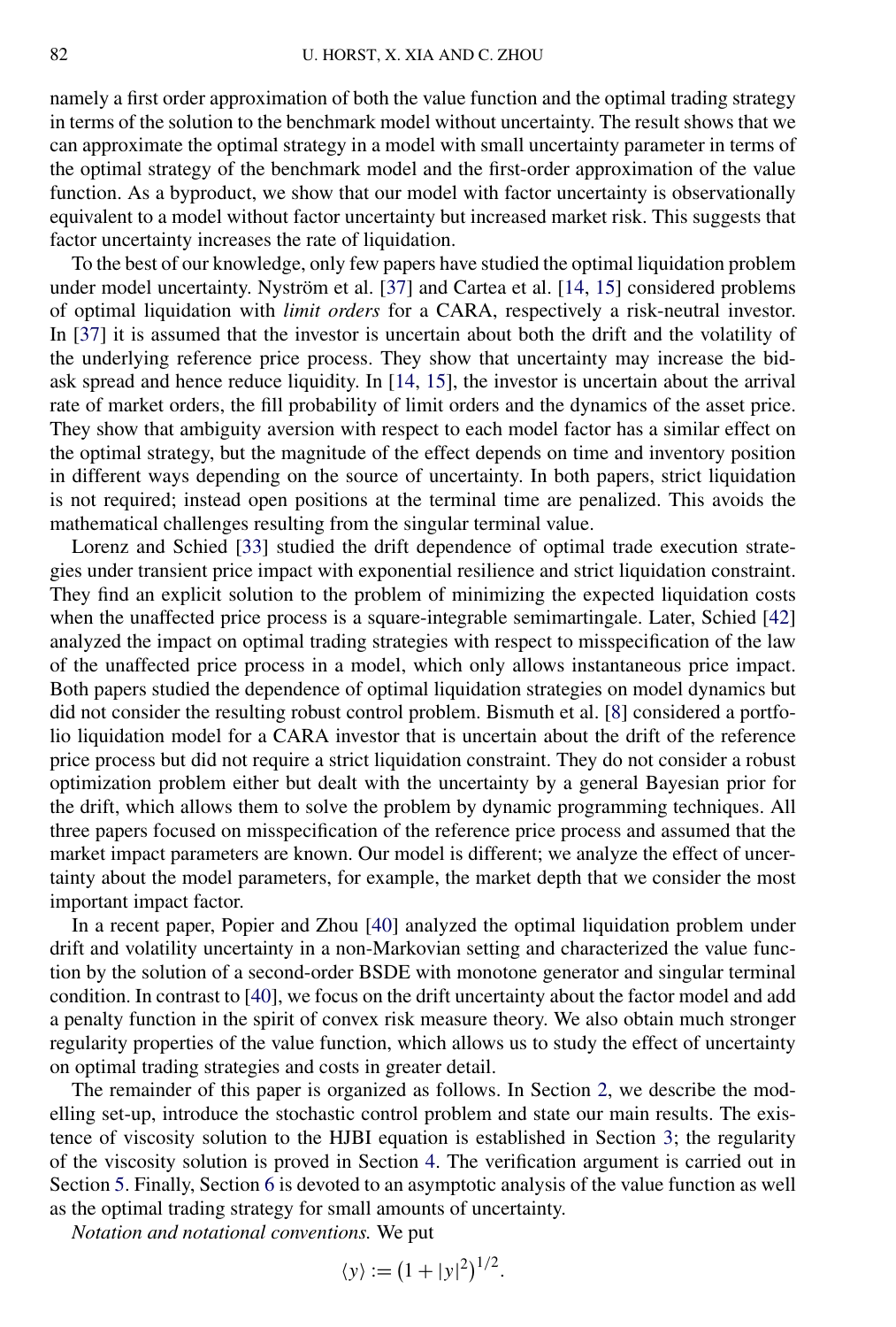<span id="page-3-0"></span>Let *I* be a compact subset of R. We denote by  $C_b(\mathbb{R}^d)$ ,  $C_b(I \times \mathbb{R}^d)$  the spaces of bounded continuous functions on  $\mathbb{R}^d$ , respectively,  $I \times \mathbb{R}^d$ . For a given  $n \ge 0$ , we define  $C_n(\mathbb{R}^d)$  (resp.,  $C_n(I \times \mathbb{R}^d)$  to be the set of functions  $\phi \in C(\mathbb{R}^d)$  (resp.,  $C(I \times \mathbb{R}^d)$ ) such that

$$
\psi := \frac{\phi(y)}{1+|y|^n} \in C_b(\mathbb{R}^d) \quad \left(\text{resp. } \psi := \frac{\phi(t, y)}{1+|y|^n} \in C_b(I \times \mathbb{R}^d)\right).
$$

A function  $\phi$  belongs to  $USC_n(I \times \mathbb{R}^d)$  (or  $LSC_n(I \times \mathbb{R}^d)$ ) if it has at most polynomial growth of order *n* in the second variable uniformly with respect to  $t \in I$  and is upper (lower) semicontinuous on  $I \times \mathbb{R}^d$ . We denote by  $C_b^1(\mathbb{R}^d)$  the set of all functions  $\phi: \mathbb{R}^d \to \mathbb{R}$ which are bounded, continuous and continuously differentiable with bounded first derivative.  $C^{0,1}(I \times \mathbb{R}^d)$  denotes the set of all functions  $\phi: I \times \mathbb{R}^d \to \mathbb{R}$ , which are continuous and continuously differentiable with respect to the second variable on  $I \times \mathbb{R}^d$ .

We denote by  $L^{\infty}_F(0, T; \mathbb{R}^d)$  the set of progressively measurable  $\mathbb{R}^d$ -valued processes that are essentially bounded. The spaces  $L^q_{\mathcal{F}}(0,T;\mathbb{R}^d)$ ,  $H^q_{\mathcal{F}}(0,T;\mathbb{R}^d)$  denote the sets of all progressively measurable  $\mathbb{R}^d$ -valued processes  $(Z_t)_{t \in [0,T]}$  satisfying that  $\mathbb{E}[\int_0^T |Z_t|^q dt] < \infty$ ,  $\mathbb{E}[(\int_0^T |Z_t|^2 dt)^{q/2}] < \infty$ , respectively; the subset of processes with continuous paths satisfying  $\mathbb{E}[\sup_{t\in[0,T]}|Z_t|^q]<\infty$  is denoted by  $\mathcal{S}_{\mathcal{F}}^q(\Omega;\mathcal{C}([0,T];\mathbb{R}^d))$ . Whenever the notation  $T^-$  appears in the definition of a function space, we mean the set of all functions whose restrictions satisfy the respective property when  $T^-$  is replaced by any  $s < T$ , for example,

$$
C_n([0,T^-] \times \mathbb{R}^d) = \{u : [0,T) \times \mathbb{R}^d \to \mathbb{R} : u_{|[0,s] \times \mathbb{R}^d} \in C_n([0,s] \times \mathbb{R}^d) \text{ for all } s \in [0,T) \}.
$$

Throughout, all equations and inequalities are to be understood in the a.s. sense. We adopt the convention that  $C$  is a constant that may vary from line to line and the operator  $D$  denotes the gradient with respect to the space variable.

**2. Problem formulation and main results.** Let  $T \in (0, \infty)$  and let  $(\Omega, \mathcal{F}, (\mathcal{F}_t)_{t \in [0, T]},$ **P**) be a filtered probability space that satisfies the usual conditions and carries an  $\tilde{d}$ dimensional standard Brownian motion *W* and an independent one-dimensional standard Brownian motion *B*.

In this paper, we consider the problem of a large investor that needs to liquidate a given portfolio  $x \in \mathbb{R}$  within the time horizon [0*,T*]. Let  $t \in [0, T)$  be a given point in time and  $x \in \mathbb{R}$  be the portfolio position of the trader at time *t*. We denote by  $\xi_s \in \mathbb{R}$  the rate at which the agent trades at time  $s \in [t, T)$ . Given a trading strategy  $\xi$ , the portfolio position at time  $s \in [t, T)$  is given by

$$
X_s = x - \int_t^s \xi_r \, dr, \quad s \in [t, T]
$$

and the liquidation constraint is

$$
(2.1) \t\t\t X_T = 0.
$$

In what follows, we assume that all trading costs are driven by a factor process given by the *d*-dimensional Itô diffusion

$$
\begin{cases} dY_s^{t,y} = b(Y_s^{t,y}) ds + \sigma(Y_s^{t,y}) dW_s, \quad s \in [t, T], \\ Y_t^{t,y} = y. \end{cases}
$$

Our goal is to analyze the impact of uncertainty about the factor dynamics on optimal liquidation strategies and trading costs.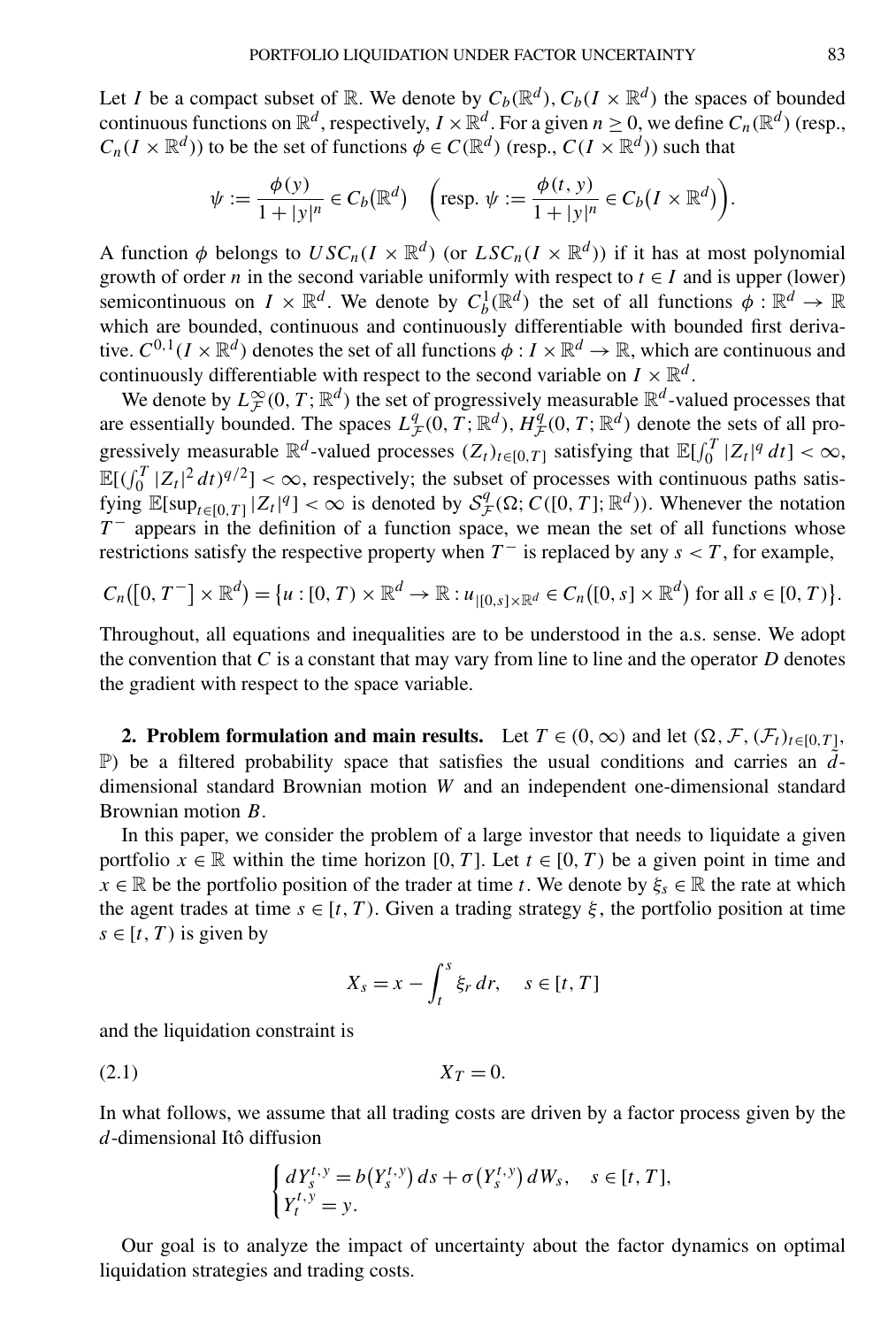<span id="page-4-0"></span>2.1. *The benchmark model*. In this section, we briefly recall the liquidation model without factor uncertainty analyzed by Graewe et al. [\[27\]](#page-43-0) against which our results shall be benchmarked. Following [\[27\]](#page-43-0), we assume that the investor's transaction price  $P_s \in \mathbb{R}$  at time  $s \in [t, T]$  can additively decomposed into a fundamental asset price  $\tilde{P}_s$  and an instantaneous price impact term  $f(\xi_s)$  as

$$
P_s = \tilde{P}_s - f(\xi_s),
$$

where the fundamental asset price process  $\tilde{P}$  is given by a one-dimensional square-integrable Brownian martingale, which we assume to be of the form<sup>2</sup>

$$
d\,\tilde{P}_s=\tilde{\sigma}\left(Y_s^{t,\,y}\right)dB_s
$$

for some function  $\tilde{\sigma}$ . The investor aims at minimizing the difference between the book value of the portfolio and the expected proceeds from trading plus risk cost. We assume that the instantaneous impact factor is given by  $f(\xi_s) = \eta(Y_s^{t,y}) |\xi_s|^{p-1} \operatorname{sgn}(\xi_s)$  for some  $p > 1$  and some bounded function  $\eta$  that describes the inverse market depth and that the risk is measured by the integral of the *p*th power of the value at risk of an open position over the trading period. We assume furthermore that any admissible trading strategy  $\xi$  belongs to  $L_{\mathcal{F}}^{2p}(t,T;\mathbb{R})$ . The resulting cost functional is then given by

 $J(t, y, x, \xi)$  = book value – expected proceeds from trading + risk costs

(2.2) 
$$
= \mathbb{E}_{\mathbb{P}} \bigg[ \int_{t}^{T} \eta(Y_{s}^{t,y}) |\xi_{s}|^{p} ds + \int_{t}^{T} X_{s} d\tilde{P}_{s} + \int_{t}^{T} \lambda(Y_{s}^{t,y}) |X_{s}|^{p} ds \bigg] = \mathbb{E}_{\mathbb{P}} \bigg[ \int_{t}^{T} (\eta(Y_{s}^{t,y}) |\xi_{s}|^{p} + \lambda(Y_{s}^{t,y}) |X_{s}|^{p}) ds \bigg],
$$

where the last equality follows from the facts that  $X \in S^2_{\mathcal{F}}(\Omega; C([t, T]; \mathbb{R}))$  and that  $\tilde{P}$  is a square-integrable martingale under P.

For each initial state  $(t, y, x) \in [0, T) \times \mathbb{R}^d \times \mathbb{R}$ , the value function of the investor's control problem is defined by

(2.3) 
$$
V_0(t, y, x) := \inf_{\xi \in \mathcal{A}(t, x)} J(t, y, x, \xi),
$$

where the infimum is taken over the set  $A(t, x)$  of all admissible controls, that is, over all the controls  $\xi$  that belong to  $L_{\mathcal{F}}^{2p}(t,T;\mathbb{R})$  and that satisfy the liquidation constraint [\(2.1\)](#page-3-0). Under suitable assumptions on the model parameters it was shown in [\[27,](#page-43-0) [29\]](#page-43-0) that the value function is given by  $V_0 = v_0 |x|^p$  and that the optimal trading strategy is given by  $\xi_0^*(t, y, x) = \frac{v_0(t, y)^\beta}{\eta(y)^\beta} x$  where  $\beta = \frac{1}{p-1}$  and where  $v_0$  is the unique nonnegative viscosity solution of polynomial growth to the following PDE:

(2.4) 
$$
\begin{cases} -\partial_t v(t, y) - \mathcal{L}v(t, y) - F(y, v(t, y)) = 0, & (t, y) \in [0, T) \times \mathbb{R}^d, \\ \lim_{t \to T} v(t, y) = +\infty & \text{locally uniformly on } \mathbb{R}^d \end{cases}
$$

where

$$
\mathcal{L} := \frac{1}{2} \operatorname{tr}(\sigma \sigma^* D^2) + \langle b, D \rangle, \qquad F(y, v) := \lambda(y) - \frac{|v|^{\beta + 1}}{\beta \eta(y)^{\beta}}.
$$

<sup>&</sup>lt;sup>2</sup>See Example [2.3](#page-7-0) below for a stochastic volatility model with uncertainty about the driver of the volatility process.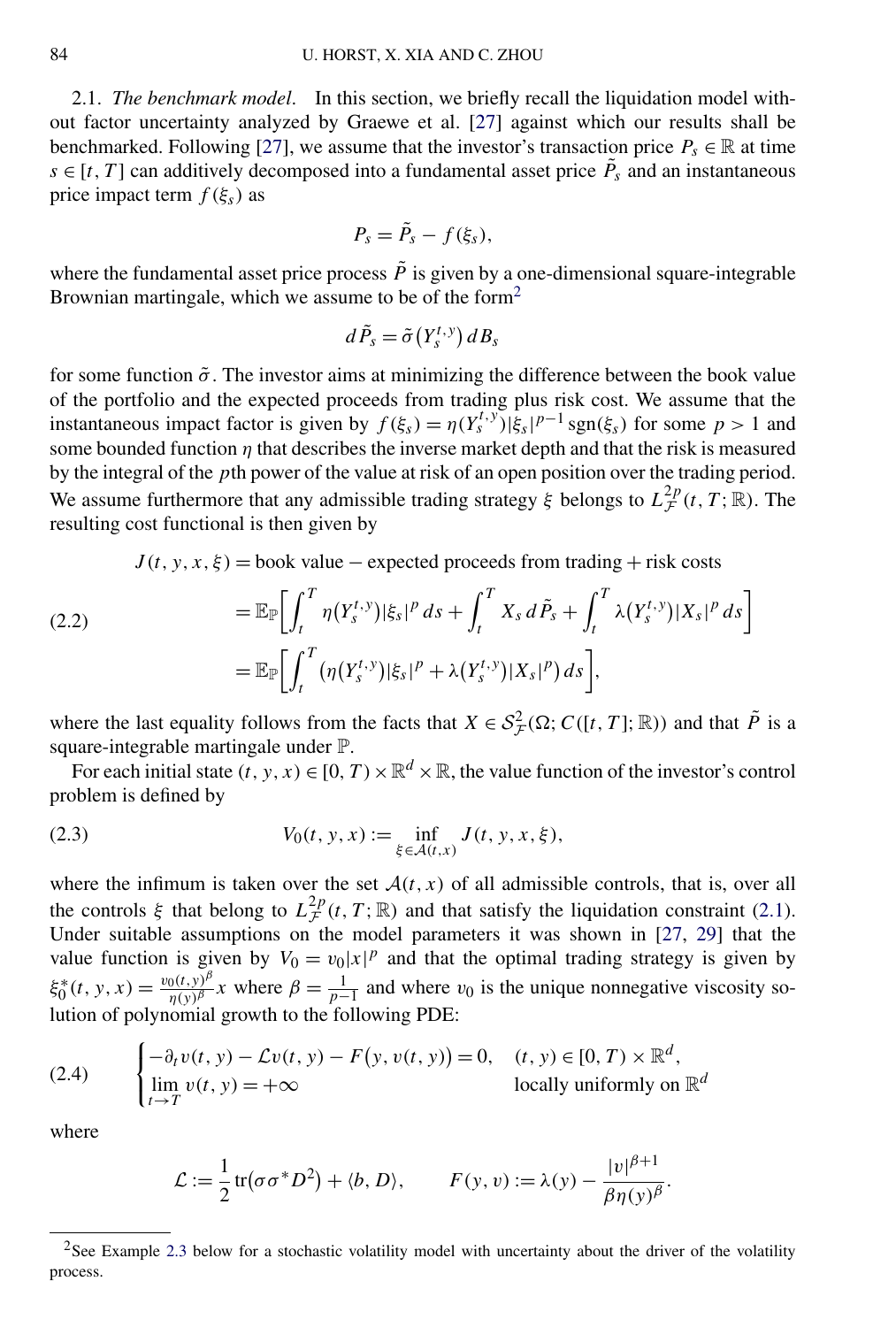2.2. *The liquidation model under uncertainty*. In order to analyze the impact of factor uncertainty on optimal liquidation strategies, we introduce the class  $Q$  of all probability measures  $Q \ll P$  whose density with respect to the benchmark measure  $P$  is given by

$$
\frac{dQ}{d\mathbb{P}} = \mathcal{E}\left(\int_t \vartheta_s \, dW_s\right)_T, \quad Q\text{-a.s.}
$$

for some progressively measurable process  $\vartheta$  satisfying that  $\int_t^T |\vartheta_s|^2 ds < \infty$ , *Q*-a.s. Here,  $\mathcal{E}(M)_t = \exp(M_t - \frac{\langle M \rangle_t}{2})$  denotes the Doléans–Dade exponential of a continuous semimartingale *M*.

Since our focus is on the impact of uncertainty about the factor dynamics on the optimal trading rules, we assume that the Brownian motions *B* and *W* are independent. In this case, the unaffected price process is still a square-integrable martingale under every probability  $Q \in \mathcal{Q}$ . In view of [\(2.2\)](#page-4-0), we thus obtain the same form for the cost function for every given probability  $Q$  in the set  $Q$ :

$$
J_Q(t, y, x, \xi) = \mathbb{E}_Q \bigg[ \int_t^T \big( \eta(Y_s^{t, y}) |\xi_s|^p + \lambda(Y_s^{t, y}) |X_s|^p \big) ds \bigg].
$$

Following a standard approach in optimal decision making under model uncertainty introduced by Hansen and Sargent [\[28\]](#page-43-0), we do not restrict the set of measures *a priori* but add a penalty term to the objective function. Specifically, every probability measure  $Q \in \mathcal{Q}$ receives a penalty

$$
\Upsilon(Q) := \mathbb{E}_{Q} \bigg[ \int_{t}^{T} \frac{1}{\hat{\theta}_{s}} |\vartheta_{s}|^{m} ds \bigg].
$$

The nonnegative process  $\hat{\theta} = (\hat{\theta}_s)$  measures the degree of confidence in the reference model: the larger the process, the less deviations from the reference model are penalized. The case  $\hat{\theta}_s \equiv 0$  corresponds to the benchmark model without factor uncertainty. The case  $\hat{\theta}_s \equiv \hat{\theta}$  and  $m = 2$  corresponds to the entropic penalty function; see, for example, [\[2,](#page-42-0) [10\]](#page-42-0).

To the best of our knowledge, Maenhout [\[35\]](#page-43-0) was the first to propose a state-dependent parameter  $\hat{\theta}$  when considering the robust portfolio optimization problem of a power-utility investor. He considered an uncertainty-tolerance parameter of the  $\hat{\theta}_s = \frac{\theta}{W_s^{1-r}}$  where  $\theta$  is a positive constant,  $W_s$  denotes the wealth of the investor at time *s* and  $r \in (0, 1)$  denotes the exponent in the power utility function. This choice of  $\hat{\theta}$  essentially corresponds to scaling the uncertainty-tolerance parameter by the value function. In his model, this leads to a solution that is invariant to the scale of wealth and is amenable to a rigorous mathematical analysis. Among other things, he found that for this choice of homothetic preferences the optimal solution under model uncertainty is observationally equivalent to the optimal solution without model uncertainty but increased risk aversion.

In our context, the approach of Maenhout [\[35\]](#page-43-0) corresponds to the choice

$$
\hat{\theta}_s := \frac{\theta}{a|X_s^{\xi}|^p}
$$

and thus to the penalty functional3

$$
\Upsilon(Q) := \mathbb{E}_{Q} \bigg[ \int_t^T \frac{1}{\theta} a |\vartheta_s|^m |X_s^{\xi}|^p ds \bigg],
$$

<sup>&</sup>lt;sup>3</sup>We may have  $\Upsilon(Q) = +\infty$  since Q is not equivalent but merely absolutely continuous with respect to  $\mathbb{P}$ .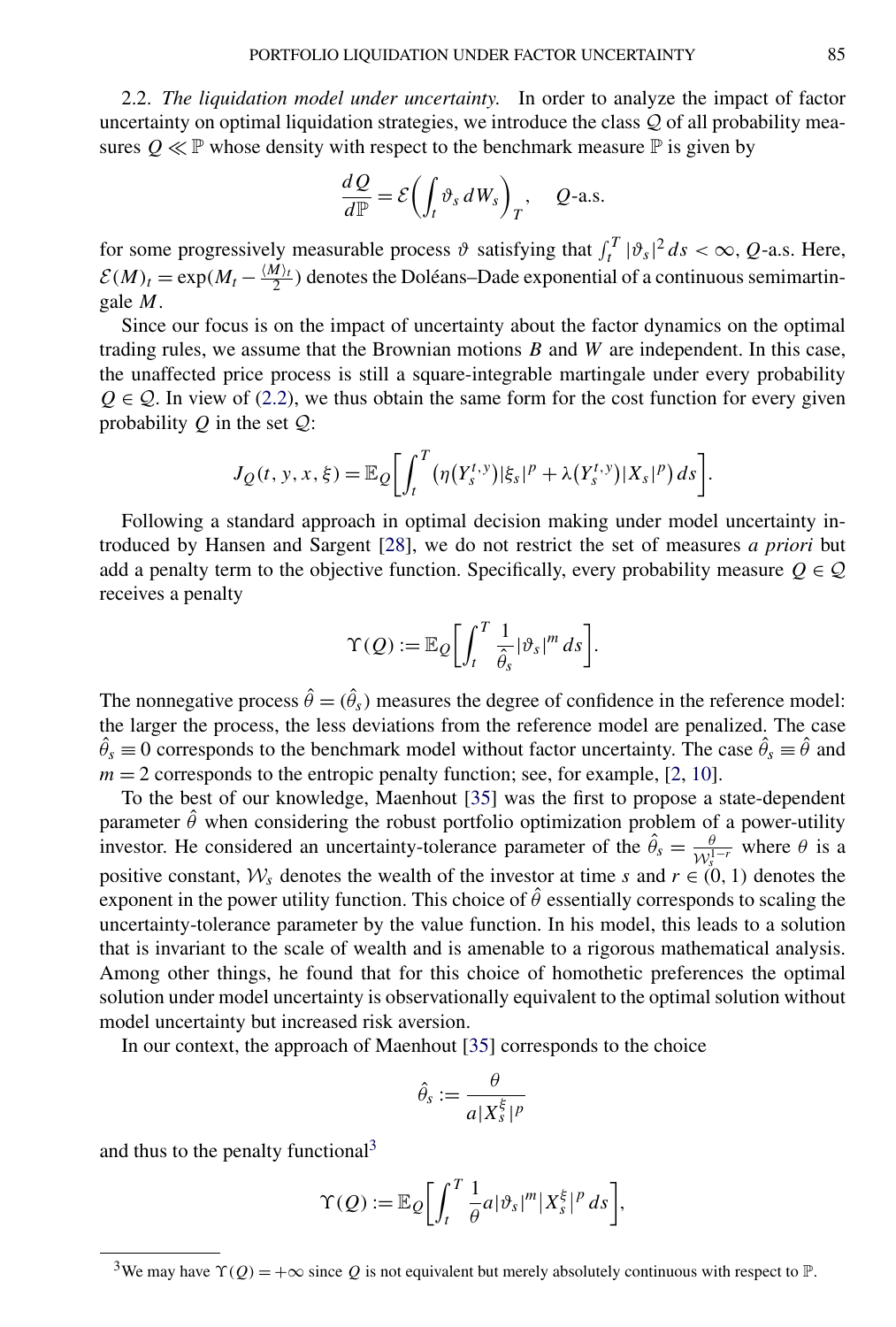<span id="page-6-0"></span>where  $m \ge 2$ ,  $\theta > 0$ . The constant  $a := \frac{(m-1)^{m-1}}{m^m}$  is chosen for analytical convenience; this will become more clear in the following section. We thus model the costs associated with an admissible trading strategy  $\xi$  and probability measure  $Q \in \mathcal{Q}$  by

$$
\tilde{J}(t, y, x; \xi, \vartheta) := \mathbb{E}_{\mathcal{Q}} \bigg[ \int_t^T \bigg( \eta(Y_s^{t, y}) |\xi_s|^p + \lambda(Y_s^{t, y}) |X_s^{\xi}|^p - \frac{1}{\theta} a |\vartheta_s|^m |X_s^{\xi}|^p \bigg) ds \bigg].
$$

We define the value function of the stochastic control problem for each initial state  $(t, y, x) \in$  $[0, T) \times \mathbb{R}^d \times \mathbb{R}$  as

(2.5) 
$$
V(t, y, x) := \inf_{\xi \in \mathcal{A}(t, x)} \sup_{Q \in \mathcal{Q}} \tilde{J}(t, y, x; \xi, \vartheta).
$$

We assume throughout that  $p > 1, m > 2$ . Before presenting the main results, we first list our assumptions on the factor process in terms of some positive constants  $c, \bar{C}$ .

ASSUMPTION 2.1 (On the factor process).

(L.1) The drift function  $b : \mathbb{R}^d \to \mathbb{R}^d$  is Lipschitz continuous and of linear growth, that is, for each *y*,  $y' \in \mathbb{R}^d$ ,

$$
|b(y) - b(y')| \le \bar{C}|y - y'|, \qquad |b(y)| \le \bar{C}(1 + |y|).
$$

(L.2) The volatility function  $\sigma : \mathbb{R}^d \to \mathbb{R}^{d \times d}$  is Lipschitz continuous and of linear growth, that is, for each  $y, y' \in \mathbb{R}^d$ ,

$$
|\sigma(y) - \sigma(y')| \leq \bar{C}|y - y'|.
$$

(L.3) The volatility function  $\sigma$  is uniformly bounded by  $\bar{C}$ .

(L.4) The drift and volatility functions *b*,  $\sigma$  belong to  $C^1$  and  $\sigma \sigma^*$  is uniformly positive definite.

Next, we list conditions on the cost coefficients. Conditions (F.1) and (F.2) are required to prove the existence of a viscosity solution to the HJB equation; the stronger condition (F.3) is required to establish differentiability of the viscosity solution and the verification result.

ASSUMPTION 2.2 (On the cost coefficients).

(F.1) The coefficients  $\eta$ ,  $\lambda$ ,  $1/\eta$ :  $\mathbb{R}^d \to [0,\infty)$  are continuous. Moreover, there exists a constant  $k_0 \in (0, 1]$  such that for  $y \in \mathbb{R}^d$ ,

$$
\lambda(y) \le \bar{C} \langle y \rangle^{(1-k_0)m}
$$

and

$$
\underline{c}\langle y \rangle^{(1-pk_0)m} \leq \eta(y) \leq \overline{C}\langle y \rangle^{(1-k_0)m}.
$$

Let  $\tilde{m} := (1 - k_0)m$ .

(F.2) The function  $\eta$  is twice continuously differentiable, and  $\|\frac{\mathcal{L}\eta}{\eta}\| \leq \bar{C}$ ,  $\|\frac{|D\eta|^{\alpha+1}}{\eta}\| \leq \bar{C}$ where  $\alpha := \frac{1}{m-1}$ .

(F.3) The function  $\lambda$  belongs to  $C_b^1(\mathbb{R}^d)$  and  $0 < \underline{c} \le \eta \le \overline{C}$ .

The assumptions on the diffusion coefficients are standard. Assumption (F.1) states that  $λ$  is of polynomial growth and that *η* can be bounded from below and above by polynomial growth functions, whose order may be negative. Under this assumption, we have that  $\langle y \rangle^{m(\bar{\beta}+1)}/\eta^{\beta}$  is of polynomial growth of order *m*. Conditions similar to (F.2) and (F.3) have also been made in [\[29\]](#page-43-0) and [\[27\]](#page-43-0), respectively.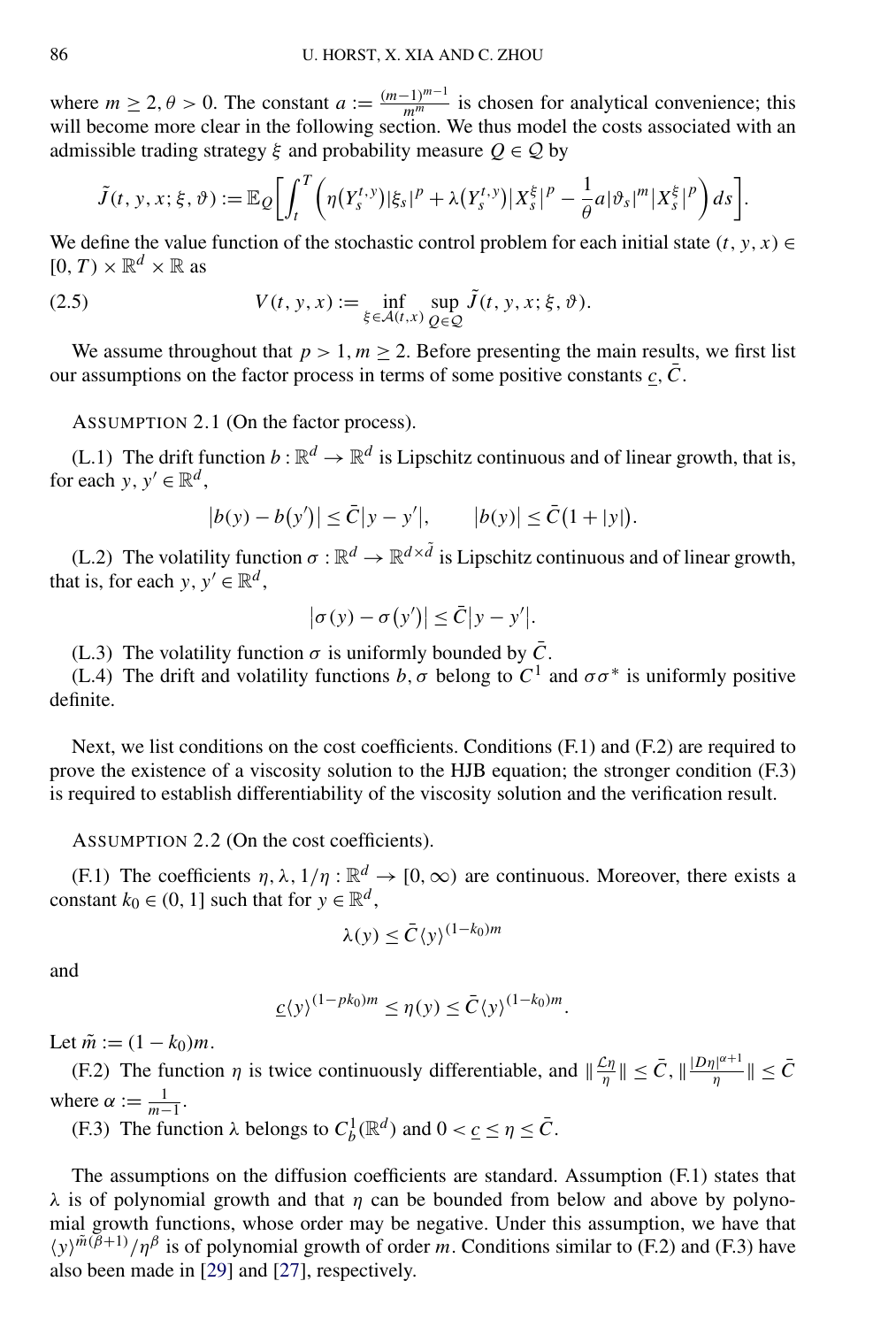<span id="page-7-0"></span>EXAMPLE 2.3. The assumptions on the diffusion coefficients are satisfied for the twodimensional diffusion process  $Y = (Y^1, Y^2)$  given by

$$
dY_t^1 = -Y_t^1 dt + dW_t^1 \text{ and } dY_t^2 = \mu dt + \sigma dW_t^2.
$$

The Ornstein–Uhlenbeck process  $Y^1$  drives the market impact term while the arithmetic Brownian motion  $Y^2$  drives the market risk. Specifically, if we choose  $\eta = \tanh(-Y^1) + 2$ , then this process can be viewed as describing a stochastic liquidity process that fluctuates around a stationary level. Moreover, for the stochastic volatility model

$$
d\,\tilde{P}_t = \tilde{\sigma}\left(Y_t^2\right)dB_t
$$

for the reference price process the instantaneous variance of the portfolio process is given by  $\tilde{\sigma}^2(Y_t^2)|X_t|^2$ . Hence, if  $\tilde{\sigma}$  is bounded and continuously differentiable with bounded derivative, then  $\lambda := \tilde{\sigma}^2$  satisfies the preceding assumptions.

2.3. *The main results*. If all the processes  $\vartheta$  take values in a compact set  $\Theta$ , then all probability measures  $Q$  in  $Q$  are equivalent to  $P$ . In this case, the dynamic programming principle suggests that the value function satisfies the following Hamilton–Jacobi–Bellman– Isaacs equation; cf. [\[20\]](#page-42-0), Theorem 2.6,

$$
(2.6)
$$

$$
-\partial_t V(t, y, x) - \mathcal{L}V(t, y, x) - \inf_{\xi \in \mathbb{R}} \sup_{\vartheta \in \Theta} \mathcal{H}(t, y, x, \xi, \vartheta, V) = 0,
$$
  
(t, y, x) \in [0, T) \times \mathbb{R}^d \times \mathbb{R},

where  $H$  is given by

$$
\mathcal{H}(t, y, x, \xi, \vartheta, V) := \langle \sigma \vartheta, \partial_y V(t, y, x) \rangle - \xi \partial_x V(t, y, x) + c(y, x, \xi) - \frac{1}{\theta} a |\vartheta|^m |x|^p,
$$

and

$$
c(y, x, \xi) := \eta(y)|\xi|^p + \lambda(y)|x|^p.
$$

In our case, the set of probability measures is not restricted *a priori*. This suggests to characterize the value function [\(2.5\)](#page-6-0) in terms of the solution to the modified HJBI equation

$$
-\partial_t V(t, y, x) - \mathcal{L}V(t, y, x) - \inf_{\xi \in \mathbb{R}} \sup_{\vartheta \in \mathbb{R}^{\tilde{d}}} \mathcal{H}(t, y, x, \xi, \vartheta, V) = 0,
$$
  
(t, y, x) \in [0, T) \times \mathbb{R}^d \times \mathbb{R}.

(2.7)

Since the function H separates additively into two terms that depend on  $\vartheta$  only and into two terms that depend *ξ* only,

$$
\inf_{\xi \in \mathbb{R}} \sup_{\vartheta \in \mathbb{R}^{\tilde{d}}} \mathcal{H}(t, y, x, \xi, \vartheta, V) = \sup_{\vartheta \in \mathbb{R}^{\tilde{d}}} \Big\{ \langle \sigma \vartheta, \partial_y V(t, y, x) \rangle - \frac{1}{\theta} a |\vartheta|^m |x|^p \Big\} + \inf_{\xi \in \mathbb{R}} \{-\xi \partial_x V(t, y, x) + c(y, x, \xi) \}.
$$

The structure of cost function suggests an ansatz of the form  $V(t, y, x) = v(t, y)|x|^p$ . In this case,

(2.8) 
$$
\vartheta^*(t, y) := \underset{\vartheta \in \mathbb{R}^{\tilde{d}}}{\arg \max} \Big\{ \langle \sigma \vartheta, Dv(t, y) \rangle - \frac{1}{\theta} a |\vartheta|^m \Big\} = \theta^{\alpha} (1 + \alpha) |\sigma^*(y) Dv(t, y)|^{\alpha - 1} \sigma^*(y) Dv(t, y),
$$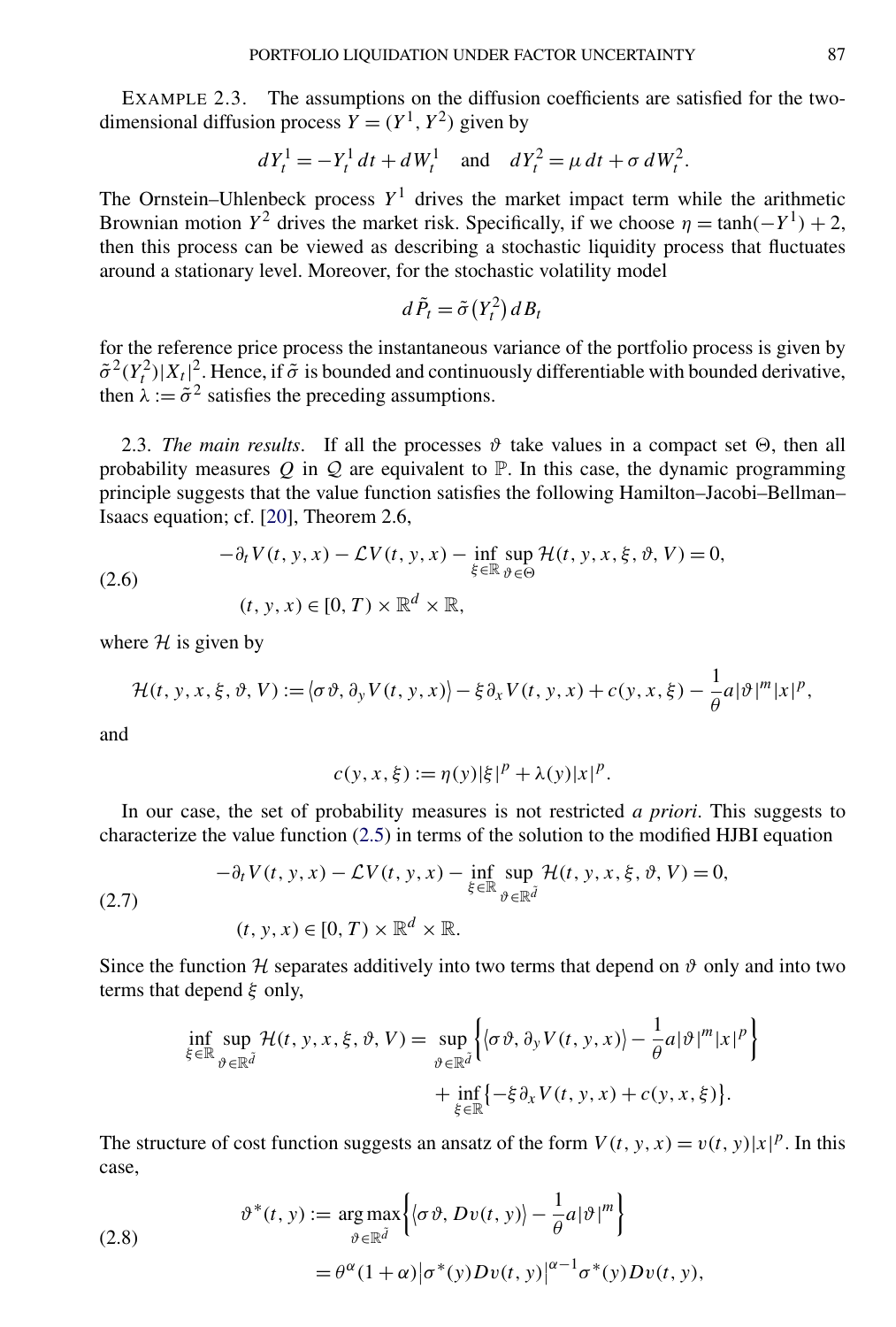<span id="page-8-0"></span>and

$$
\xi^*(t, y) := \underset{\xi \in \mathbb{R}}{\arg \min} \{-p\xi v(t, y)|x|^{p-1} \operatorname{sgn}(x) + \eta(y)|\xi|^p\}
$$

(2.9)

$$
=\frac{|v(t, y)|^{\beta}}{\eta(y)^{\beta}}x,
$$

where  $\alpha = \frac{1}{m-1}, \beta = \frac{1}{p-1}$ . Thus,

$$
\inf_{\xi \in \mathbb{R}} \sup_{\vartheta \in \mathbb{R}^{\bar{d}}} \mathcal{H}(t, y, x, \xi, \vartheta, V) = (H(y, Dv(t, y)) + F(y, v(t, y)))|x|^p,
$$

where

(2.10) 
$$
F(y, v) := \lambda(y) - \frac{|v|^{\beta + 1}}{\beta \eta(y)^{\beta}}, \qquad H(y, q) := \theta^{\alpha} |\sigma^*(y)q|^{\alpha + 1}.
$$

Similar to the discussion in [\[27\]](#page-43-0), Section 2.2, we expect the value function to be characterized by the following terminal value problem:

(2.11) 
$$
\begin{cases}\n-\partial_t v(t, y) - \mathcal{L}v(t, y) - H(y, Dv(t, y)) - F(y, v(t, y)) = 0 \\
(t, y) \in [0, T) \times \mathbb{R}^d, \\
\lim_{t \to T} v(t, y) = +\infty \\
\text{locally uniformly on } \mathbb{R}^d.\n\end{cases}
$$

The problem reduces to the terminal value problem [\(2.4\)](#page-4-0) in the absence of model uncertainty  $(H = 0)$ .

The following theorem guarantees the existence of a unique nonnegative viscosity solution to this singular problem under conditions (L.1)–(L.3), (F.1), (F.2) and  $\beta > \alpha$ , which corresponds to  $m > p$ . The additional assumption  $\beta > \alpha$  can also be found in [\[24\]](#page-43-0) where the authors study the entire solutions of a similar kind of elliptic equation. The proof is given in Section [3.](#page-10-0)

THEOREM 2.4. *Let*  $m > p$ . *Under Assumptions* (*L.*1)–(*L.3*), (*F.1*) *and* (*F.2*), *the singular terminal value problem* (2.11) *admits a unique nonnegative viscosity solution v in*

$$
C_{\tilde{m}}([0, T^-] \times \mathbb{R}^d),
$$

*where m*˜ *is introduced in condition* (*F*.1).

Since the maximizer  $\vartheta^*$  in [\(2.8\)](#page-7-0) depends on  $Dv$ , we expect the verification theorem to require the candidate value function *v* to be of class  $C^{0,1}$ . As it turns out, the verification argument does not only require  $C^{0,1}$ -regularity of *v* but also requires the gradient to have a particular asymptotic behavior near the terminal time. In fact, we prove that uniformly in *y* as  $t \rightarrow T$  the function *v* satisfies

$$
(T-t)^{1/\beta}v(t, y) = \eta(y) + O((T-t)^{1-\alpha/\beta})
$$

and

$$
(T-t)^{1/\beta}Dv(t, y) = D\eta(y) + O((T-t)^{\frac{1}{2}-\alpha/\beta})
$$

*.*

Thus, under the additional assumption that  $\beta > 2\alpha$ , which corresponds to  $m > 2p - 1$ , we obtain that

(2.12) 
$$
\lim_{t \to T} (T - t)^{1/\beta} v(t, y) = \eta(y),
$$

$$
\lim_{t \to T} (T - t)^{1/\beta} Dv(t, y) = D\eta(y) \quad \text{uniformly on } \mathbb{R}^d.
$$

The proof of the following theorem is given in Section [4.](#page-15-0)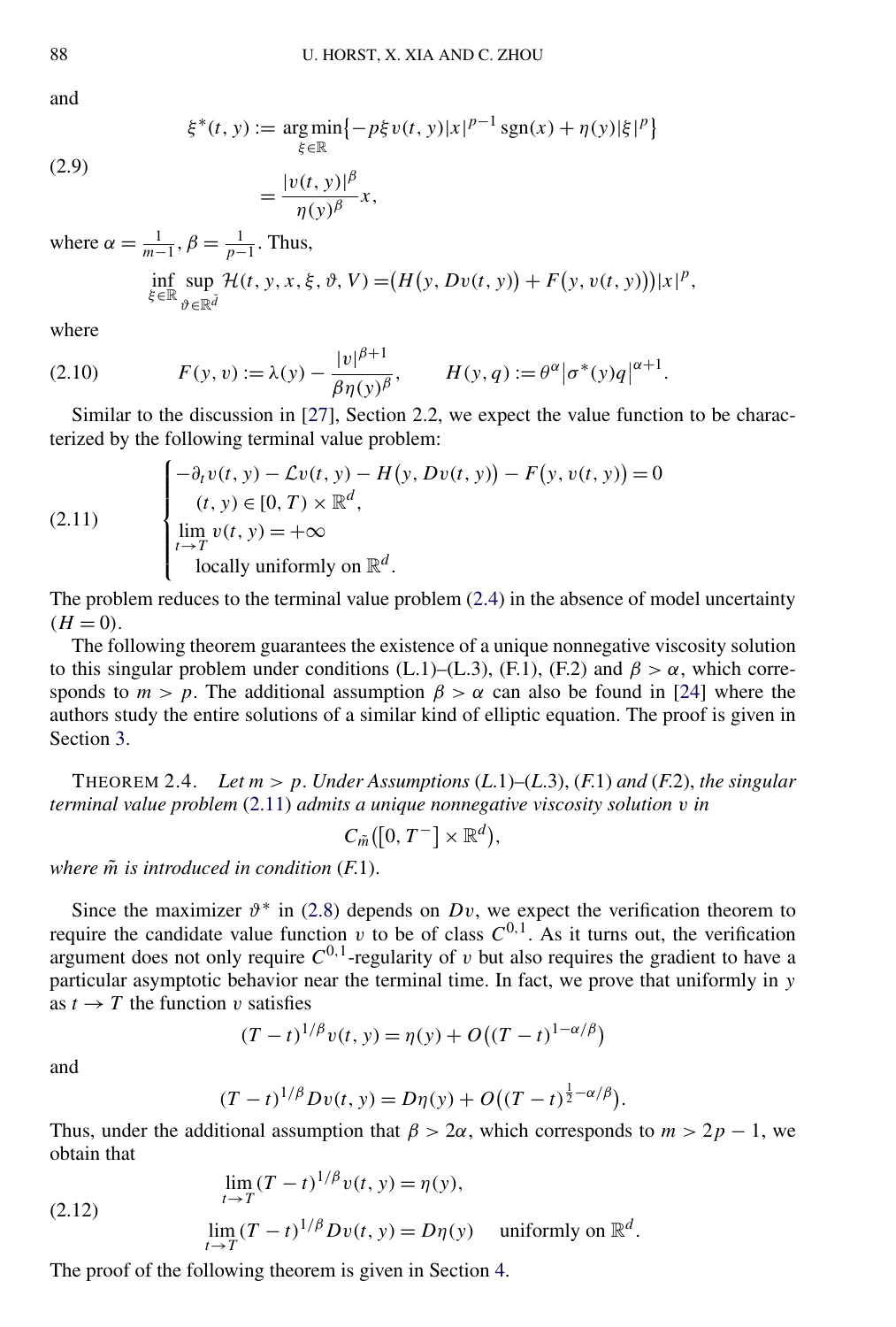<span id="page-9-0"></span>THEOREM 2.5. *Let*  $m > 2p - 1$ . *Under Assumptions* (*L.1*)–(*L.4*), (*F.2*)–(*F.3*), *the unique nonnegative viscosity solution v to the singular terminal value problem* [\(2.11\)](#page-8-0) *belongs to*  $C^{0,1}([0,T^-] \times \mathbb{R}^d)$  *and satisfies the asymptotics* [\(2.12\)](#page-8-0).

The previously established regularity of the candidate value function is enough to carry out the verification argument, which is proven in Section [5.](#page-21-0)

THEOREM 2.6. *Let m >* 2*p* − 1. *Under Assumptions* (*L*.1)*–*(*L*.4), (*F*.2)*–*(*F*.3), *let v* ∈  $C^{0,1}([0,T^-] \times \mathbb{R}^d)$  be the nonnegative viscosity solution to the singular terminal value prob*lem* [\(2.11\)](#page-8-0). *Then the value function of the control problem* [\(2.5\)](#page-6-0) *is given by*  $V(t, y, x) =$  $v(t, y)|x|^p$ , *and the optimal control*  $(\xi^*, \vartheta^*)$  *is given in feedback form by* 

(2.13) 
$$
\xi_s^* = \frac{v(s, Y_s^{t, y})^{\beta}}{\eta(Y_s^{t, y})^{\beta}} X_s^* \quad and \n\vartheta_s^* = \theta^{\alpha} (1 + \alpha) |\sigma^*(Y_s^{t, y})Dv(s, Y_s^{t, y})|^{\alpha - 1} \sigma^*(Y_s^{t, y})Dv(s, Y_s^{t, y}).
$$

*In particular, the resulting optimal portfolio process*  $(X_s^*)_{s \in [t,T]}$  *is given by* 

(2.14) 
$$
X_s^* = x \exp\biggl(-\int_t^s \frac{v(r, Y_r^{t, y})^{\beta}}{\eta (Y_r^{t, y})^{\beta}} dr\biggr).
$$

REMARK 2.7. The preceding results show that—as in [\[35\]](#page-43-0)—the model with factor un-certainty is equivalent to the benchmark model [\(2.2\)](#page-4-0) when the market risk factor  $\lambda$  is replaced

$$
\lambda^H := \lambda + H(y, Dv(t, y)).
$$

In particular, under model uncertainty the investor liquidates the asset at a faster rate.

We close this section with first-order approximations of the value function and the optimal trading strategy for the model with uncertainty in terms of the solutions to the benchmark model without uncertainty. These results allow us to obtain the value function and optimal trading strategy based only on the benchmark model in the case of a small uncertaintytolerance parameter. We first state our approximation result for the value function. The proof is given in Section [6.](#page-25-0)

THEOREM 2.8. *Let*  $m > 2p - 1$ . *Let*  $w = (T - t)^{1/\beta}v$  and  $w_0 = (T - t)^{1/\beta}v_0$  where  $v_0$ *denotes the value function of the benchmark model*. *Under Assumptions* (*L*.1)*–*(*L*.4), (*F*.2)*–* (*F*.3), *we have that*

(2.15) 
$$
\lim_{\theta \to 0} \frac{w - w_0}{\theta^{\alpha}} = w_1,
$$

*on*  $[0, T] \times \mathbb{R}^d$ , *where*  $w_1$  *is a unique nonnegative solution to the PDE*,

(2.16) 
$$
\begin{cases} -\partial_t v(t, y) - \mathcal{L}v(t, y) - f_1(t, y, v(t, y)) = 0, & (t, y) \in [0, T) \times \mathbb{R}, \\ v(T, y) = 0, & y \in \mathbb{R}^d, \end{cases}
$$

*whose driver*

$$
f_1(t, y, v) = |\sigma^* D v_0|^{1+\alpha} (T-t)^{1/\beta} - \frac{(\beta+1)v_0^{\beta}}{\beta \eta^{\beta}} v + \frac{1}{\beta} \frac{v}{(T-t)}
$$

*depends on the solution to the benchmark model without factor uncertainty*.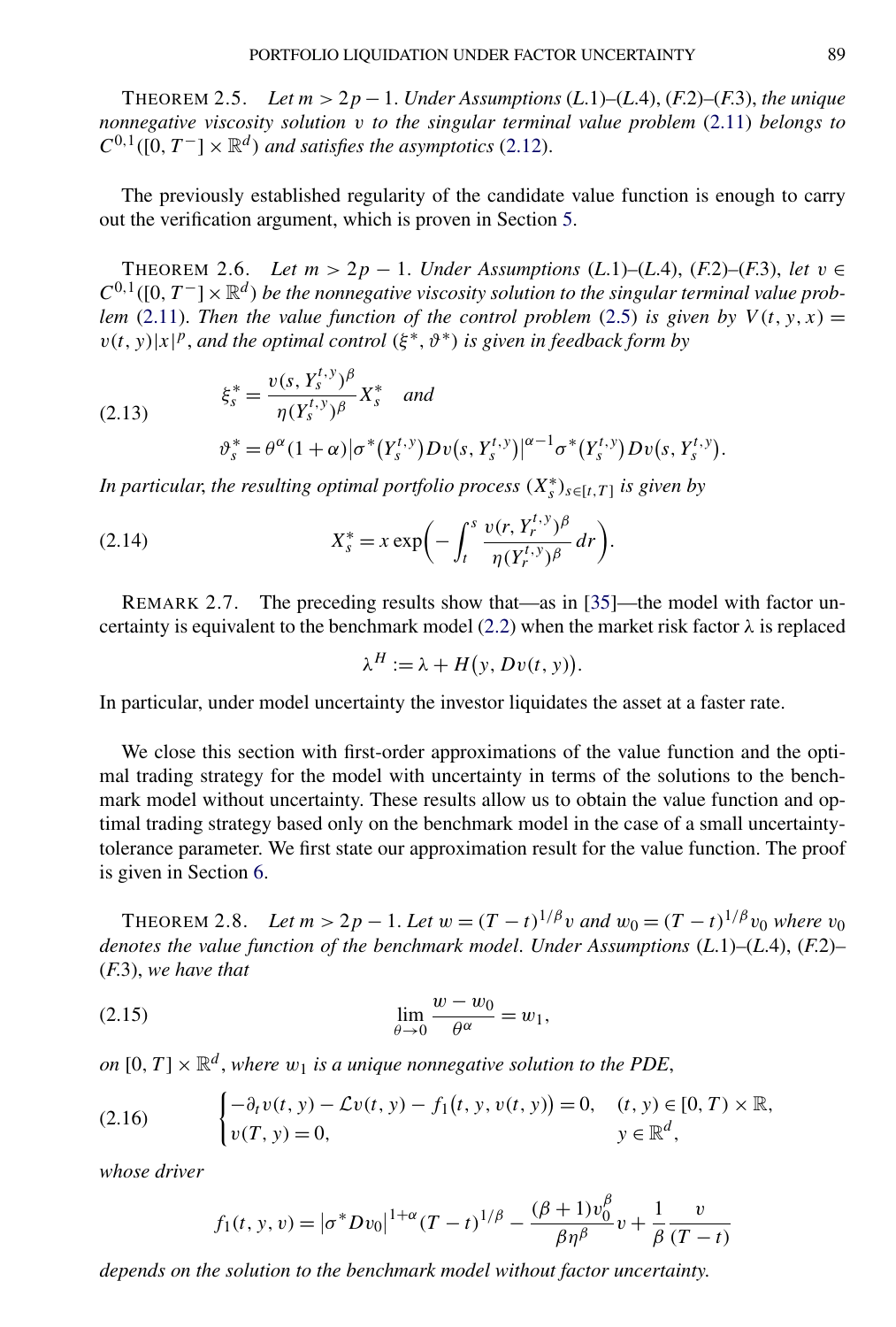<span id="page-10-0"></span>

FIG. 1. *Relative error of the first-order approximation*: *value function*.

Theorem [2.8](#page-9-0) allows us to derive a first order approximation of the optimal trading strategy under model uncertainty in terms of the solution to the benchmark model and the first-order approximation to the value function.

COROLLARY 2.9. *Let*  $m > 2p - 1$ . Let  $v_1 = \frac{w_1}{(T-t)^{1/\beta}}$  and let  $v_0$  and  $\xi^{0,*}$  be the value *function and the optimal strategy in the benchmark model*, *respectively*. *Under Assumptions* (*L*.1)*–*(*L*.4), (*F*.2)*–*(*F*.3),

(2.17) 
$$
\lim_{\theta \to 0} \frac{\xi^* - \xi^{0,*}}{\theta^{\alpha}} = \tilde{\xi}, \quad locally \text{ uniformly on } [t, T),
$$

 $where \tilde{\xi} \in L^{\infty}_{\mathcal{F}}(t, T; \mathbb{R})$  *is defined by* 

$$
(2.18) \qquad \tilde{\xi}_s := \beta \xi_s^{0,*} \bigg( \frac{v_1(s, Y_s^{t,y})}{v_0(s, Y_s^{t,y})} - \int_t^s v_0(r, Y_r^{t,y})^{\beta - 1} v_1(r, Y_r^{t,y}) dr \bigg), \quad s \in [t, T).
$$

The dependence of the relative error  $\|\frac{v-v_0-\theta^{\alpha}v_1}{v}\|_{\infty}$  of the first-order approximation for the value function is shown in Figure 1. Parameters are chosen as

$$
b(y) = -y
$$
,  $\sigma \equiv 1$ ,  $\eta(y) = \tanh(-y) + 2$ ,  $\sigma(y) = e^{-y^2}$ ,  $p = 2$ ,  
\n $m = 5$ ,  $x = 1$ ,  $y = 1$ ,  $T = 1$ .

Figure [2](#page-11-0) displays the expected relative error  $\mathbb{E}[\max_{t \in [0,\tau]} |\frac{\xi_t^* - \xi_t^{0,*} - \theta^{\alpha} \tilde{\xi}_t}{\xi_t^*}|]$  for the trading strategy where  $\tau = 0.9$ . The simulations suggest that both the value function and the optimal strategy are well approximated, even for relatively large uncertainty tolerance parameters with the relative errors staying within a 5% range for  $\theta \le 0.5$ . The reason we consider the relative error for the trading strategy only away from the terminal time is the singularity that arises in the absolute error and leads to the locally uniform convergence.

**3. Viscosity solution.** In this section, we prove Theorem [2.4.](#page-8-0) The proof uses modifications of arguments given in [\[29\]](#page-43-0). In a first step, we establish a comparison principle for semicontinuous viscosity solutions to [\(2.11\)](#page-8-0). Due to the terminal state constraint, we cannot follow the usual approach of showing that if a l.s.c. supersolution dominates an u.s.c. subsolution at the boundary, then it also dominates the subsolution on the entire domain. Instead, we prove that if some form of asymptotic dominance holds at the terminal time, then it holds near the terminal time.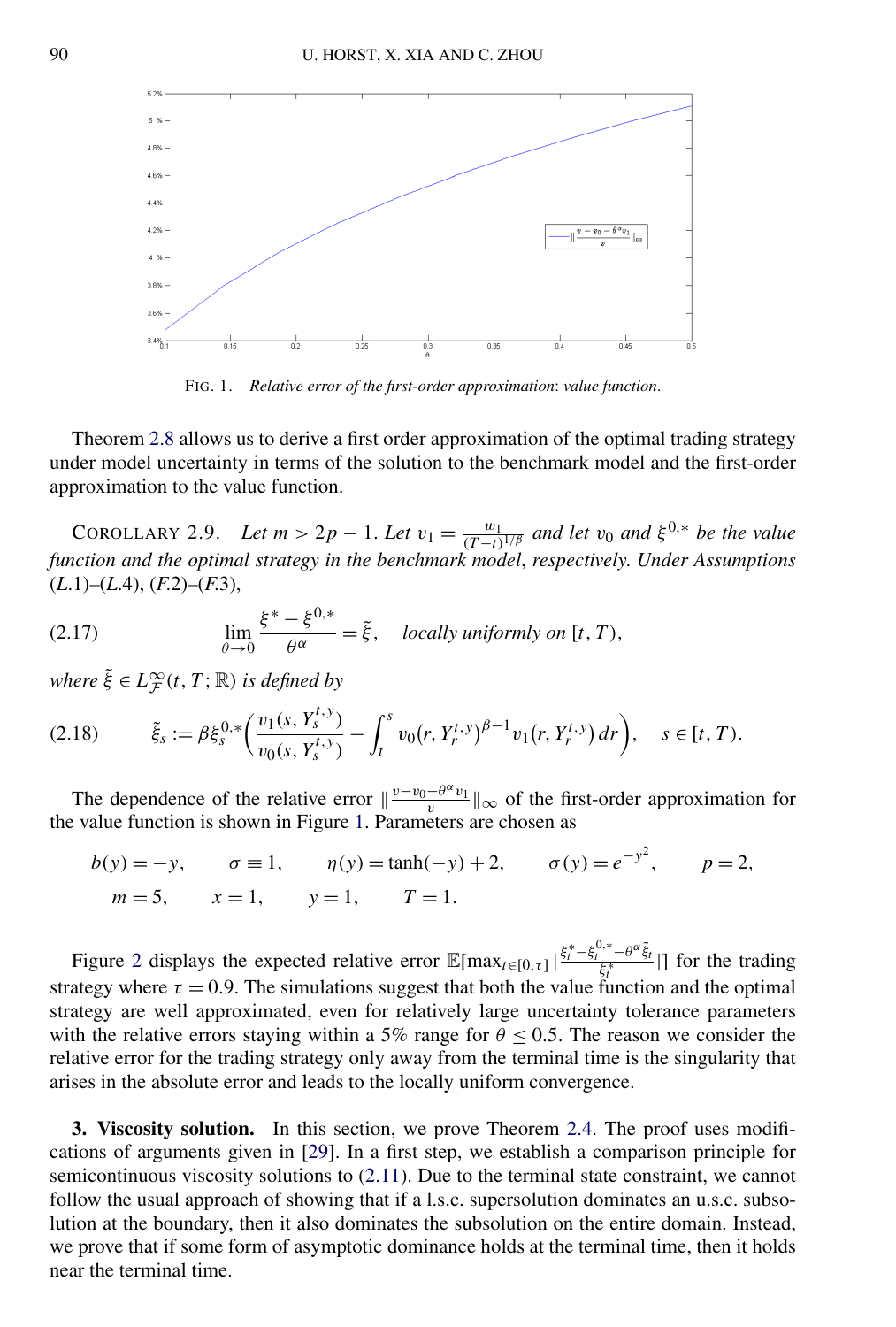<span id="page-11-0"></span>

FIG. 2. *Relative error of the first-order approximation*: *trading strategy*.

In a second step, we construct a smooth sub and a supersolution to [\(2.11\)](#page-8-0) satisfying the required assumptions. Using Perron's method, we can then establish the existence of an upper semicontinuous subsolution and of a lower semicontinuous supersolution, which are bounded by the respective smooth solutions. In particular, the semicontinuous solutions can be applied to the comparison principle. This establishes the existence of the desired continuous solution.

We start with the following comparison principle. The proof is given in Appendix [B.](#page-37-0) We emphasize that the comparison principle will only be used to prove the existence of a viscosity solution. This justifies the rather strong assumptions (3.1) and (3.2) below.

PROPOSITION 3.1. *Assume that Assumptions* (*L*.1)*–*(*L*.3), (*F*.1) *and* (*F*.2) *hold*. *Let m*<sup> $\tilde{m}$  *be as in condition* (*F.1*). *Fix*  $\delta \in (0, T]$ . *Let*  $\overline{u} \in LSC_{\tilde{m}}([T - \delta, T^-] \times \mathbb{R}^d)$  *and*  $\underline{u} \in$ </sup>  $USC_{\tilde{m}}([T - \delta, T^-] \times \mathbb{R}^d)$  *be a nonnegative viscosity super- and a viscosity subsolution to*  $(2.11)$ , *respectively. If, uniformly on*  $\mathbb{R}^d$ ,

$$
(3.1) \qquad \limsup_{t \to T} \frac{\underline{u}(t, y)(T - t)^{1/\beta} - \eta(y)}{\langle y \rangle^{\tilde{m}}} \le 0 \le \liminf_{t \to T} \frac{\overline{u}(t, y)(T - t)^{1/\beta} - \eta(y)}{\langle y \rangle^{\tilde{m}}},
$$

*and*

(3.2) 
$$
\sqrt{\frac{\frac{1}{2}\beta+1}{\beta+1}}\eta(y) \leq \underline{u}(t, y)(T-t)^{1/\beta},
$$

$$
\overline{u}(t, y)(T-t)^{1/\beta} \leq C\langle y \rangle^{\tilde{m}}, \quad t \in [T-\delta, T),
$$

*for a constant C*, *then*

$$
\underline{u} \leq \overline{u} \quad on \ [T-\delta, T) \times \mathbb{R}^d.
$$

We are now going to construct smooth sub and supersolutions to [\(2.11\)](#page-8-0) that satisfy the conditions (3.1) and (3.2) of the above proposition. The supersolution will be defined in terms of the function

$$
\hat{h}(t, y) := L(T - t) \langle y \rangle^{\tilde{m}},
$$

where  $\tilde{m}$  is introduced in condition (F.1), and where the constant *L* will be determined later. Using the condition (F.1), we can find a constant  $C_0 > 0$  such that

(3.4) 
$$
- \partial_t \hat{h}(t, y) - \mathcal{L}\hat{h}(t, y) - 2^{\alpha} \theta^{\alpha} \bar{C}^{\alpha+1} |D\hat{h}(t, y)|^{\alpha+1} - \lambda(y) \geq L \langle y \rangle^{\tilde{m}} - C_0 L (T - t) \langle y \rangle^{\tilde{m}} - C_0 L^{\alpha+1} (T - t)^{\alpha+1} \langle y \rangle^{\tilde{m}} - C_0 \langle y \rangle^{\tilde{m}}.
$$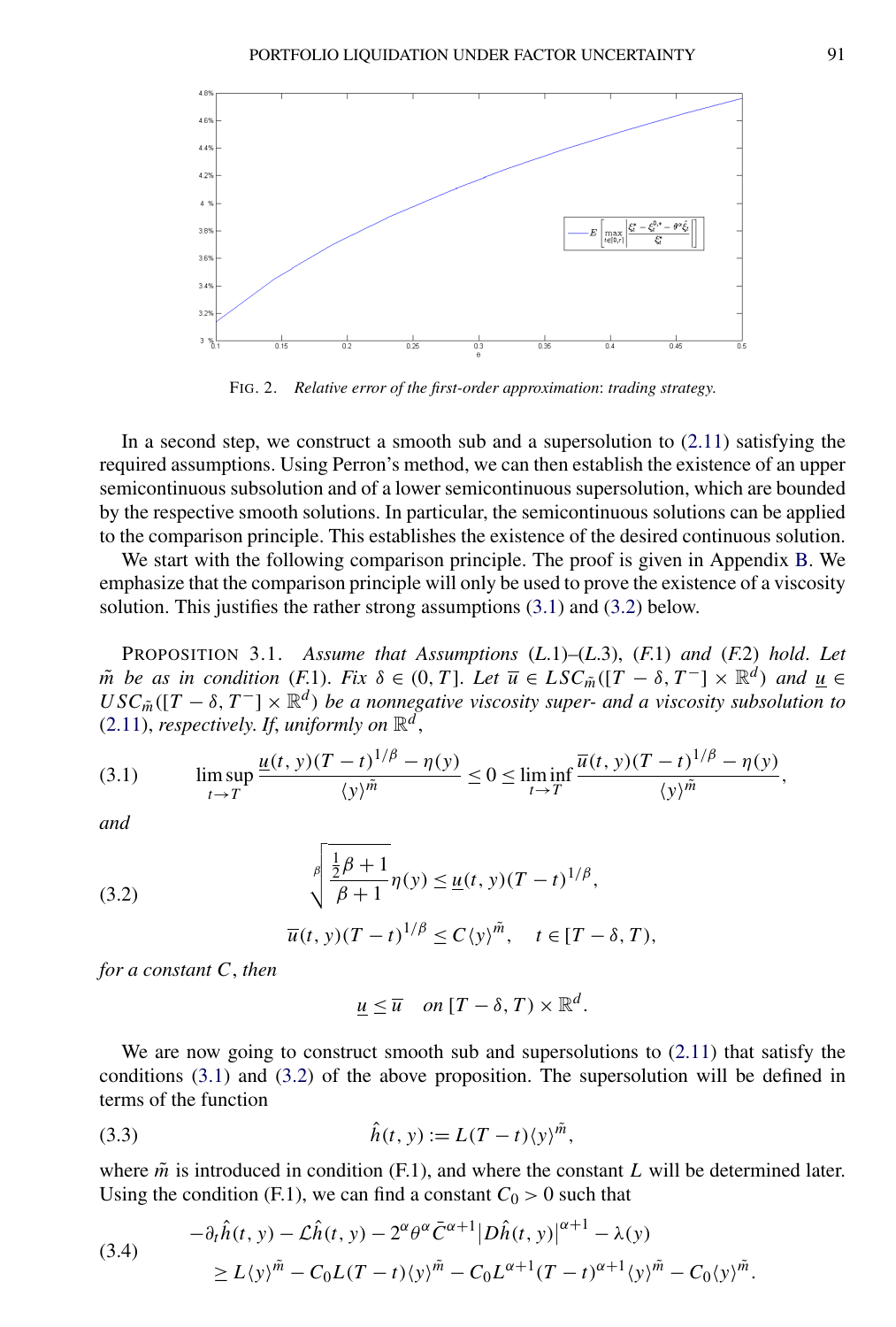<span id="page-12-0"></span>Choosing  $L > 3C_0$  and then  $\tau = \frac{1}{L}$ , we get that  $(3.5)$   $-\partial_t \hat{h}(t, y) - \hat{\mathcal{L}} \hat{h}(t, y) - 2^{\alpha} \bar{C}^{\alpha+1} |D \hat{h}(t, y)|^{\alpha+1} - \lambda(y) \ge 0, \quad (t, y) \in [T - \tau, T) \times \mathbb{R}^d.$ 

LEMMA 3.2. *Suppose that Assumptions* (*L*.1)–(*L*.3), (*F*.1) *and* (*F.2*) *hold. Let*  $\epsilon := 1 - \frac{1}{\epsilon}$  $\alpha/\beta$ . *There exist constants*  $K > 0$ ,  $\delta \in (0, T]$  *such that* 

(3.6) 
$$
\check{v}(t, y) := \frac{\eta(y) - \eta(y) \|\frac{\mathcal{L}\eta}{\eta}\|(T - t)}{(T - t)^{1/\beta}}
$$

*and*

(3.7) 
$$
\hat{v}(t, y) := \frac{\eta(y) + \eta(y)K(T - t)^{\epsilon}}{(T - t)^{1/\beta}} + \hat{h}(t, y)
$$

*are a nonnegative classical sub and supersolution to* [\(2.11\)](#page-8-0) *on*  $[T - \delta, T) \times \mathbb{R}^d$ , *respectively. Furthermore,*  $\check{v}$ *,*  $\hat{v}$  *satisfy the conditions* [\(3.1\)](#page-11-0) *and* [\(3.2\)](#page-11-0).

**PROOF.** In view of (F.2), the quantity  $\|\frac{\mathcal{L}\eta}{\eta}\|$  is well defined and finite; hence  $\delta_0 :=$  $1/||\frac{\mathcal{L}\eta}{\eta}|| > 0$ . It has been shown in [\[29\]](#page-43-0) that  $\check{v}$  is a subsolution to [\(2.11\)](#page-8-0) on  $[T - \delta_0, T) \times \mathbb{R}^d$ when  $H = 0$ . Since *H* is nonnegative, we know that  $\check{v}$  is still a subsolution on [*T* −  $\delta_0, T) \times \mathbb{R}^d$ . We now verify that  $\hat{v}$  is a nonnegative classical supersolution to [\(2.11\)](#page-8-0) on  $[T - \delta_1, T] \times \mathbb{R}^d$  for small  $\delta_1$ . To this end, we first obtain by a direct computation that

$$
-\partial_t \hat{v}(t, y) - \mathcal{L}\hat{v}(t, y)
$$
  
= 
$$
-\frac{\eta(y) + K(1 - \beta \epsilon)\eta(y)(T - t)^{\epsilon} + \beta \mathcal{L}\eta(y)(T - t)(1 + K(T - t)^{\epsilon})}{\beta(T - t)^{(\beta + 1)/\beta}}
$$
  
- 
$$
\partial_t \hat{h}(t, y) - \mathcal{L}\hat{h}(t, y).
$$

Assuming that  $K\delta_1^{\epsilon} \leq 1$  and  $\delta_1 \leq 1$ , we see that  $K(T - t)^{\epsilon} \leq 1$  and  $(T - t)^{1 - \epsilon} \leq 1$  for  $t \in [T - \delta_1, T)$ . Thus,

(3.8) 
$$
-\partial_t \hat{v}(t, y) - \mathcal{L}\hat{v}(t, y) \ge -\frac{\eta(y) + K(1 - \beta \epsilon)\eta(y)(T - t)^{\epsilon} + 2\beta \bar{C}\eta(y)(T - t)^{\epsilon}}{\beta(T - t)^{(\beta + 1)/\beta}} - \partial_t \hat{h}(t, y) - \mathcal{L}\hat{h}(t, y).
$$

Recalling the definition of *H* and *F* in [\(2.10\)](#page-8-0),

$$
-H(y, D\hat{v}(t, y))
$$
\n
$$
\geq -2^{\alpha}\theta^{\alpha}\bar{C}^{\alpha+1}\frac{|D\eta|^{\alpha+1}[1+K(T-t)^{\epsilon}]^{\alpha+1}}{(T-t)^{(1+\alpha)/\beta}} - 2^{\alpha}\theta^{\alpha}\bar{C}^{\alpha+1}|D\hat{h}(t, y)|^{\alpha+1}
$$
\n
$$
\geq -2^{\alpha}\theta^{\alpha}\bar{C}^{\alpha+1}\left\|\frac{|D\eta|^{\alpha+1}}{\eta}\right\|\eta(y)\frac{[1+K(T-t)^{\epsilon}]^{\alpha+1}}{(T-t)^{(1+\alpha)/\beta}} - 2^{\alpha}\theta^{\alpha}\bar{C}^{\alpha+1}|D\hat{h}(t, y)|^{\alpha+1}
$$
\n
$$
\geq -2^{2\alpha+1}\theta^{\alpha}\bar{C}^{\alpha+2}\frac{\eta(y)}{(T-t)^{(1+\alpha)/\beta}} - 2^{\alpha}\theta^{\alpha}\bar{C}^{\alpha+1}|D\hat{h}(t, y)|^{\alpha+1}.
$$

Applying Bernoulli's inequality in the form  $(u + v + w)^{\beta+1} \ge u^{\beta+1} + (\beta + 1)u^{\beta}v$  for  $u, v, w \ge 0$  to the term  $|\hat{v}(t, y)|^{\beta+1}$  in *F*, we obtain

(3.10) 
$$
-F(y, \hat{v}(t, y)) \ge -\lambda(y) + \frac{\eta(y)^{\beta+1} + (\beta+1)\eta(y)^{\beta}\eta(y)K(T-t)^{\epsilon}}{\beta\eta(y)^{\beta}(T-t)^{(\beta+1)/\beta}}.
$$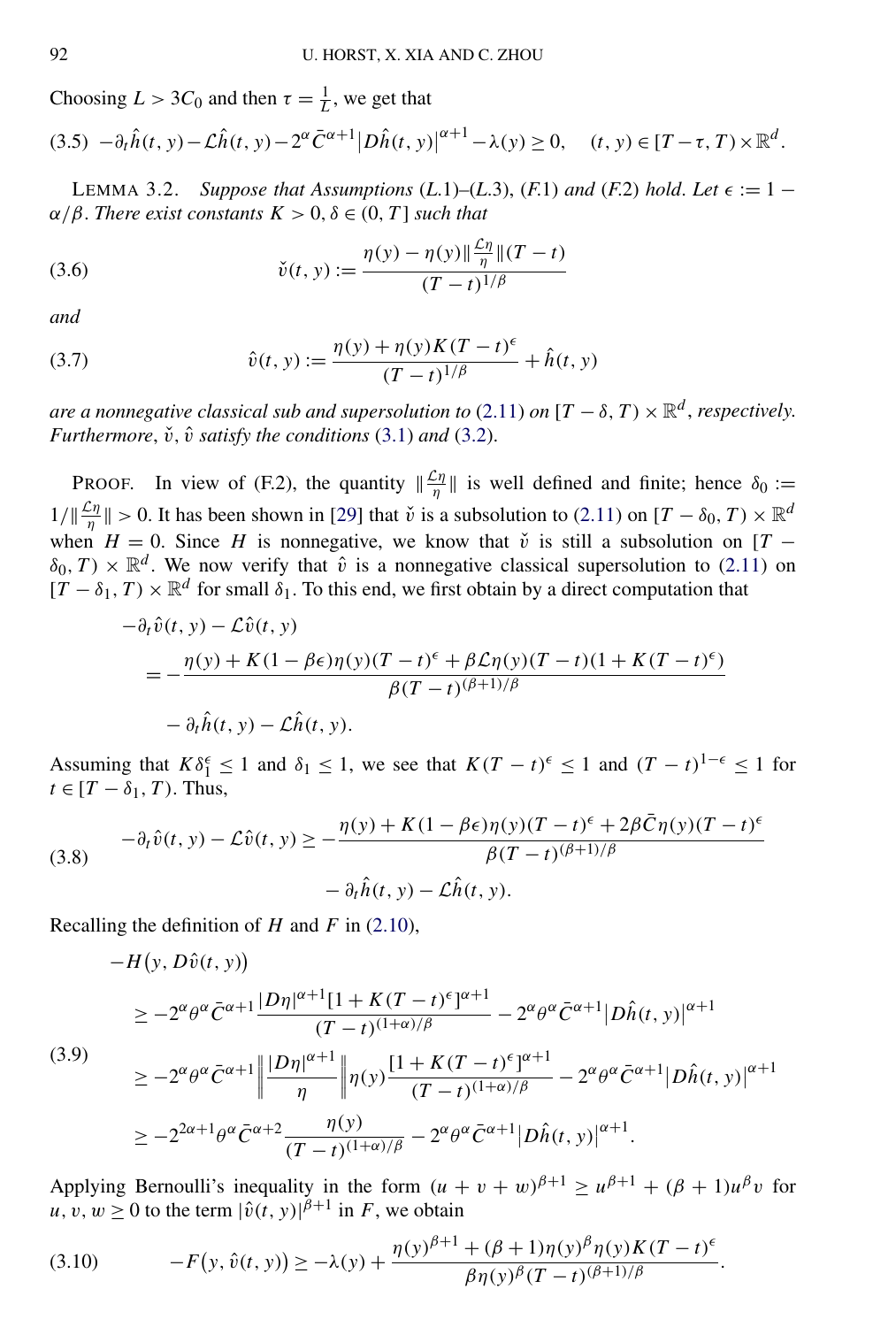<span id="page-13-0"></span>Hence, adding  $(3.8)$ ,  $(3.9)$  and  $(3.10)$  and using  $(3.5)$  yields

$$
-\partial_t \hat{v}(t, y) - \mathcal{L}\hat{v}(t, y) - H(y, D\hat{v}(t, y)) - F(y, \hat{v}(t, y))
$$
  
\n
$$
\geq \eta(y) \frac{(1+\epsilon)K - 2\bar{C} - 2^{2\alpha+1}\theta^{\alpha}\bar{C}^{\alpha+2}}{(T-t)^{(1+\alpha)/\beta}},
$$
  
\n(3.11)  
\n
$$
-\partial_t \hat{h}(t, y) - \mathcal{L}\hat{h}(t, y) - 2^{\alpha}\theta^{\alpha}\bar{C}^{\alpha+1} |D\hat{h}(t, y)|^{\alpha+1} - \lambda(y)
$$

$$
\geq \eta(y) \frac{(1+\epsilon)K - 2\bar{C} - 2^{2\alpha+1}\theta^{\alpha}\bar{C}^{\alpha+2}}{(T-t)^{(1+\alpha)/\beta}}.
$$

Choosing  $K \ge \frac{2\bar{C} + 2^{2\alpha + 1}\theta^{\alpha}\bar{C}^{\alpha+2}}{1+\epsilon}$  and then  $\delta_1 = \min\{1, \frac{1}{L}, \sqrt[\ell]{\frac{1}{K}}\}$ , we conclude that

$$
-\partial_t \hat{v}(t, y) - \mathcal{L}\hat{v}(t, y) - H\big(y, D\hat{v}(t, y)\big) - F\big(y, \hat{v}(t, y)\big) \geq 0, \quad (t, y) \in [T - \delta_1, T) \times \mathbb{R}^d.
$$

Next, we prove that  $\check{v}$ ,  $\hat{v}$  satisfy the asymptotic behavior [\(3.1\)](#page-11-0) and [\(3.2\)](#page-11-0). Recalling the definition of  $\check{v}$ ,  $\hat{v}$  and using the condition (F.1), we have

(3.12) 
$$
(T-t)^{1/\beta} \check{v}(t, y) = \eta(y) + \langle y \rangle^{\tilde{m}} O(T-t), \text{ uniformly in } y \text{ as } t \to T,
$$

$$
(T-t)^{1/\beta} \hat{v}(t, y) = \eta(y) + \langle y \rangle^{\tilde{m}} O((T-t)^{\epsilon}), \text{ uniformly in } y \text{ as } t \to T.
$$

From this, we see that

(3.13)  
\n
$$
\lim_{t \to T} \frac{\check{v}(t, y)(T - t)^{1/\beta} - \eta(y)}{\langle y \rangle^{\tilde{m}}}
$$
\n
$$
= \lim_{t \to T} \frac{\hat{v}(t, y)(T - t)^{1/\beta} - \eta(y)}{\langle y \rangle^{\tilde{m}}} = 0 \quad \text{uniformly on } \mathbb{R}^d,
$$

which verifies the condition  $(3.1)$ . The upper bound in  $(3.2)$  can be obtained using the condition (F.1) again. Moreover, for the lower bound in [\(3.2\)](#page-11-0), choosing  $\delta := \min{\delta_0(1 - \frac{1}{\delta_0 t})}$  $\oint_{\beta} \frac{\frac{1}{2}\beta+1}{\beta+1}$ ,  $\delta_1$ , we have that for all  $(t, y) \in [T - \delta, T) \times \mathbb{R}^d$ ,

$$
\hat{v}(t, y)(T - t)^{1/\beta} \ge \eta(y) \ge \check{v}(t, y)(T - t)^{1/\beta} = \eta(y) - \eta(y) \left\| \frac{\mathcal{L}\eta}{\eta} \right\| (T - t)
$$

$$
\ge \int_0^{\beta} \frac{\frac{1}{2}\beta + 1}{\beta + 1} \eta(y).
$$

REMARK 3.3. Due to the presence of the gradient term  $H$ , an additional term  $(3.9)$  needs to be dominated, and thus we make the choice that  $\epsilon = 1 - \alpha/\beta$ . If  $H = 0$ , we can choose  $\epsilon = 1$  as in [\[29\]](#page-43-0).

We are now ready to prove the existence result.

PROOF OF THEOREM [2.4.](#page-8-0) In order to apply Perron's method, we set

 $\mathcal{S} = \{u | u \text{ is a subsolution of } (2.11) \text{ on } [T - \delta, T) \times \mathbb{R}^d \text{ and } u \leq \hat{v}\}.$  $\mathcal{S} = \{u | u \text{ is a subsolution of } (2.11) \text{ on } [T - \delta, T) \times \mathbb{R}^d \text{ and } u \leq \hat{v}\}.$  $\mathcal{S} = \{u | u \text{ is a subsolution of } (2.11) \text{ on } [T - \delta, T) \times \mathbb{R}^d \text{ and } u \leq \hat{v}\}.$ 

Since  $\check{v} \in S$ , the set S is nonempty. Thus, the function

$$
v(t, y) = \sup\{u(t, y) : u \in \mathcal{S}\}\
$$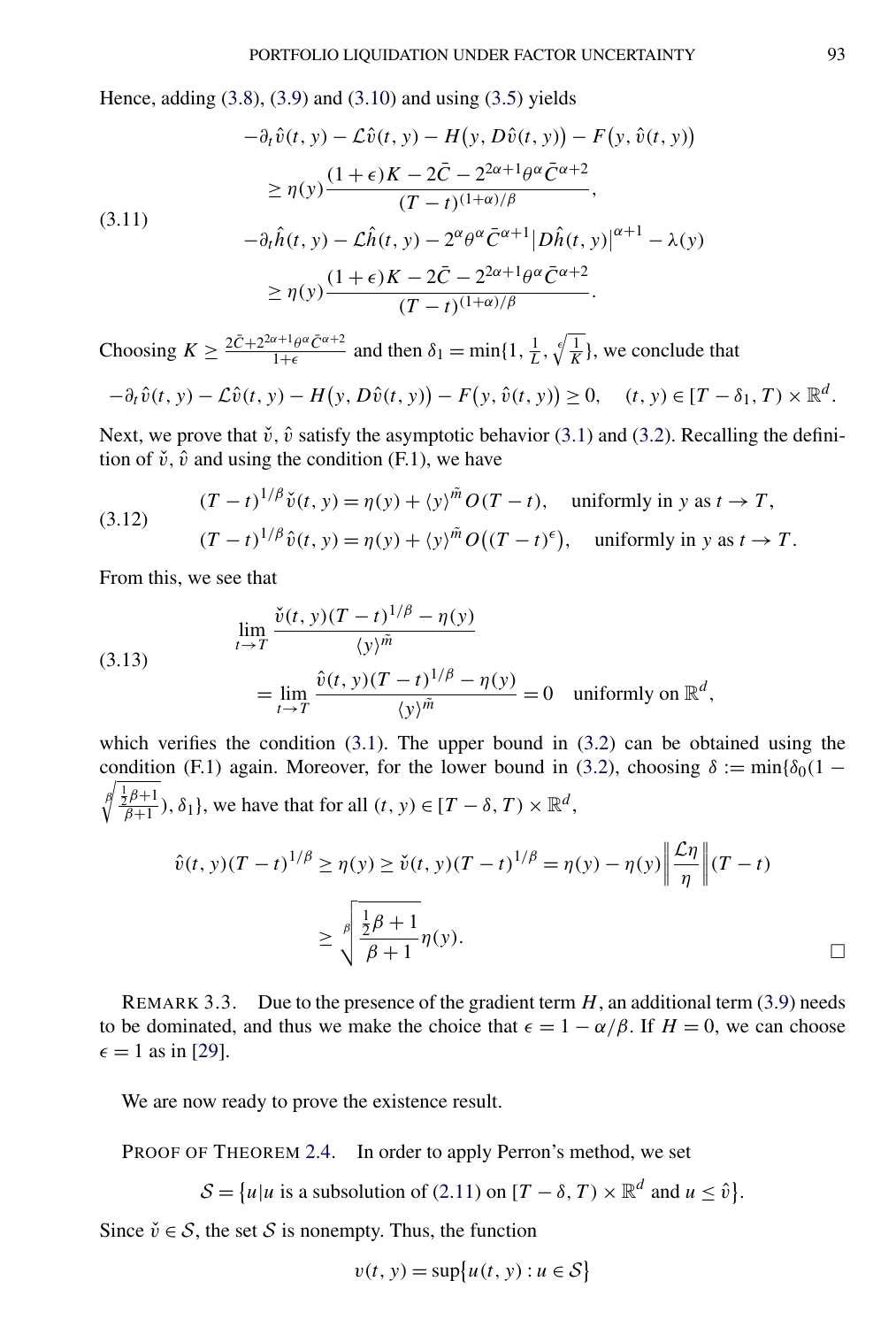is well defined and satisfies that  $\check{v} \le v$ . Classical arguments<sup>4</sup> show that the upper semicontinuous envelope  $v^*$  of *v* is a viscosity subsolution to  $(2.11)$ . From [\[44\]](#page-43-0), Lemma A.2, the lower semicontinuous envelope  $v_*$  of *v* is a viscosity supersolution to [\(2.11\)](#page-8-0). Since  $\check{v} \le v_* \le v^* \le \hat{v}$ , we have for all  $(t, y) \in [T - \delta, T) \times \mathbb{R}^d$  that

$$
\sqrt{\frac{\frac{1}{2}\beta+1}{\beta+1}}\eta(y) \le v_*(t, y)(T-t)^{1/\beta}, v^*(t, y)(T-t)^{1/\beta} \le C\langle y \rangle^{\tilde{m}},
$$

and

$$
\frac{\check{v}(t, y)(T - t)^{1/\beta} - \eta(y)}{\langle y \rangle^{\tilde{m}}} \le \frac{v_*(t, y)(T - t)^{1/\beta} - \eta(y)}{\langle y \rangle^{\tilde{m}}} \le \frac{v^*(t, y)(T - t)^{1/\beta} - \eta(y)}{\langle y \rangle^{\tilde{m}}} \le \frac{\hat{v}(t, y)(T - t)^{1/\beta} - \eta(y)}{\langle y \rangle^{\tilde{m}}}.
$$

Hence, it follows from [\(3.13\)](#page-13-0) that

$$
\lim_{t \to T} \frac{v_*(t, y)(T - t)^{1/\beta} - \eta(y)}{\langle y \rangle^{\tilde{m}}} = \lim_{t \to T} \frac{v^*(t, y)(T - t)^{1/\beta} - \eta(y)}{\langle y \rangle^{\tilde{m}}} = 0 \quad \text{uniformly on } \mathbb{R}^d.
$$

From our comparison principle [Proposition [3.1\]](#page-11-0), we can thus conclude that  $v^* \leq$  $v^*$  on  $[T - \delta, T] \times \mathbb{R}^d$ , which shows that *v* is the desired viscosity solution to [\(2.11\)](#page-8-0) that belongs to  $C_{\tilde{m}}([T - \delta, T^-] \times \mathbb{R}^d)$ .

Next, we find a sub and supersolution to [\(2.11\)](#page-8-0) on  $[0, T - \delta] \times \mathbb{R}^d$  with terminal value  $v(T - \delta, \cdot)$  at  $t = T - \delta$ . Obviously, 0 is a subsolution of [\(2.11\)](#page-8-0). We now conjecture that there exists a constant  $\overline{L} > 0$  such that  $\overline{w} := \overline{L}{y}^{\tilde{m}}$  is a viscosity supersolution to [\(2.11\)](#page-8-0). In fact, since  $v \leq \hat{v}$  at  $t = T - \delta$ , we see that

$$
v(T-\delta, y) \le \frac{\bar{C}}{\delta^{1/\beta}} \eta(y) + \langle y \rangle^{\tilde{m}} \le \left(\frac{\bar{C}^2}{\delta^{1/\beta}} + 1\right) \langle y \rangle^{\tilde{m}}, \quad y \in \mathbb{R}^d.
$$

Let  $h(y) := \langle y \rangle^{\tilde{m}}$ . In view of the condition (F.1), we have that

$$
-\partial_t \overline{w}(t, y) - \mathcal{L}\overline{w}(t, y) - H(y, D\overline{w}) - F(y, \overline{w}(t, y))
$$
  
\n
$$
\geq -\overline{L}\mathcal{L}h(y) - \theta^{\alpha}\overline{C}^{\alpha+1}\overline{L}^{\alpha+1}|Dh|^{\alpha+1} - \lambda(y) + \overline{L}^{\beta+1}\frac{h(y)^{\beta+1}}{\beta\eta(y)^{\beta}}
$$
  
\n
$$
\geq h(y)\bigg(\frac{1}{\beta\overline{C}^{\beta}}\overline{L}^{\beta+1} - C_0\overline{L} - C_0\overline{L}^{\alpha+1} - C_0\bigg),
$$

where the constants  $C_0$  and  $\overline{C}$  are chosen as in [\(3.4\)](#page-11-0) and (F.1), respectively. Choosing  $\overline{L}$  large enough, we have that

$$
-\partial_t w(t, y) - \mathcal{L}w(t, y) - H(y, Dw) - F(y, w(t, y)) > 0.
$$

Furthermore,  $\overline{w}^{\beta+1}/\eta^{\beta}$  is of polynomial growth of order *m*. Combining the general comparison principle [Proposition [A.1\]](#page-31-0) with Perron's method, we obtain a viscosity solution  $v \in C_{\tilde{m}}([0, T - \delta] \times \mathbb{R}^d)$ . From the comparison principle for continuous viscosity solutions [Lemma [A.3\]](#page-36-0), we get a unique global viscosity solution  $v \in C_{\tilde{m}}([0, T^{-}] \times \mathbb{R}^{d})$ .  $\square$ 

<sup>&</sup>lt;sup>4</sup>The standard Perron method of finding viscosity solutions for elliptic PDEs can be found in [\[16\]](#page-42-0). We refer to [\[44\]](#page-43-0), Appendix A, for the proof of this method for parabolic equations.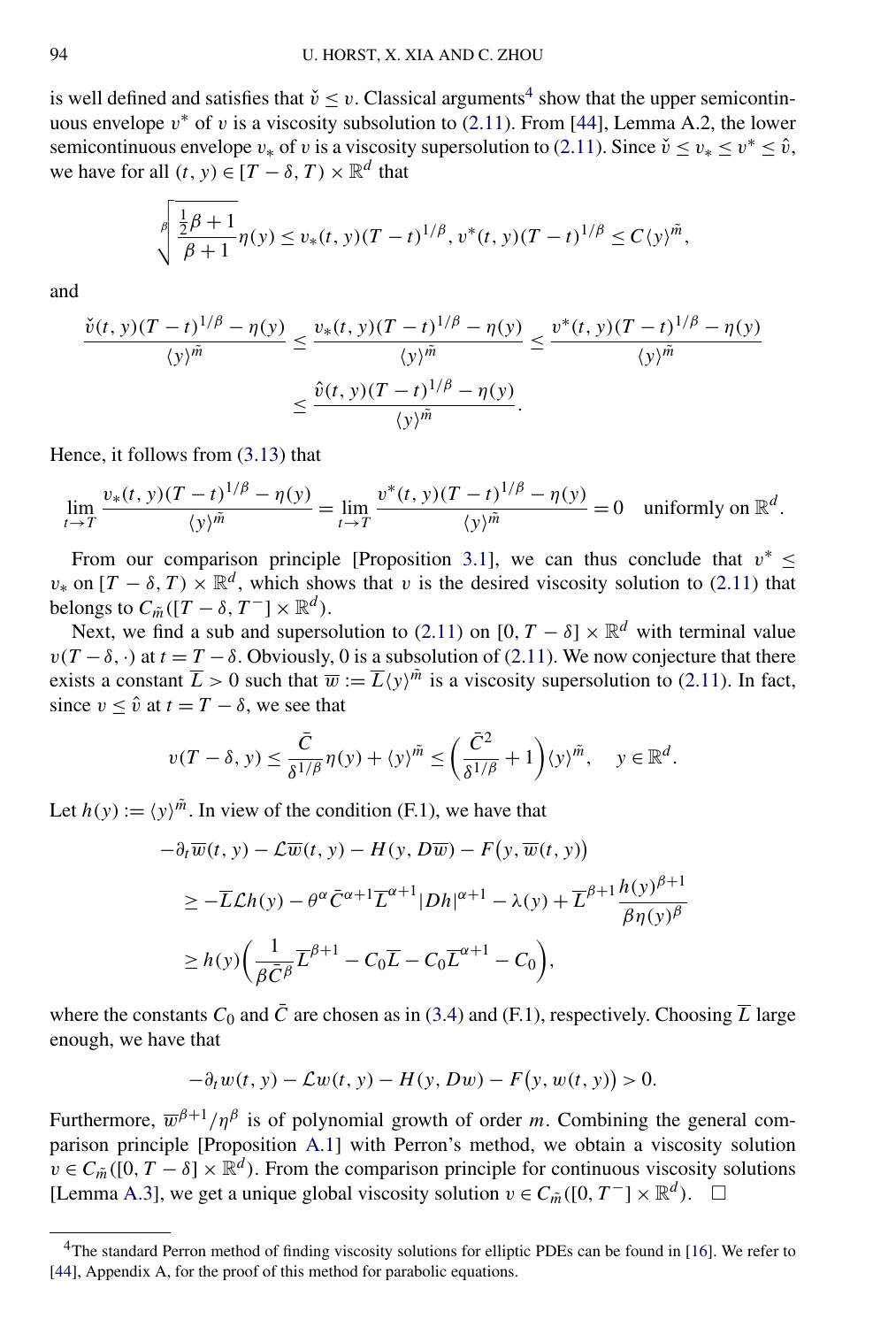<span id="page-15-0"></span>**4. Regularity of the viscosity solution.** This section is devoted to the proof of Theo-rem [2.5.](#page-9-0) We assume throughout that Assumptions  $(L.1)$ – $(L.4)$  and  $(F.2)$ – $(F.3)$  are satisfied and that  $\beta > 2\alpha$ . In this case,  $\tilde{m} = 0$  and the viscosity solution *v* obtained in the previous section belongs to  $C_b([0, T^-] \times \mathbb{R}^d)$ .

Unlike in [\[29\]](#page-43-0), continuity is not enough to carry out our verification argument. We need to prove that  $v$  is of class  $C^{0,1}$  and satisfies [\(2.12\)](#page-8-0). The desired regularity of the viscosity solution *away from the terminal time* can be established using classical PDE results or the standard link between viscosity solutions and forward–backward SDEs once the desired regularity *near the terminal time* has been established. The key challenge is thus to prove that there exists some  $\delta > 0$  such that for  $(t, y) \in [T - \delta, T) \times \mathbb{R}^d$  the gradient  $Dv(t, y)$  exists and satisfies

$$
|Dv(t, y)| \leq \frac{C}{(T-t)^{1/\beta}}.
$$

4.1. *Regularity near the terminal time.* In view of the definition of  $\epsilon$  in Lemma [3.2,](#page-12-0) we know that  $\epsilon = 1 - \frac{\alpha}{\beta} \in (\frac{1}{2}, 1)$ . Recalling the asymptotic behavior [\(3.12\)](#page-13-0) of the super and subsolution, the viscosity solution  $v$  constructed in the previous section is of the form

(4.1) 
$$
v(T - t, y) = \frac{\eta(y) + \tilde{u}(t, y)}{t^{1/\beta}},
$$

for some function  $\tilde{u}$  that satisfies

$$
\tilde{u}(t, y) = O(t^{\epsilon}) \quad \text{uniformly in } y \text{ as } t \to 0.
$$

We choose the following equivalent ansatz:

(4.2) 
$$
v(T - t, y) = \frac{\eta(y)}{t^{1/\beta}} + \frac{u(t, y)}{t^{1 + 1/\beta}}, \qquad u(t, y) = O(t^{1+\epsilon})
$$
 uniformly in y as  $t \to 0$ .

It is worth pointing out that if  $H = 0$ , we can choose  $\epsilon = 1$  in (4.1) and (4.2). Plugging the asymptotic ansatz into  $(2.11)$  results in a semilinear parabolic equation for  $u$  with finite initial condition. The proof of the following lemma is similar to [\[27\]](#page-43-0), Lemma 4.1, and hence omitted.

LEMMA 4.1. *If, for some*  $\delta > 0$ ,<sup>5</sup> *a function u satisfies* 

(4.3) 
$$
|u(t, y)| \leq t \eta(y), \qquad (t, y) \in [0, \delta] \times \mathbb{R}^d,
$$

*and solves the equation*

(4.4) 
$$
\begin{cases} \partial_t u(t, y) = \mathcal{L}u(t, y) + F_0(t, y, u(t, y), Du(t, y)), & (t, y) \in (0, \delta] \times \mathbb{R}^d, \\ u(0, y) = 0, & y \in \mathbb{R}^d, \end{cases}
$$

*where*

$$
F_0(t, y, u, Du) = t\mathcal{L}\eta(y) + t^p \lambda(y) - \frac{\eta(y)}{\beta} \sum_{k=2}^{\infty} {\binom{\beta+1}{k}} {\left(\frac{u}{t\eta(y)}\right)}^k
$$

$$
+ \theta^{\alpha} t^{\epsilon} \left|\sigma^*(y) {\left(\frac{Du}{t} + D\eta\right)}\right|^{\alpha+1},
$$

*then a local solution*  $v \in C^{0,1}([T - \delta, T^-] \times \mathbb{R}^d)$  *to problem* [\(2.11\)](#page-8-0) *is given by* 

$$
v(t, y) = \frac{\eta(y)}{(T-t)^{1/\beta}} + \frac{u(T-t, y)}{(T-t)^{1+1/\beta}}.
$$

<sup>&</sup>lt;sup>5</sup>For convenience, we use here the same symbol as in Section [3.](#page-10-0) We can always choose the smaller one to define *δ*.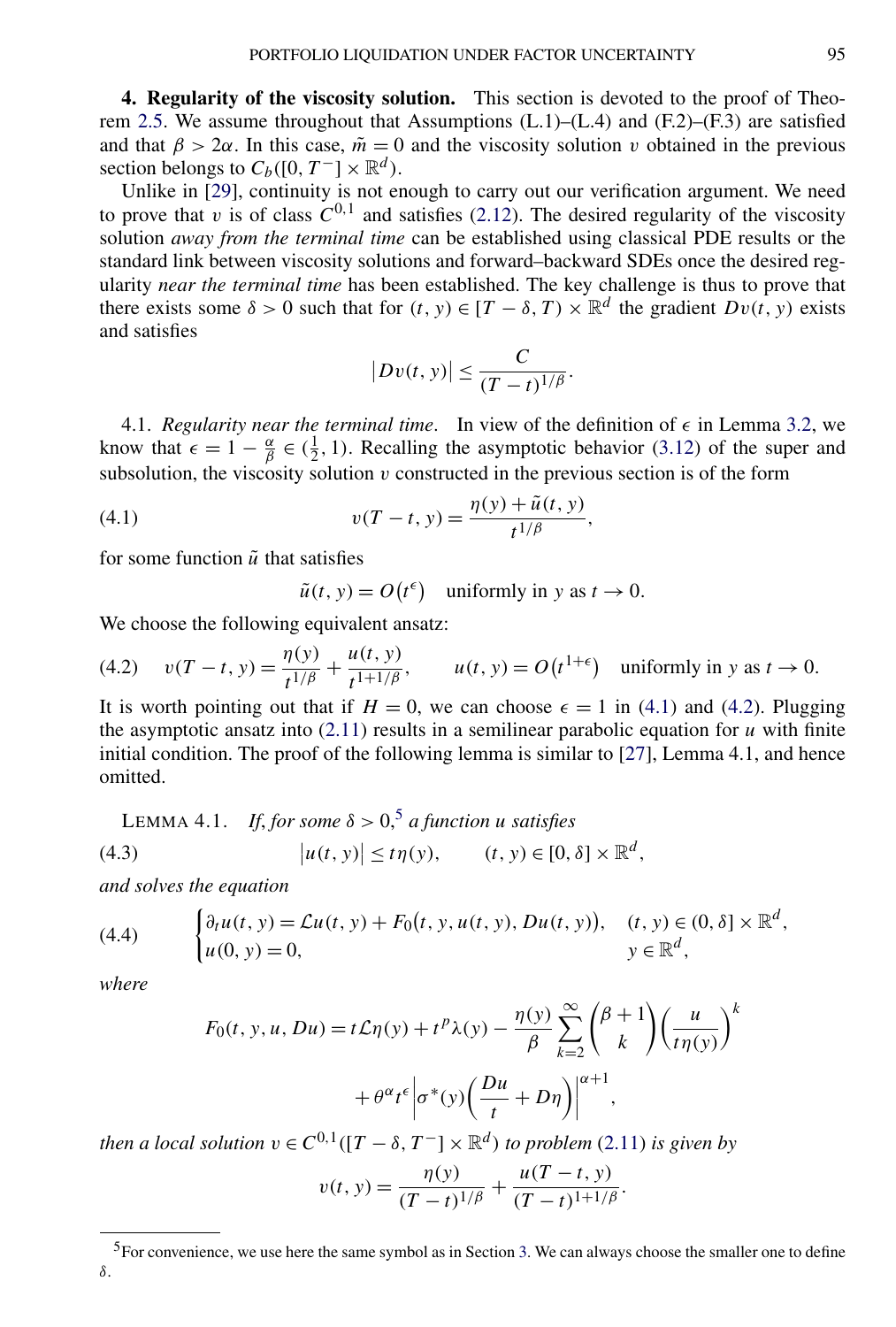<span id="page-16-0"></span>The case  $H = 0$  has been solved under additional regularity assumptions in [\[27\]](#page-43-0) using an analytic semigroup approach. Due to the presence of *H* in our case, we need to choose  $\epsilon$  < 1, which renders the analysis more complex. In particular, the locally Lipschitz continuity in [\[27\]](#page-43-0), Lemma 4.5, no longer holds in our case. Instead, we solve equation [\(4.4\)](#page-15-0) using the weak continuous semigroup approach introduced in [\[19\]](#page-42-0), Section 4, in order to obtain a solution in a space of functions with the desired asymptotic behavior near the initial time.

In a first step, we introduce the transition semigroup. Under Assumptions (L.1) and (L.2), the operator

$$
P_{t,s}[\varphi](y) = \mathbb{E}[\varphi(Y_s^{t,y})], \quad \varphi \in C_b(\mathbb{R}^d), 0 \le t \le s
$$

is well defined and satisfies the Markov property  $P_{t,r} = P_{t,s} P_{s,r}$  for  $0 \le t \le s \le r$ . Since *b* and  $\sigma$  are independent of the time variable,

$$
P_{t,s}[\varphi](y) = P_{0,s-t}[\varphi](y).
$$

For convenience, we denote

$$
P_t[\varphi](y) = \mathbb{E}[\varphi(Y_t^{0,y})], \quad \varphi \in C_b(\mathbb{R}^d).
$$

For every  $\varphi \in C_b(\mathbb{R}^d)$ ,

(4.5) 
$$
|P_t[\varphi](y)| \leq ||\varphi||, \quad (t, y) \in [0, T] \times \mathbb{R}^d.
$$

Furthermore, from [\[19\]](#page-42-0), Theorem 4.65, we have the following proposition.

PROPOSITION 4.2. *Suppose that Assumptions* (*L.1*)–(*L.4*) *hold and let*  $\varphi \in C_b(\mathbb{R}^d)$ . *Then for every*  $0 \le t \le T$ , *the function*  $y \to P_t[\varphi](y)$  *is continuously differentiable on*  $\mathbb{R}^d$ . *Moreover, there exists a constant*  $M > 0$  *such that for every*  $\varphi \in C_b(\mathbb{R}^d)$  *and for*  $0 \le t \le T$ ,

(4.6) 
$$
|DP_t[\varphi](y)| \leq \frac{M}{t^{1/2}} \|\varphi\|, \quad y \in \mathbb{R}^d.
$$

Next, we introduce the notion of a mild solution of our modified PDE.

DEFINITION 4.3. We say that a function  $u : [0, \delta] \times \mathbb{R}^d \to \mathbb{R}$  is a mild solution of the PDE [\(4.4\)](#page-15-0) if the following conditions are satisfied:

- (i)  $u \in C_b^{0,1}([0, \delta] \times \mathbb{R}^d)$ .
- (ii) for every  $t \in [0, T]$  and  $y \in \mathbb{R}^d$ ,

(4.7) 
$$
u(t, y) = \int_0^t P_{t-s}[F_0(s, \cdot, u(s, \cdot), Du(s, \cdot))] (y) ds.
$$

We prove the existence of a mild solution to [\(4.4\)](#page-15-0) by a contraction argument. To this end, we need to choose an appropriate weighted norm on  $C_b^{0,1}([0,\delta] \times \mathbb{R}^d)$  to cope with the singularity in  $F_0$ . Recalling the ansatz [\(4.2\)](#page-15-0) and the property (4.6), we consider the space

$$
(4.8) \qquad \Sigma := \{ u \in C_b^{0,1}([0,\delta] \times \mathbb{R}^d) : \| u(t,\cdot) \| + \| t^{1/2} D u(t,\cdot) \| = O(t^{1+\epsilon}) \text{ as } t \to 0 \}
$$

endowed with the weighted norm

$$
||u||_{\Sigma} = \sup_{(t,y)\in(0,\delta]\times\mathbb{R}^d} \left( \frac{|u(t,y)|}{t^{1+\epsilon}} + \frac{|Du(t,y)|}{t^{1/2+\epsilon}} \right).
$$

It is easy to verify that the vector space  $\Sigma$  endowed with the norm  $\|\cdot\|_{\Sigma}$  is a Banach space.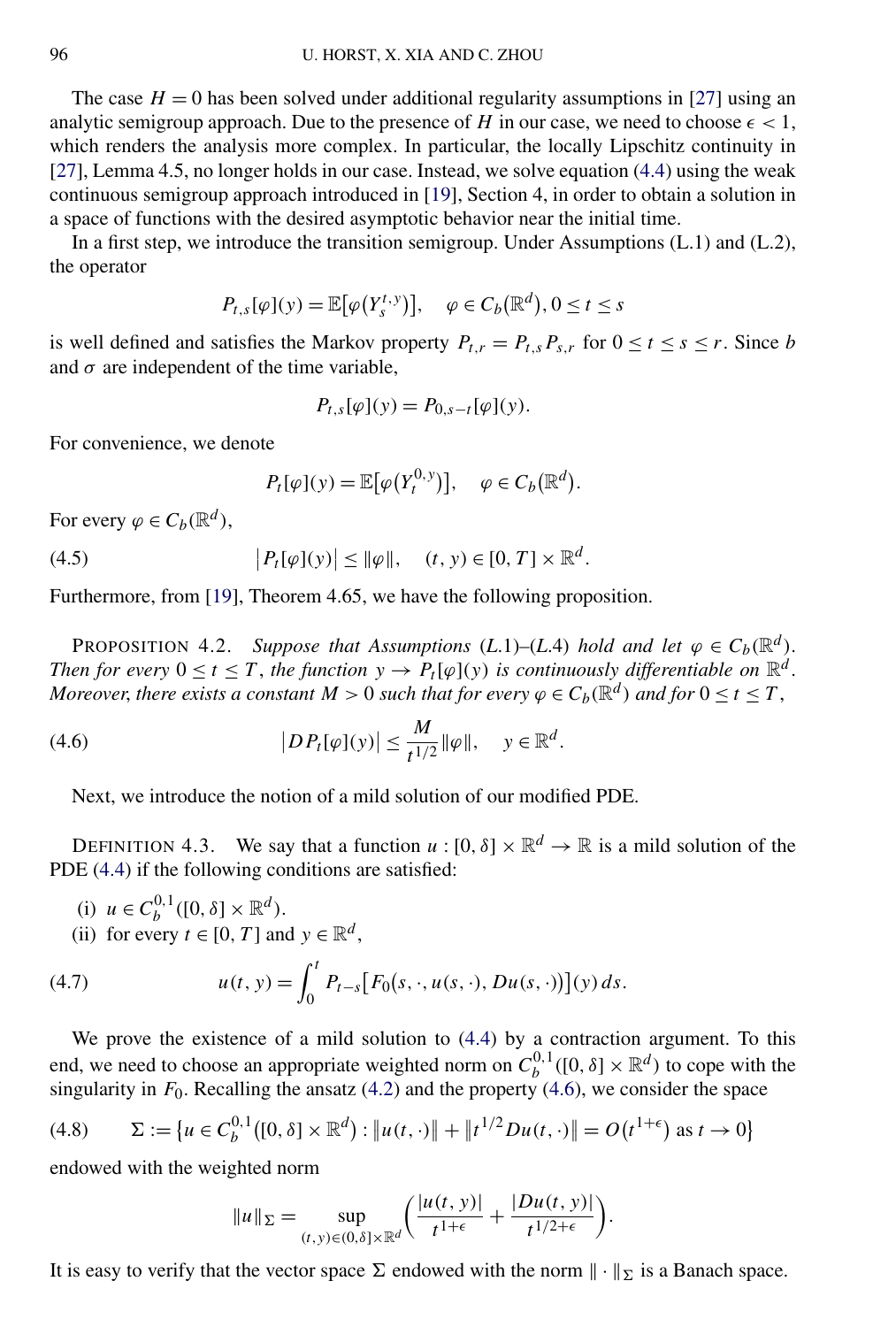<span id="page-17-0"></span>LEMMA 4.4. *Suppose that*  $β > 2α$  *and that Assumptions* (*L.1*)–(*L.4*) *and* (*F.2*)–(*F.3*) *hold.* Let  $R > 0$  and  $\delta \in (0, \frac{\epsilon - \frac{1}{2}C}{R \wedge 1}$ . *Define the closed ball*  $\overline{B}_{\Sigma}(R) := \{u \in \Sigma : ||u||_{\Sigma} \le$ *R*. *For every*  $u \in \overline{B}_{\Sigma}(R)$ , *the function* 

$$
f_0(t, y) := F_0(t, y, u(t, y), Du(t, y))
$$

*is continuous on*  $[0, \delta] \times \mathbb{R}^d$ .

PROOF. For  $u \in \overline{B}_{\Sigma}(R)$ , we may decompose  $f_0(t, y)$  in the following way:

(4.9) 
$$
f_0(t, y) = t\mathcal{L}\eta(y) + t^p \lambda(y) - (p-1)\eta(y)g_0(t, y) + \theta^{\alpha} t^{\epsilon} g_1(t, y),
$$

where

$$
g_0(t, y) = \sum_{k=2}^{\infty} {\binom{\beta+1}{k}} {\left(\frac{u(t, y)}{t\eta(y)}\right)^k} \text{ and } g_1(t, y) = \left|\sigma^*(y) {\left(\frac{Du(t, y)}{t} + D\eta(y)\right)}\right|^{\alpha+1}.
$$

The assumption  $\delta \leq \sqrt{\frac{c}{R}} \wedge 1$  guarantees that the series converges since

$$
\left|\frac{u(t, y)}{t\eta(y)}\right| \le \frac{t^{1+\epsilon} R}{t \underline{c}} \le \frac{\delta^{\epsilon} R}{\underline{c}} \le 1, \quad (t, y) \in [0, \delta] \times \mathbb{R}^d.
$$

Moreover,

$$
(4.10) \qquad \left|\frac{Du(t, y)}{t}\right| \leq \frac{t^{\frac{1}{2}+\epsilon}R}{t} \leq \delta^{\epsilon-\frac{1}{2}}R \leq \underline{c}, \quad (t, y) \in [0, \delta] \times \mathbb{R}^d.
$$

In view of (4.9), it is sufficient to prove that  $g_0$  and  $g_1$  are continuous in *t*, uniformly with respect to *y* on every compact subset of  $\mathbb{R}^d$ . In fact, by the mean value theorem, we have for  $0 \le t \le s \le \delta, y \in \mathbb{R}^d$  that

$$
\begin{aligned} \left| g_1(t, y) - g_1(s, y) \right| \\ &\leq \left| \left| \sigma^*(y) \left( \frac{Du(t, y)}{t} + D\eta(y) \right) \right|^{\alpha+1} - \left| \sigma^*(y) \left( \frac{Du(s, y)}{s} + D\eta(y) \right) \right|^{\alpha+1} \right| \\ &\leq (\alpha+1)\bar{C}^{\alpha+1}(\underline{c} + \bar{C})^{\alpha} \left| \frac{Du(t, y)}{t} - \frac{Du(s, y)}{s} \right| . \end{aligned}
$$

In order to establish the continuity of *g*<sub>0</sub>, notice that for every  $k \ge 2$  and  $0 \le t \le s \le \delta$ ,  $y \in \mathbb{R}^d$ it holds that

$$
\begin{split}\n&\left|\left(\frac{u(t, y)}{t\eta(y)}\right)^k - \left(\frac{u(s, y)}{s\eta(y)}\right)^k\right| \\
&\leq \frac{1}{\underline{c}^k} \left|\frac{u(t, y)}{t} - \frac{u(s, y)}{s}\right| \sum_{l=0}^{k-1} \left|\frac{u(t, y)}{t}\right|^l \left|\frac{u(s, y)}{s}\right|^{k-1-l} \\
&\leq \frac{R^{k-1}}{\underline{c}^k} \left|\frac{u(t, y)}{t} - \frac{u(s, y)}{s}\right| \sum_{l=0}^{k-1} t^{\epsilon l} s^{\epsilon(k-1-l)} \\
&\leq \frac{kR^{k-1}}{\underline{c}^k} \left|\frac{u(t, y)}{t} - \frac{u(s, y)}{s}\right| s^{(k-1)\epsilon} \\
&\leq \frac{k}{\underline{c}} \left(\frac{Rs^{\epsilon}}{\underline{c}}\right)^{k-1} \left|\frac{u(t, y)}{t} - \frac{u(s, y)}{s}\right|. \n\end{split}
$$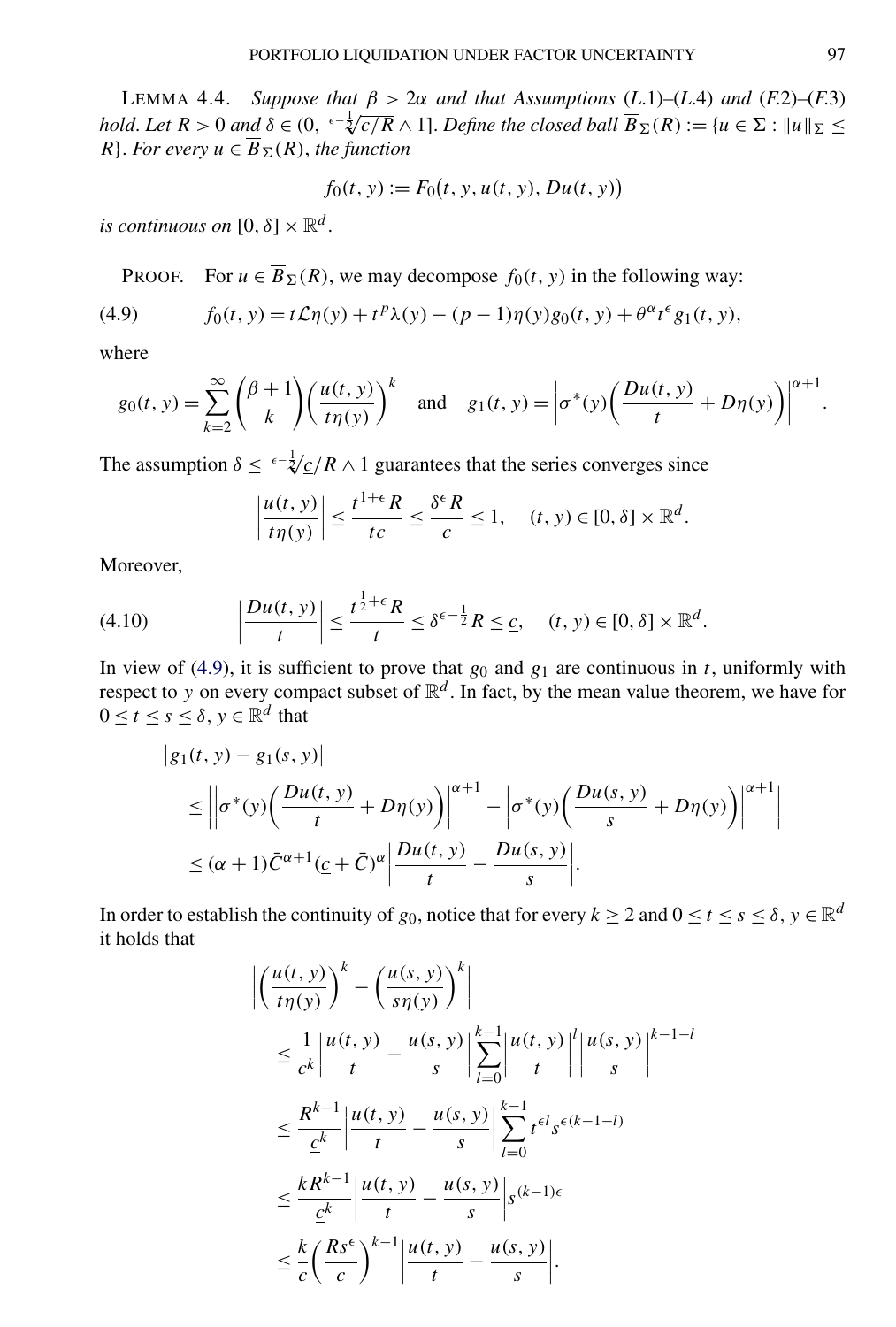<span id="page-18-0"></span>Using the identity  $k \binom{\beta + 1}{k}$ *k*  $= (\beta + 1) \int_{\alpha}^{\beta} \beta$ *k* − 1 , we get that

$$
|g_0(t, y) - g_0(s, y)| \le (\beta + 1) \max\{2^{\beta} - 1, \beta\} \frac{Rs^{\epsilon}}{\underline{c}^2} \left| \frac{u(t, y)}{t} - \frac{u(s, y)}{s} \right|.
$$

The claim now follows from the fact that the maps  $(t, y) \mapsto \frac{u(t, y)}{t}, \frac{Du(t, y)}{t}$  are continuous on  $[0,\delta] \times \mathbb{R}^d$ .  $\square$ 

The following lemma can be established using similar arguments as above.

LEMMA 4.5. *Suppose that*  $β > 2α$  *and that Assumptions* (*L.*1)–(*L.*4) *and* (*F.2*)–(*F.3*) *hold. For every*  $R > 0$ , *there exists a constant*  $L > 0$  *independent of*  $\delta \in (0, \sqrt{\frac{c}{2}})$ , *colorally R*) *such that*

$$
\begin{aligned} \left| F_0(t, y, u(t, y), Du(t, y)) - F_0(t, y, v(t, y), Dv(t, y)) \right| \\ &\leq L t^{\epsilon} \bigg( \frac{|u(t, y) - v(t, y)|}{t} + \frac{|Du(t, y) - Dv(t, y)|}{t} \bigg), \\ u, v \in \overline{B}_{\Sigma}(R), (t, y) \in [0, \delta] \times \mathbb{R}^d. \end{aligned}
$$

We are now ready to carry out the fixed-point argument.

THEOREM 4.6. *Let*  $\beta > 2\alpha$ . *Under Assumptions* (*L.*1)–(*L.4*) *and* (*F.2*)–(*F.3*), *there exists a* constant  $\delta > 0$  such that equation [\(4.4\)](#page-15-0) admits a mild solution *u* in the space  $\Sigma$  defined in [\(4.8\)](#page-16-0).

PROOF. Let us define the operator

(4.11) 
$$
\Gamma[u](t, y) := \int_0^t P_{t-s}[F_0(s, \cdot, u(s, \cdot), Du(s, \cdot))](y) ds
$$

STEP 1: THE MAP  $\Gamma$  is well defined on the closed ball  $\overline{B}_{\Sigma}(R)$ . Let  $u \in \overline{B}_{\Sigma}(R)$ . By Lemma [4.4](#page-17-0) and [\[19\]](#page-42-0), Proposition 4.67,<sup>6</sup> we see that  $\Gamma[u] \in C_b([0, \delta] \times \mathbb{R}^d)$  and  $D\Gamma[u] \in$  $C_b((0, \delta] \times \mathbb{R}^d)$ . In order to see the continuity of  $D\Gamma[u]$  at  $t = 0$ , we differentiate (4.11) to obtain that

$$
(4.12) \quad D\Gamma[u](t, y) = \int_0^t D P_{t-s}[F_0(s, \cdot, u(s, \cdot), Du(s, \cdot))](y) \, ds, \quad (t, y) \in [0, \delta] \times \mathbb{R}^d.
$$

By Proposition [4.2,](#page-16-0)

$$
|D\Gamma[u](t, y)| \le \int_0^t M \frac{\|f_0\|}{(t - s)^{1/2}} ds = 2\sqrt{t}M \|f_0\|.
$$

From this, we conclude that the map  $(t, y) \mapsto D\Gamma[u](t, y)$  belongs to  $C_b([0, \delta] \times \mathbb{R}^d)$ .

STEP 2: CONTRACTION PROPERTY OF  $\Gamma$  ON  $\overline{B}_{\Sigma}(R)$  FOR A SUITABLE CHOICE OF  $R, \delta$ . Let

$$
B(a, b) := \int_0^1 r^{a-1} (1 - r)^{b-1} \, dr
$$

be the Beta function with  $a, b > 0$ . We choose

$$
R = 2(1 + MB_0) (\| \mathcal{L} \eta \| + \| \lambda \| + \theta^{\alpha} \| \sigma^* D \eta \|^{1})
$$

<sup>6</sup>The strong continuity in this proposition is equivalent to the standard continuity in finite-dimensional space.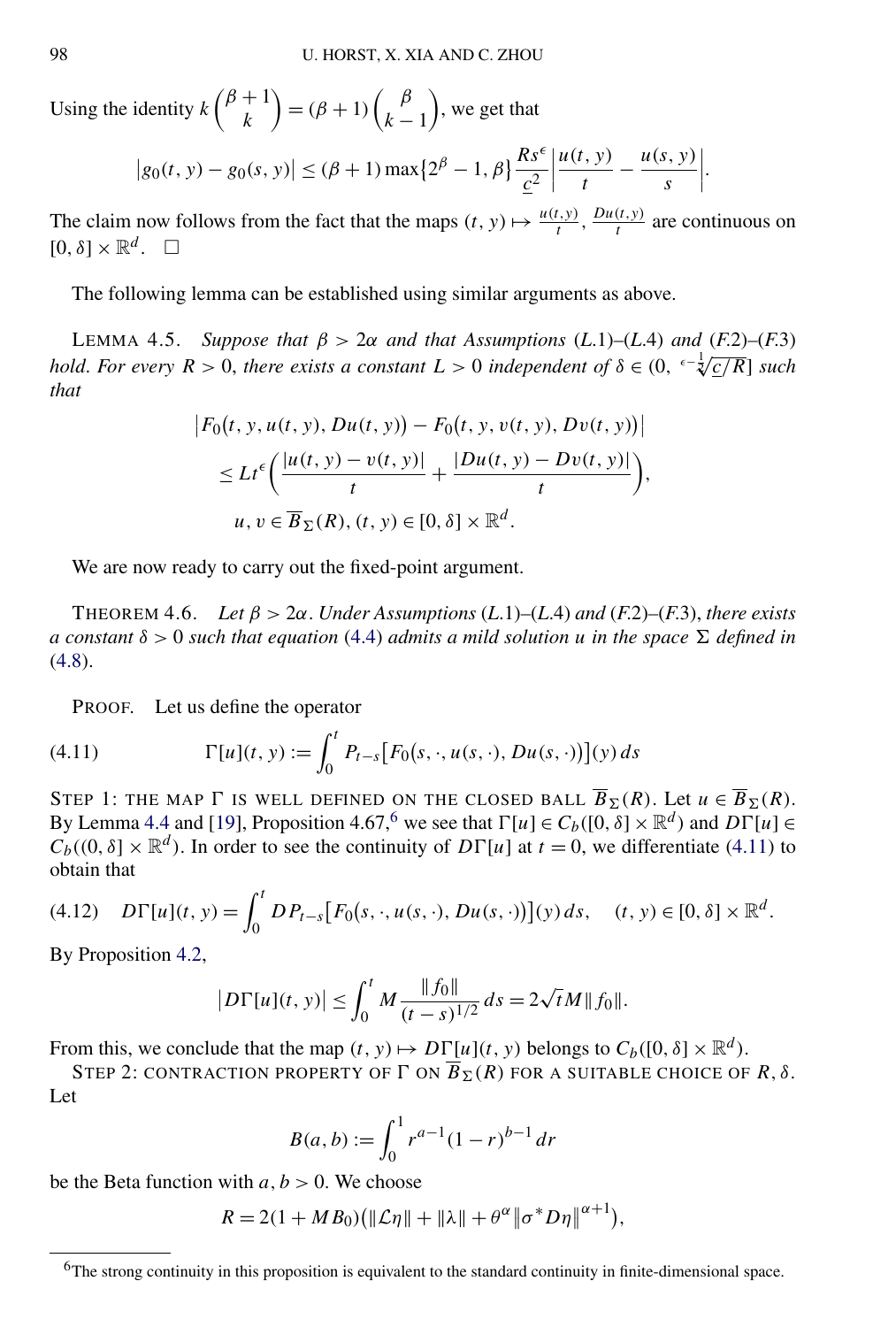and

$$
\delta = \min \left\{ \sqrt[\epsilon - \frac{1}{\sqrt[4]{\frac{c}{R}}}, \sqrt[\epsilon - \frac{1}{\sqrt[4]{1/(2L(1+MB_1))}}, 1 \right\},\
$$

where  $L > 0$  is the Lipschitz constant given by Lemma [4.5](#page-18-0) and

$$
B_0 := B\left(1+\epsilon,\frac{1}{2}\right), \qquad B_1 := B\left(2\epsilon+\frac{1}{2},\frac{1}{2}\right).
$$

Let *u*,  $v \in \overline{B}_{\Sigma}(R)$ . By Lemma [4.5,](#page-18-0) we have for  $(t, y) \in [0, \delta] \times \mathbb{R}^d$  that

$$
\begin{aligned}\n|\Gamma[u](t, y) - \Gamma[v](t, y)| \\
&= \left| \int_0^t P_{t-s} [F_0(s, \cdot, u(s, \cdot), Du(s, \cdot)) - F_0(s, \cdot, v(s, \cdot), Du(s, \cdot))](y) \, ds \right| \\
&\leq \int_0^t \|F_0(s, y, u(s, \cdot), Du(s, \cdot)) - F_0(s, \cdot, v(s, \cdot), Du(s, \cdot))\| \, ds \\
&\leq \int_0^t Ls^{\epsilon} \bigg( \frac{\|u(s, \cdot) - v(s, \cdot)\|}{s} + \frac{\|Du(s, \cdot) - Du(s, \cdot)\|}{s} \bigg) \, ds \\
&= \int_0^t L \bigg( s^{2\epsilon} \frac{\|u(s, \cdot) - v(s, \cdot)\|}{s^{1+\epsilon}} + s^{2\epsilon - 1/2} \frac{\|Du(s, \cdot) - Du(s, \cdot)\|}{s^{1/2+\epsilon}} \bigg) \, ds \\
&\leq Lt^{2\epsilon + 1/2} \|u - v\|_{\Sigma}.\n\end{aligned}
$$

Similarly,

$$
|D\Gamma[u](t, y) - D\Gamma[v](t, y)|
$$
  
=  $\left| \int_0^t DP_{t-s}[F_0(s, \cdot, u(s, \cdot), Du(s, \cdot)) - F_0(s, \cdot, v(s, \cdot), Dv(s, \cdot))](y) ds \right|$   
 $\leq M \int_0^t \frac{1}{(t-s)^{1/2}} \|F_0(s, y, u(s, \cdot), Du(s, \cdot)) - F_0(s, \cdot, v(s, \cdot), Dv(s, \cdot))\| ds$   
 $\leq \int_0^t ML \frac{1}{(t-s)^{1/2}} (s^{2\epsilon - 1/2} \|u - v\|_{\Sigma}) ds$   
 $\leq MLB_1 t^{2\epsilon} \|u - v\|_{\Sigma}.$ 

Hence

$$
\|\Gamma[u] - \Gamma[v]\|_{\Sigma} \le \frac{1}{2} \|u - v\|_{\Sigma}.
$$

STEP 3:  $\Gamma$  MAPS  $\overline{B}_{\Sigma}(R)$  INTO ITSELF. Note that  $s^k \leq 1$  for all  $k > 0$  and  $s \in [0, \delta]$  since *δ* ≤ 1. Hence, it holds for every *t* ∈ [0, *δ*] that

$$
|\Gamma[0](t, y)| = \left| \int_0^t P_{t-s} [F_0(s, \cdot, 0, 0)](y) ds \right|
$$
  
\n
$$
\leq \int_0^t \|s\mathcal{L}\eta + s^p\lambda + \theta^\alpha s^\epsilon |\sigma^* D\eta|^{\alpha+1} \| ds
$$
  
\n
$$
\leq t^{1+\epsilon} (\|\mathcal{L}\eta\| + \|\lambda\| + \|\sigma^* D\eta\|^{\alpha+1} \|)
$$

 $\overline{\phantom{a}}$  $\overline{\phantom{a}}$  $\overline{\phantom{a}}$  $\overline{1}$ 

and

 $\overline{\phantom{a}}$ 

$$
|D\Gamma[0](t, y)| = \left| \int_0^t D P_{t-s} [F_0(s, \cdot, 0, 0)](y) ds \right|
$$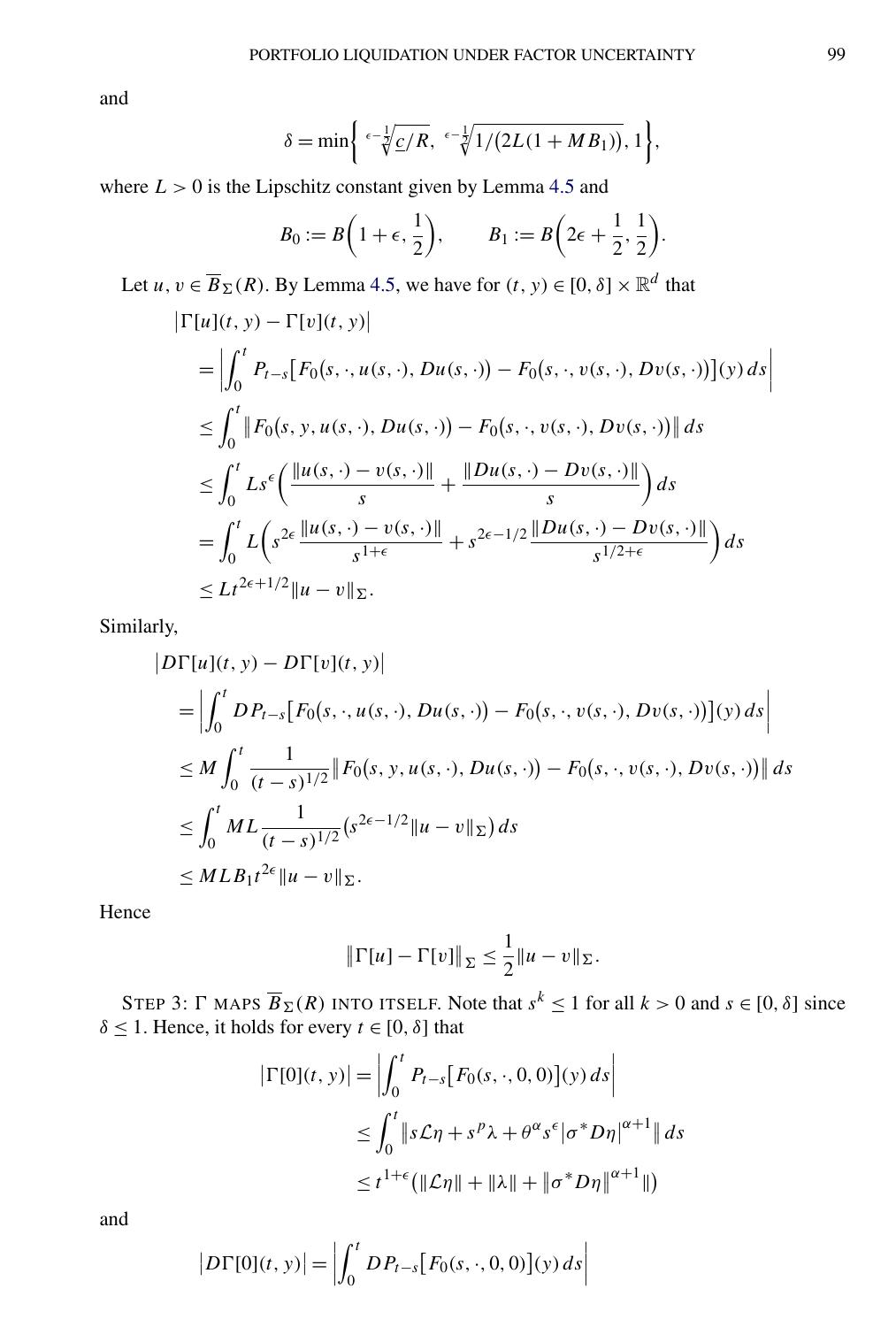$$
\leq \int_0^t \frac{1}{(t-s)^{1/2}} M \|s\mathcal{L}\eta + s^p \lambda + \theta^\alpha s^\epsilon |\sigma^* D\eta|^{\alpha+1} \| ds
$$
  

$$
\leq t^{1+\epsilon-1/2} M B_0 (\|\mathcal{L}\eta\| + \|\lambda\| + \theta^\alpha \|\sigma^* D\eta\|^{\alpha+1}).
$$

<span id="page-20-0"></span>Thus,

$$
\|\Gamma[u]\|_{\Sigma} \le \|\Gamma[u] - \Gamma[0]\|_{\Sigma} + \|\Gamma[0]\|_{\Sigma} \le R.
$$

Hence,  $\Gamma$  is a contraction from  $\overline{B}_{\Sigma}(R)$  to itself and has a unique fixed point *u* in  $\overline{B}_{\Sigma}(R)$ .

4.2. *Regularity away from the terminal time*. In this section, we complete the proof of Theorem [2.5.](#page-9-0) We also provide a standard link between our viscosity solution and a class of singular FBSDEs that will be useful for proving the verification argument.

PROOF OF THEOREM [2.5.](#page-9-0) Combining Lemma [4.1](#page-15-0) with Theorem [4.6,](#page-18-0) we know that there exists a mild solution  $w \in C_b^{0,1}([T - \delta, T^-] \times \mathbb{R}^d)$  defined by

$$
w(t, y) := \frac{\eta(y)}{(T - t)^{1/\beta}} + \frac{u(T - t, y)}{(T - t)^{1 + 1/\beta}} \quad \text{on } [T - \delta, T) \times \mathbb{R}^d
$$

to the equation [\(2.11\)](#page-8-0). By [\[12\]](#page-42-0), Theorem 15, this implies the existence of a solution *w* in the space  $C_b^{0,1}([0, T - \delta] \times \mathbb{R}^d)$  to the PDE

$$
(4.13)
$$

$$
\begin{cases}\n-\partial_t v(t, y) - \mathcal{L}v(t, y) - H(y, Dv(t, y)) - F(y, v(t, y)) = 0, \\
(t, y) \in [0, T - \delta) \times \mathbb{R}^d, \\
v(T - \delta, y) = w(T - \delta, y), \\
y \in \mathbb{R}^d.\n\end{cases}
$$

Altogether, this yields a solution  $w \in C_b^{0,1}([0, T^-] \times \mathbb{R}^d)$  to the PDE [\(2.11\)](#page-8-0). Since *u* belongs to the space  $\Sigma$  defined in [\(4.8\)](#page-16-0), it follows from the boundedness of  $D\eta$  derived from (F.2) and (F.3) and the fact that  $\epsilon - \frac{1}{2} = \frac{1}{2} - \alpha/\beta > 0$  that *w* satisfies [\(2.12\)](#page-8-0). Since *v* is a viscosity solution to the PDE [\(2.11\)](#page-8-0), we deduce from Lemma [A.3](#page-36-0) that  $v \equiv w$  on [0, T)  $\times \mathbb{R}^d$ . Hence  $v$  satisfies the desired regularity properties.  $\Box$ 

REMARK 4.7. Our global regularity result uses [\[12\]](#page-42-0), Theorem 15, whose proof is based on probabilistic arguments. Alternatively, one can use PDE arguments to obtain the existence of a global smooth solution. Classical a priori estimates in [\[32\]](#page-43-0) show that the gradient of *v* is bounded if it exists. Under the additional assumption that the diffusion operator  $\mathcal L$  generates an analytic semigroup in  $C(\mathbb{R}^d)$  (which excludes Ornstein–Uhlenbeck processes), one can then use results established in [\[34\]](#page-43-0), Chapter 7, to show that the solution to our HJB equation is a classical solution away from the terminal time; see [\[27\]](#page-43-0), Proof of Theorem 2.9, for details.

Since the gradient of the terminal condition of the PDE (4.13) is bounded, classical PDE results show that the gradient of the solution is uniformly bounded on the entire domain  $[0, T - \delta] \times \mathbb{R}^d$ . The same result follows from the classical link between viscosity solutions to PDEs and FBSDEs. The next result is standard, see [\[12\]](#page-42-0), Theorem 15, and [\[41\]](#page-43-0), Theorem 3.6, for details. Both the FBSDE representation of our viscosity solution and the global gradient bound will be very useful when proving the verification argument.

COROLLARY 4.8. *Suppose that*  $\beta > 2\alpha$  *and that Assumptions* (*L.*1)–(*L.4*) *and* (*F.2*)–  $(F.3)$  *hold. There exist processes*  $(U<sup>t,y</sup>, Z<sup>t,y</sup>) ∈ S<sup>∞</sup><sub>F</sub>(t, T<sup>−</sup>; ℝ) × H<sup>q</sup><sub>F</sub>(t, T<sup>−</sup>; ℝ<sup>1×</sup><sup>d</sup>)$  *for all*  $q ≥$ 2 *satisfying*

(4.14)  $U_s^{t,y} = v(s, Y_s^{t,y}), \qquad Z_s^{t,y} = Dv(s, Y_s^{t,y})\sigma(s, Y_s^{t,y})$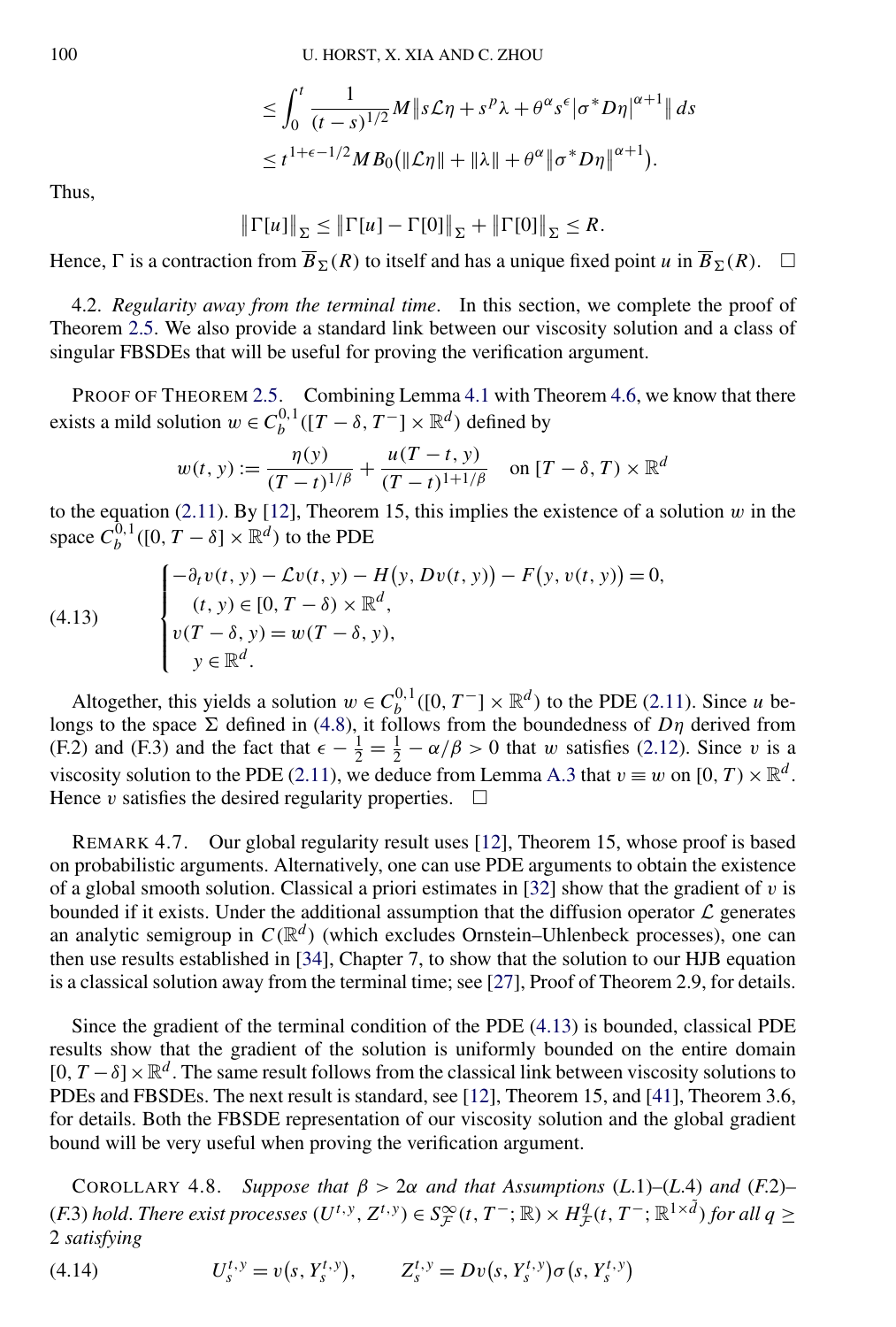<span id="page-21-0"></span>*and for any*  $t \leq r \leq s < T$ ,

(4.15) 
$$
U_r^{t,y} = U_s^{t,y} + \int_r^s (F(Y_\rho^{t,y}, U_\rho^{t,y}) + \theta^\alpha |Z_\rho^{t,y}|^{1+\alpha}) d\rho - \int_r^s Z_\rho^{t,y} dW_\rho.
$$

*Furthermore*, *there exists a constant C >* 0 *such that*

(4.16) 
$$
|Z_r^{t,y}| \leq \begin{cases} \frac{C}{(T-r)^{1/\beta}}, & r \in [T-\delta, T); \\ C, & r \in [t, T-\delta]. \end{cases}
$$

**5. Verification.** This section is devoted to the verification argument. We first prove admissibility of the strategy  $\xi^*$  by using the estimates of the nonnegative viscosity solution *v* derived from the proof of Theorem [2.4.](#page-8-0) Subsequently, we show that  $(\xi^*, \vartheta^*)$  is a saddle point of the cost function and is indeed optimal. The proof uses a change of measure argument. Since the viscosity solution belongs to  $C_b^{0,1}([0,T^-] \times \mathbb{R}^d)$  and satisfies the asymptotics [\(2.12\)](#page-8-0), the optimal density  $\vartheta^*$  has sufficient integrability for the corresponding stochastic exponential to be a true martingale.

LEMMA 5.1. *The feedback control ξ* <sup>∗</sup> *given by* [\(2.13\)](#page-9-0) *is admissible*, *and the portfolio process*  $(X_s^*)_{s \in [t,T]}$  *is monotone.* 

PROOF. From the construction of the viscosity solution in the proof of Theorem [2.4,](#page-8-0) we have that  $\check{v} \le v \le \hat{v}$  on  $[T - \delta, T)$  where  $\check{v}$  and  $\hat{v}$  were introduced in [\(3.6\)](#page-12-0) and [\(3.7\)](#page-12-0), respectively. Moreover, under condition (F.3) the function  $\hat{h}$  introduced in [\(3.3\)](#page-11-0) reduces to  $\hat{h}(r, y) = L(T - r)$  because  $\tilde{m} = 0$ . Hence, for  $r \in [T - \delta, T)$ ,

$$
\frac{1 - \|\frac{\mathcal{L}\eta}{\eta}\|(T - r)}{(T - r)^{1/\beta}} \eta(Y_r^{t, y}) \le v(r, Y_r^{t, y}) \le \frac{1 + K(T - r)^{\epsilon}}{(T - r)^{1/\beta}} \eta(Y_r^{t, y}) + \hat{h}(r, Y_r^{t, y}).
$$

For  $s \in [T - \delta, T)$ ,

$$
\begin{split} \left| X_{s}^{*} \right| &\leq \left| x \right| \exp \left( - \int_{t}^{s} \frac{\upsilon(r, Y_{r}^{t, y})^{\beta}}{\eta(Y_{r}^{t, y})^{\beta}} \, dr \right) \\ &\leq \left| x \right| \exp \left( - \int_{T-\delta}^{s} \frac{(1 - \left| \frac{\mathcal{L}\eta}{\eta} \right| (T - r))^{\beta}}{(T - r)} \, dr \right) \\ &\leq \left| x \right| \exp \left( \int_{T-\delta}^{s} \frac{1 - (1 - \left| \frac{\mathcal{L}\eta}{\eta} \right| (T - r))^{\beta}}{(T - r)} \, dr \right) \cdot \exp \left( - \int_{T-\delta}^{s} \frac{1}{T - r} \, dr \right) \\ &\leq C \left| x \right| \frac{T - s}{\delta} \xrightarrow{s \to T} 0. \end{split}
$$

The last inequality holds because  $\lim_{r\to T}$  $\frac{1-(1-\|\frac{\mathcal{L}\eta}{\eta}\|(T-r))^{\beta}}{(T-r)} = \beta \|\frac{\mathcal{L}\eta}{\eta}\|$ . As a result,  $X_T^* = 0$ .

For controls  $\xi^*$  given by [\(2.13\)](#page-9-0), the process  $(X_s^*)_{s \in [t,T]}$  is obviously monotone. It remains to establish the integrability of  $\xi^*$ . In fact, since  $1/\eta$ , *v* are bounded on  $\mathbb{R}^d$  and  $[0, T - \delta] \times$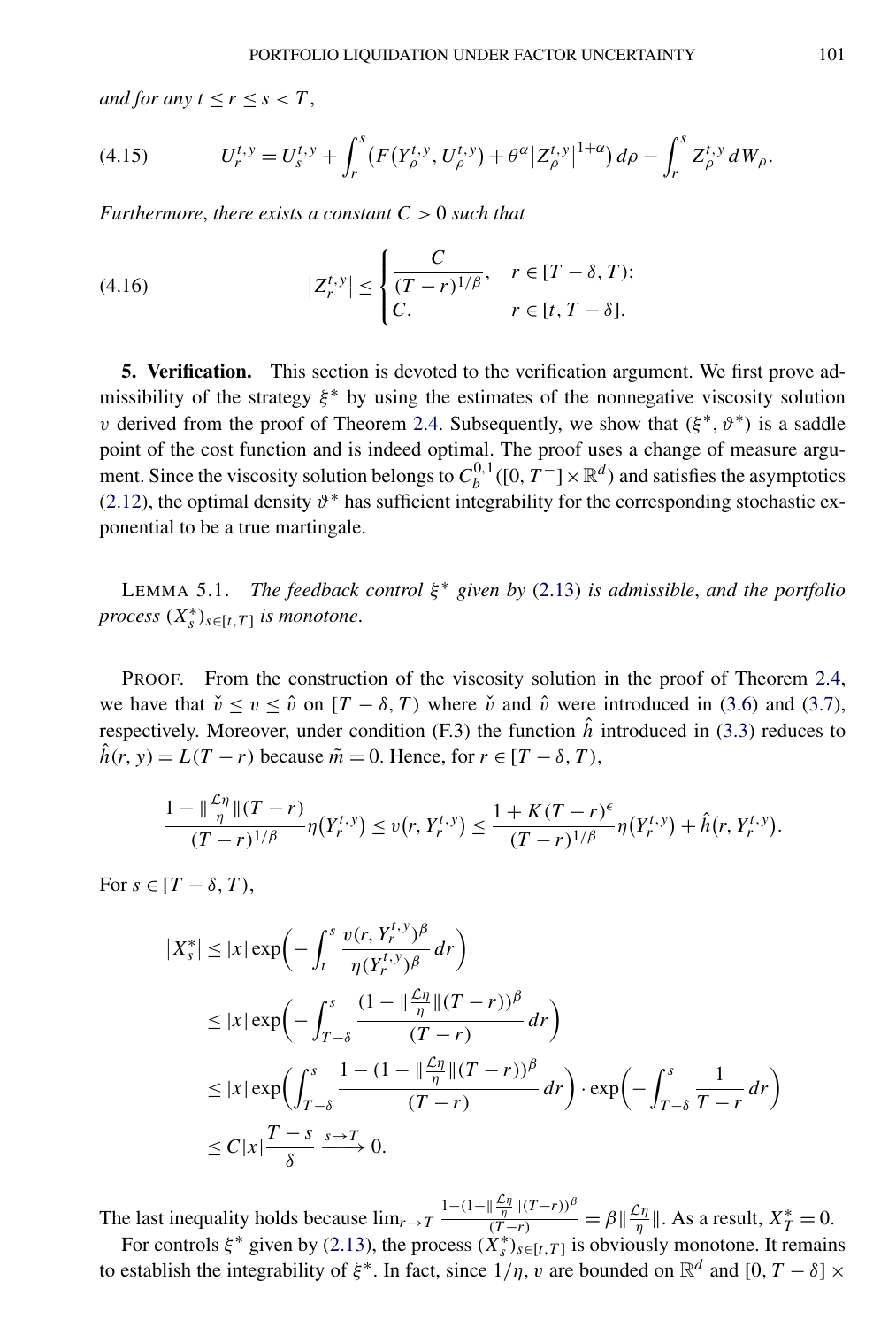<span id="page-22-0"></span> $\mathbb{R}^d$ , respectively, we see that

$$
\sup_{t \le s < T} |\xi_s^*| \le \sup_{t \le s \le T - \delta} |\xi_s^*| + \sup_{T - \delta \le s < T} |\xi_s^*|
$$
\n
$$
= \sup_{t \le s \le T - \delta} \frac{\nu(s, Y_s^{t, y})^\beta}{\eta(Y_s^{t, y})^\beta} |X_s^*| + \sup_{T - \delta \le s < T} \frac{\nu(s, Y_s^{t, y})^\beta}{\eta(Y_s^{t, y})^\beta} |X_s^*|
$$
\n
$$
\le |x| \sup_{t \le s \le T - \delta} \frac{\nu(s, Y_s^{t, y})}{\eta(Y_s^{t, y})} + \sup_{T - \delta \le s < T} \frac{(1 + K T^\epsilon + \frac{L T^{1 + 1/\beta}}{\eta(Y_s^{t, y})})^\beta}{T - s} \cdot C |x| \frac{T - s}{\delta}
$$
\n
$$
= + \infty.
$$

It follows that  $\xi^* \in L^{\infty}_{\mathcal{F}}(t,T;\mathbb{R})$ , and hence that  $\xi^*$  is admissible.  $\Box$ 

The following lemma shows that for any  $\xi \in \mathcal{A}(t, x)$  the expected residual costs vanish as  $s \rightarrow T$  under a particular class of equivalent measure.

LEMMA 5.2. For every 
$$
\xi \in A(t, x)
$$
 and every  $Q \in Q$  satisfying  

$$
\mathbb{E}[e^{q \int_t^T |\vartheta_r|^2 dr}] < \infty \text{ for every } q > 0,
$$

*it holds that*

(5.1) 
$$
\mathbb{E}_{Q}[v(s,Y_s^{t,y})|X_s^{\xi}|^p] \longrightarrow 0, \quad s \to T.
$$

PROOF. Set  $\pi_s = \mathcal{E}(\int_t^s \vartheta_r dW_r)$ . For  $k > 1$ ,  $s \in [t, T]$ , by the Hölder inequality, we have that

$$
\mathbb{E}[(\pi_s)^k] = \mathbb{E}[e^{k \int_t^s \vartheta_r dW_r - k^2 \int_t^s |\vartheta_r|^2 dr} \cdot e^{(k^2 - k/2) \int_t^s |\vartheta_r|^2 dr}]
$$
  
\n
$$
\leq \left( \mathbb{E}\bigg[\mathcal{E}\bigg(2k \int_t^s \vartheta_r dW_r\bigg)\bigg]\right)^{1/2} \cdot \left( \mathbb{E}[e^{(2k^2 - k) \int_t^s |\vartheta_r|^2 dr}]\right)^{1/2} < \infty.
$$

Since  $X_s^{\xi} = X_T^{\xi} + \int_s^T \xi_r dr = \int_s^T \xi_r dr$ , using Hölder inequality again, we obtain

$$
|X_s^{\xi}|^p \le (T-s)^{1/\beta} \int_s^T |\xi_r|^p dr.
$$

Close to the terminal time the upper estimate  $v(s, Y_s^{t,y}) \leq \frac{C}{(T-s)^{1/\beta}}$  holds; away from the terminal time, *v* is bounded. Hence this estimate holds everywhere and so

$$
\mathbb{E}_{Q}[v(s, Y_s^{t,y})|X_s^{\xi}|^{p}] = \mathbb{E}[\pi_s v(s, Y_s^{t,y})|X_s^{\xi}|^{p}]
$$
  
\n
$$
\leq C \mathbb{E}[\pi_s \int_s^T |\xi_r|^{p} dr]
$$
  
\n
$$
\leq C \Big((T-s) \mathbb{E}[(\pi_s)^2] \mathbb{E}[\int_s^T |\xi_r|^{2p} dr]\Big)^{1/2}.
$$

Letting  $s \to T$ , the desired result (5.1) follows since  $\xi \in L_{\mathcal{F}}^{2p}(t, T; \mathbb{R})$ .  $\Box$ 

Our verification argument will be based on the following probabilistic representation of the viscosity solution to [\(2.11\)](#page-8-0).

We are now ready to carry out the verification argument. We will show that  $v(\cdot, \cdot) | \cdot |^p$  is indeed equal to the value function of our control problem and that the candidate strategy is optimal on the whole time interval.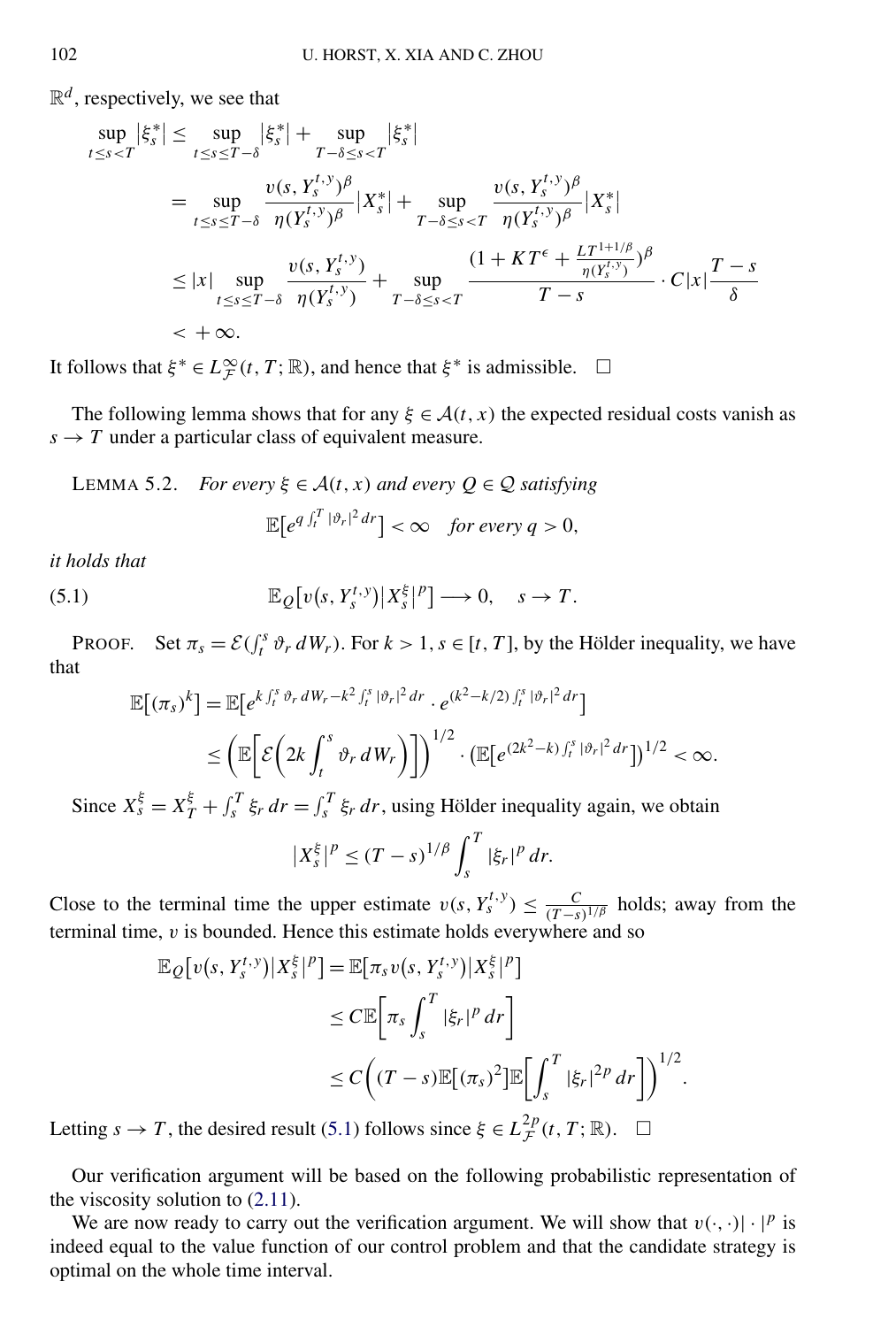PROOF OF THEOREM [2.6.](#page-9-0) For fixed  $t \leq s < T$ , by Corollary [4.8](#page-20-0) we have that

$$
U_t^{t,y} = U_s^{t,y} + \int_t^s \left( F(Y_r^{t,y}, U_r^{t,y}) + |Z_r^{t,y}|^{1+\alpha} \right) dr - \int_t^s Z_r^{t,y} dW_r.
$$

This allows us to apply to  $U_r^{t,y} | X_r^{\xi} |^p$  the integration by parts formula on [*t*, *s*] and to get that

$$
U_t^{t,y}|x|^p = U_s^{t,y}|X_s^{\xi}|^p + \int_t^s \{ (F(Y_r^{t,y}, U_r^{t,y}) + \theta^{\alpha} |Z_r^{t,y}|^{1+\alpha}) |X_r^{\xi}|^p + p\xi_r U_r^{t,y} \operatorname{sgn}(X_r^{\xi}) |X_r^{\xi}|^{p-1} \} dr - \int_t^s Z_r^{t,y} |X_r^{\xi}|^p dW_r.
$$

Denote  $W_r^{\vartheta} = W_r - \int_t^r \vartheta_\rho \, d\rho$ . Thus,

(5.2)  

$$
U_t^{t,y}|x|^p = U_s^{t,y}|X_s^{\xi}|^p + \int_t^s \{ (F(Y_r^{t,y}, U_r^{t,y}) + \theta^{\alpha} |Z_r^{t,y}|^{1+\alpha} - \vartheta_r Z_r^{t,y}) |X_r^{\xi}|^p + p\xi_r U_r^{t,y} \operatorname{sgn}(X_r^{\xi}) |X_r^{\xi}|^{p-1} \} dr - \int_t^s Z_r^{t,y} |X_r^{\xi}|^p dW_r^{\vartheta}.
$$

In what follows, we show that  $(\xi^*, \vartheta^*)$  is a saddle point of the functional  $\tilde{J}$ , that is,

$$
\tilde{J}(t, y, x; \xi^*, \vartheta) \le \tilde{J}(t, y, x; \xi^*, \vartheta^*) \le \tilde{J}(t, y, x; \xi, \vartheta^*).
$$

STEP 1:  $\tilde{J}(t, y, x; \xi^*, \vartheta^*) \leq \tilde{J}(t, y, x; \xi, \vartheta^*)$  for every  $\xi$ .

Set  $\pi_s^* = \mathcal{E}(\int_t^s \vartheta_r^* dW_r)$ . From the definition of  $\vartheta^*$  in [\(2.13\)](#page-9-0), we see that  $|\vartheta_r^*| \leq (1 +$  $\alpha$ ) $\theta^{\alpha}$ | $Z_r^{t,y}$ | $\alpha$ . Using the estimate in [\(4.16\)](#page-21-0),

$$
\int_{t}^{T} |\vartheta_{s}^{*}|^{2} ds \le \int_{T-\delta}^{T} |\vartheta_{s}^{*}|^{2} ds + \int_{t}^{T-\delta} |\vartheta_{s}^{*}|^{2} ds
$$
\n
$$
\le (1+\alpha)^{2} \theta^{2\alpha} \Biggl( \int_{T-\delta}^{T} \frac{C^{2\alpha}}{(T-s)^{2\alpha/\beta}} ds + \int_{t}^{T-\delta} C^{2\alpha} ds \Biggr)
$$
\n
$$
\le (1+\alpha)^{2} \theta^{2\alpha} C^{2\alpha} (\delta^{1-2\alpha/\beta} + T) < +\infty.
$$

Hence  $\mathbb{E}[(\pi_s^*)^k] < +\infty$  for every  $k > 1$  and the Novikov condition implies that  $\pi^*$  is indeed a positive martingale. Setting  $dQ^* = \pi^*_T d\mathbb{P}$ , by the Girsanov theorem  $W^{\vartheta^*}$  is a Brownian motion under  $Q^*$ . This allows us to show that the stochastic integral in (5.2) is a  $Q^*$ -martingale. Since  $Z^{t,y}$  is bounded away from the terminal time from  $(4.16)$  and

$$
\mathbb{E}\Big[\sup_{t\leq r\leq s}|X_r^{\xi}|^{2p}\Big]\leq C\mathbb{E}\Big[\int_t^T|\xi_r|^{2p}\,dr\Big],
$$

we have that

$$
\mathbb{E}_{Q^*} \bigg[ \int_t^s |Z_r^{t,y}|^2 |X_r^{\xi}|^{2p} dr \bigg]^{1/2} = \mathbb{E} \bigg[ (\pi_s^*)^2 \int_t^s |Z_r^{t,y}|^2 |X_r^{\xi}|^{2p} dr \bigg]^{1/2}
$$
  
\n
$$
\leq \mathbb{E} \bigg[ (\pi_s^*)^2 \cdot T \sup_{t \leq r \leq s} |Z_r^{t,y}|^2 \sup_{t \leq r \leq s} |X_r^{\xi}|^{2p} \bigg]^{1/2}
$$
  
\n
$$
\leq \frac{C\sqrt{T}}{(T-s)^{1/\beta}} \mathbb{E} \bigg[ \frac{(\pi_s^*)^2}{2} + \frac{\sup_{t \leq r \leq s} |X_r^{\xi}|^{2p}}{2} \bigg]
$$
  
\n
$$
< + \infty.
$$

Set

$$
c(y, x, \xi) := \eta(y)|\xi|^p + \lambda(y)|x|^p, \qquad C(y, x, \xi, \vartheta) := c(y, x, \xi) - \frac{1}{\theta}|\vartheta|^m |x|^p.
$$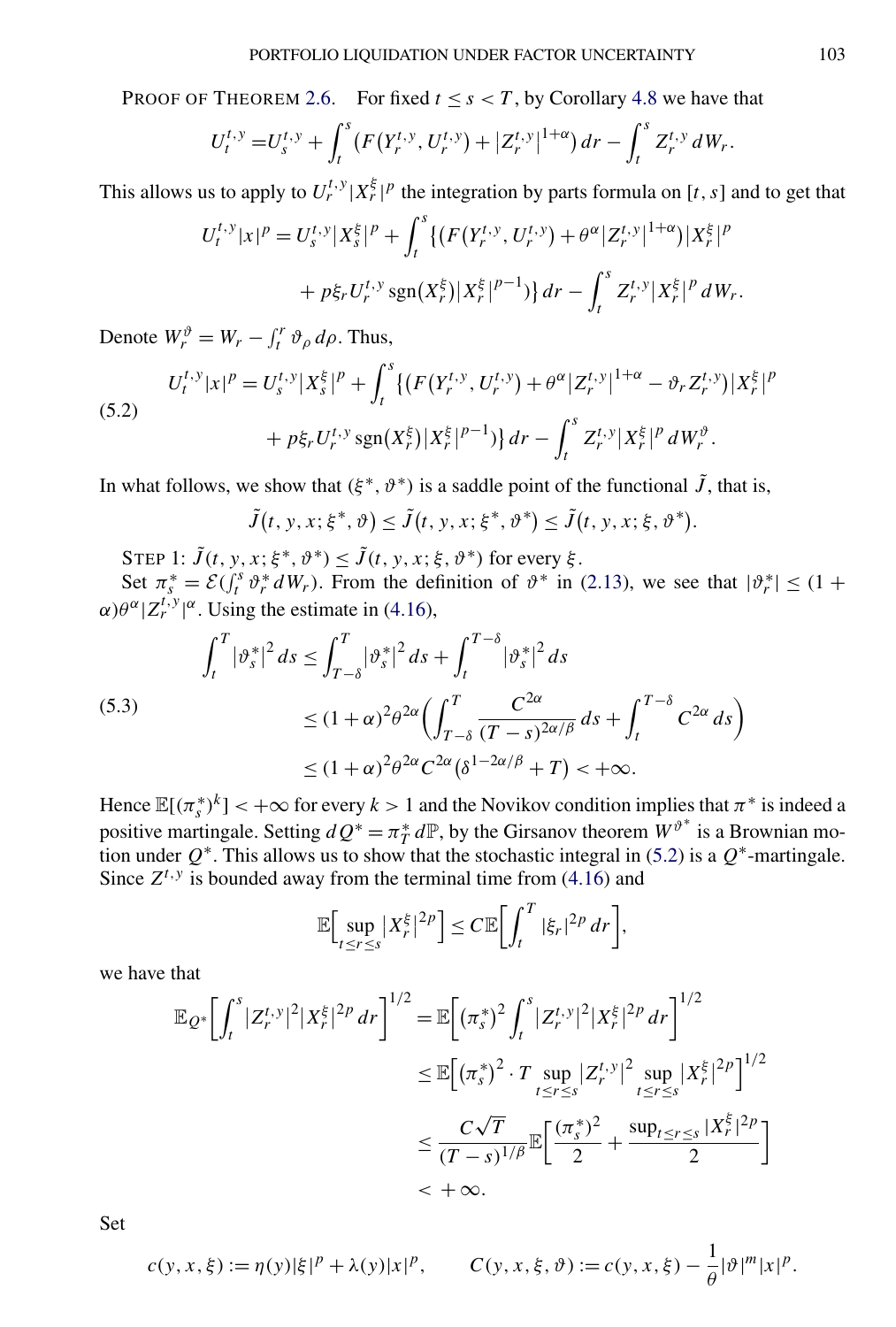By [\(2.9\)](#page-8-0), we have that

$$
U_t^{t,y}|x|^p = \mathbb{E}_{Q^*}[U_s^{t,y}|X_s^{\xi}|^p] + \mathbb{E}_{Q^*}\bigg[\int_t^s C(Y_r^{t,y}, X_r^{\xi}, \xi_r, \vartheta_r^*) dr\bigg] + \mathbb{E}_{Q^*}\bigg[\int_t^s \{F(Y_r^{t,y}, U_r^{t,y})|X_r^{\xi}|^p + p\xi_r U_r^{t,y} \operatorname{sgn}(X_r^{\xi})|X_r^{\xi}|^{p-1} - c(Y_r^{t,y}, X_r^{\xi}, \xi_r)\} dr\bigg] \leq \mathbb{E}_{Q^*}[U_s^{t,y}|X_s^{\xi}|^p] + \mathbb{E}_{Q^*}\bigg[\int_t^s C(Y_r^{t,y}, X_r^{\xi}, \xi_r, \vartheta_r^*) dr\bigg].
$$

Since  $U_t^{t,y}$  is nonnegative, we can obtain that

$$
\mathbb{E}_{Q^*}\bigg[\int_t^s \frac{1}{\theta}|\vartheta_r^{*}|^m|X_r^{\xi}|^p dr\bigg] \leq \mathbb{E}_{Q^*}\big[U_s^{t,y}|X_s^{\xi}|^p\big] + \mathbb{E}_{Q^*}\bigg[\int_t^s c(Y_r^{t,y},X_r^{\xi},\xi_r) dr\bigg].
$$

The right-hand side is finite as *s* goes to *T* by Lemma [5.2](#page-22-0) together with the admissibility of *ξ* and the boundedness of *η,λ*. In view of Lemma [5.2,](#page-22-0) letting *s* → *T* in (5.4) we get

$$
v(t, y)|x|^p \le \tilde{J}(t, y, x; \xi, \vartheta^*).
$$

Finally, note that the equality holds in (5.4) if  $\xi = \xi^*$ . This yields

$$
v(t, y)|x|^p = \mathbb{E}_{Q^*}[v(s, Y_s^{t, y})|X_s^{\xi^*}|^p] + \mathbb{E}_{Q^*}\bigg[\int_t^s C(Y_r^{t, y}, X_r^{\xi^*}, \xi_r^*, \vartheta_r^*) dr\bigg]
$$
  

$$
\rightarrow \tilde{J}(t, y, x; \xi^*, \vartheta^*) \quad \text{as } s \rightarrow T.
$$

Thus,

$$
v(t, y)|x|^p = \tilde{J}(t, y, x; \xi^*, \vartheta^*) \le \tilde{J}(t, y, x; \xi, \vartheta^*).
$$

STEP 2.  $\tilde{J}(t, y, x; \xi^*, \vartheta) \leq \tilde{J}(t, y, x; \xi^*, \vartheta^*)$  for every  $\vartheta$ .

Let us introduce the sequence of stopping times

$$
\tau_n := \inf \biggl\{ r \in [t, T] : \int_t^r |\vartheta_\rho|^2 d\rho > n \biggr\}.
$$

Put  $\vartheta_r^n = \vartheta_r \mathbb{I}_{r \leq \tau_n}$  and define  $W_r^n = W_r + \int_t^r \vartheta_r^n dr$ . From the definition of  $\tau_n$ , it follows that

$$
\int_t^T |\vartheta_r^n|^2 dr = \int_t^{\tau_n} |\vartheta_r|^2 dr \leq n.
$$

Therefore, defining  $\pi_s^n = \mathcal{E}(\int_t^s \vartheta_r^n dW_r)$ , the Novikov condition implies that  $\mathbb{E}[\pi_T^n] = 1$ . Setting  $dQ^n = \pi^n T dP$ , by the Girsanov theorem  $W^{\vartheta^n}$  is a Brownian motion under  $Q^n$ . Moreover,  $\mathbb{E}[(\pi_s^n)^k] < +\infty$  for every  $k > 1$ .

As discussed before, we can show that the stochastic integrals  $\int_t^s Z_r^{t,y} |X_r^{i*}|^p dW_r^{i^n}$  are *Q<sup>n</sup>*-martingales for any  $n \in \mathbb{R}$ . Together with [\(2.8\)](#page-7-0), we have that

$$
U_{t}^{t,y}|x|^{p} = \mathbb{E}_{Q^{n}}[U_{s}^{t,y}|X_{s}^{\xi^{*}}|^{p}] + \mathbb{E}_{Q^{n}}\bigg[\int_{t}^{s} C(Y_{r}^{t,y}, X_{r}^{\xi^{*}}, \xi_{r}^{*}, \vartheta_{r}^{n}) dr\bigg] + \mathbb{E}_{Q^{n}}\bigg[\int_{t}^{s}\bigg\{ \bigg(\theta^{\alpha}|Z_{r}^{t,y}|^{1+\alpha} - \vartheta_{r}^{n}Z_{r}^{t,y} + \frac{1}{\theta}|\vartheta_{r}^{n}|^{m}\bigg)|X_{r}^{\xi^{*}}|^{p}\bigg\} dr\bigg] \geq \mathbb{E}_{Q^{n}}[U_{s}^{t,y}|X_{s}^{\xi^{*}}|^{p}] + \mathbb{E}_{Q^{n}}\bigg[\int_{t}^{s} C(Y_{r}^{t,y}, X_{r}^{\xi^{*}}, \xi_{r}^{*}, \vartheta_{r}^{n}) dr\bigg].
$$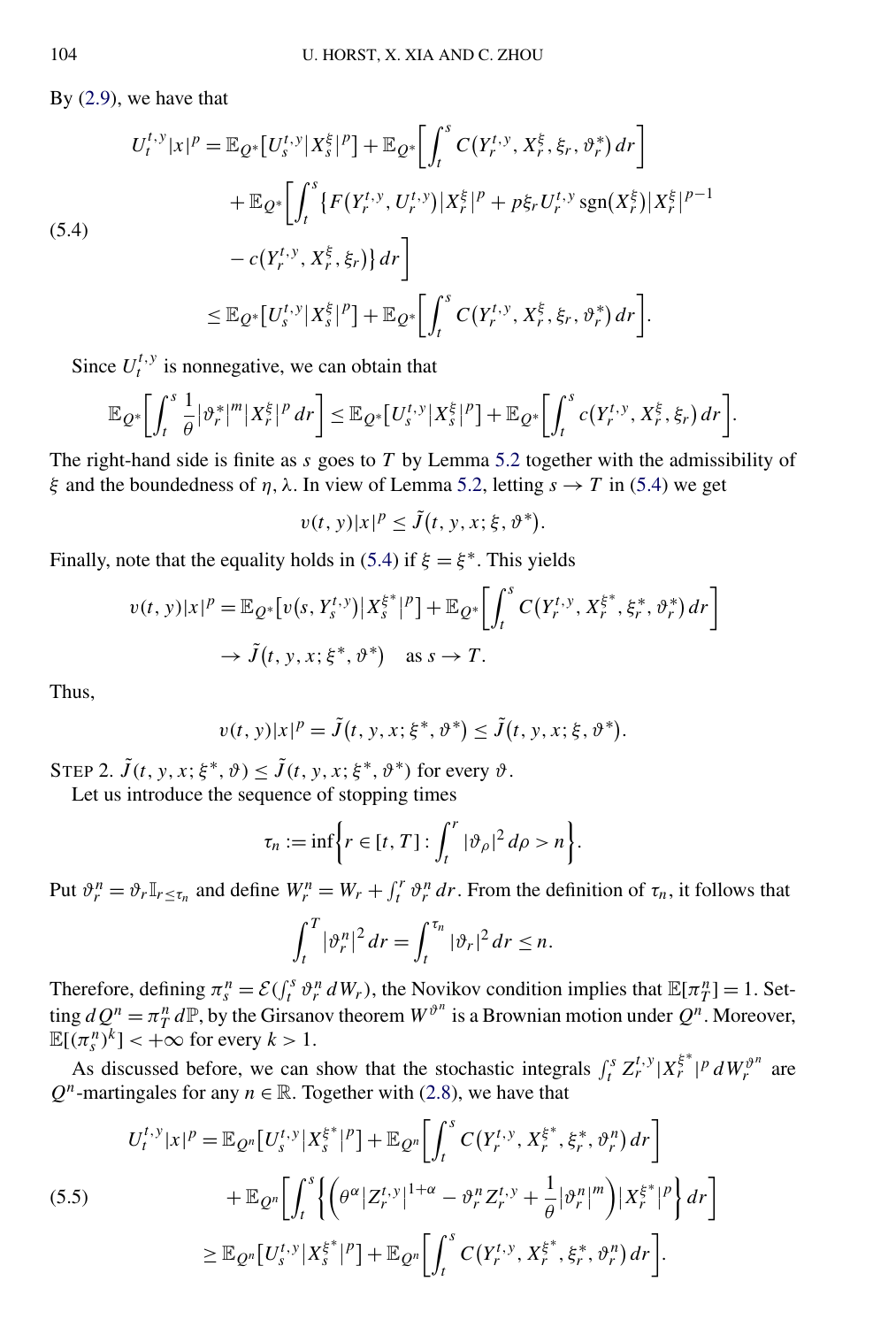<span id="page-25-0"></span>Letting  $s \rightarrow T$  we get

(5.6) 
$$
U_t^{t,y}|x|^p \geq \mathbb{E}_{Q^n}\bigg[\int_t^T C(Y_r^{t,y}, X_r^{\xi^*}, \xi_r^*, \vartheta_r^n) dr\bigg]
$$

by Lemma [5.2.](#page-22-0) We are now going to show that

(5.7)  

$$
U_t^{t,y}|x|^p \geq \mathbb{E}_{Q} \bigg[ \int_t^T C(Y_r^{t,y}, X_r^{\xi^*}, \xi_r^*, \vartheta_r) dr \bigg]
$$

$$
= \mathbb{E}_{Q} \bigg[ \int_t^T c(Y_r^{t,y}, X_r^{\xi^*}, \xi_r^*) dr \bigg] - \mathbb{E}_{Q} \bigg[ \int_t^T \frac{1}{\theta} |\vartheta_r|^m |X_r^{\xi^*}|^p dr \bigg].
$$

If  $\mathbb{E}_{Q}[\int_t^T \frac{1}{\theta} |\vartheta_r|^m |X_r^{\xi^*}|^p dr]$  is infinite, this inequality holds naturally since  $c(Y^{t,y}, X^{\xi^*}, \xi^*)$ is bounded on [*t*, *T*]. Hence, we assume w.l.o.g. that  $\mathbb{E}_Q[f_t^T \frac{1}{\theta}|\vartheta_r|^m |X_r^{\xi^*}|^p dr]$  is finite. For  $r \in [t, T]$ , we have that

$$
\mathbb{E}[\pi_r^n |\vartheta_r^n|^m |X_r^{\xi^*}|^p] \ge \mathbb{E}[\mathbb{E}[\pi_r^n |\vartheta_r^{n-1}|^m |X_r^{\xi^*}|^p | \mathcal{F}_{r \wedge \tau_{n-1}}]]
$$
  
\n
$$
\ge \mathbb{E}[\mathbb{E}[\pi_r^n | \mathcal{F}_{r \wedge \tau_{n-1}}] |\vartheta_r^{n-1}|^m |X_r^{\xi^*}|^p]
$$
  
\n
$$
= \mathbb{E}[\pi_r^{n-1} |\vartheta_r^{n-1}|^m |X_r^{\xi^*}|^p].
$$

The monotone convergence theorem thus yields

$$
\mathbb{E}_{Q^n}\bigg[\int_t^T \frac{1}{\theta} |\vartheta_r^n|^m |X_r^{\xi^*}|^p dr\bigg] \xrightarrow{n\to\infty} \mathbb{E}_{Q}\bigg[\int_t^T \frac{1}{\theta} |\vartheta_r|^m |X_r^{\xi^*}|^p dr\bigg].
$$

Using the boundedness of  $c(Y^{t,y}, X^{\xi^*}, \xi^*)$  on [*t*, *T*] again, we apply the dominated convergence theorem to get that

$$
\mathbb{E}_{Q^n}\bigg[\int_t^T c(Y_r^{t,y},X_r^{\xi^*},\xi_r^*) dr\bigg] \xrightarrow{n\to\infty} \mathbb{E}_{Q}\bigg[\int_t^T c(Y_r^{t,y},X_r^{\xi^*},\xi_r^*) dr\bigg].
$$

Letting *n* goes to infinity in (5.6), we obtain the inequality (5.7). Recall that  $\tilde{J}(t, y, x; \xi^*,$  $v^* = v(t, y) |x|^p$ , we conclude that

$$
\tilde{J}(t, y, x; \xi^*, \vartheta) \leq \tilde{J}(t, y, x; \xi^*, \vartheta^*).
$$

REMARK 5.3. It was shown that  $(\xi^*, \vartheta^*)$  is a saddle point of the functional  $\tilde{J}$ , thus  $(\xi^*, \vartheta^*)$  is indeed a solution of the robust control problem [\(2.5\)](#page-6-0). However,  $\tilde{J}$  is not convex in *ξ* for fixed  $\vartheta$ . So the saddle point  $(\xi^*, \vartheta^*)$  may not be unique.

**6. Asymptotic analysis.** In Section [2,](#page-3-0) we provided both theoretical results and numerical examples on the first-order approximations of the value function and the optimal trading strategy for the model with uncertainty. In this section, we give the proofs of Theorem [2.8](#page-9-0) and Corollary [2.9.](#page-10-0) The main idea is to construct a super and subsolution to  $(2.11)$  by an asymptotic expansion around the benchmark solution and then to apply the comparison principle [Lemma [A.3\]](#page-36-0).

The following lemma extends the results in [\[27\]](#page-43-0), Theorem 2.9. The proof is given in the Appendix [C.](#page-39-0)

LEMMA 6.1. *Let β >* 2*α*. *Under Assumptions* (*L*.1)*–*(*L*.4), (*F*.2)*–*(*F*.3), *the terminal value problem* [\(2.4\)](#page-4-0) *admits a unique nonnegative solution*  $v_0$  *in*  $C^{0,1}([0, T^-] \times \mathbb{R}^d)$ . *The solution satisfies the following estimates*:

$$
\frac{c}{(T-t)^{1/\beta}} \le v_0 \le \frac{C_0}{(T-t)^{1/\beta}}, |Dv_0| \le \frac{C_0}{(T-t)^{1/\beta}}, \quad (t, y) \in [0, T) \times \mathbb{R}^d,
$$

*for some constant*  $C_0 > 0$ .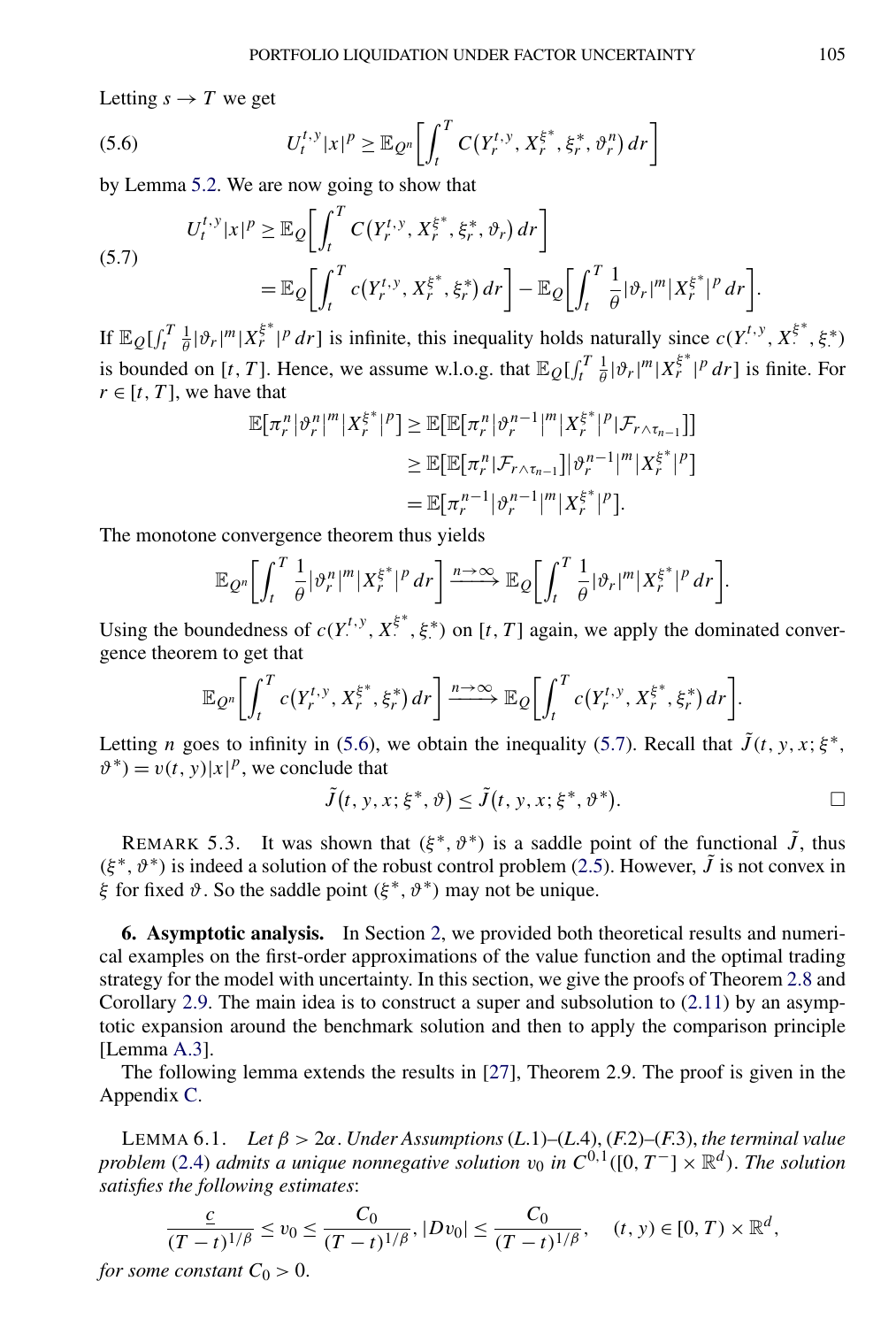<span id="page-26-0"></span>The next lemma establishes the existence of a unique nonnegative solution to the terminal value problem [\(2.16\)](#page-9-0) and provides *a priori* estimates on the solution and its derivative.

LEMMA 6.2. *Let β >* 2*α*. *Under Assumptions* (*L*.1)*–*(*L*.4), (*F*.2)*–*(*F*.3), *the terminal value problem* [\(2.16\)](#page-9-0) *admits a unique nonnegative viscosity solution*  $w_1$  *in*  $C^{0,1}([0,T] \times \mathbb{R}^d)$ *. Moreover*, *the following estimates hold*:

$$
0 \le w_1 \le C_1 (T-t)^{1-\alpha/\beta}, \quad |Dw_1| \le C_1 (T-t)^{1/2-\alpha/\beta}, \quad (t, y) \in [0, T) \times \mathbb{R}^d,
$$

*for some constant*  $C_1 > 0$ .

PROOF. Set  $A := |\sigma^* D v_0|^{1+\alpha}$  and  $B := \frac{(\beta+1)v_0^{\beta}}{\beta \eta^{\beta}}$ . Let  $\delta_0 := 1/\|\frac{\mathcal{L}\eta}{\eta}\|$ . Using similar ar-guments to [\[27\]](#page-43-0), Corollary 3.2, and [\[29\]](#page-43-0), Proposition 3.5, we know that for  $(t, y) \in [T \delta_0, T \times \mathbb{R}^d$ ,

$$
\frac{v_0(t, y)^{\beta}}{\eta(y)^{\beta}} \ge \frac{1 - \left\|\frac{C\eta}{\eta}\right\| (T - t)}{T - t}.
$$

Hence, for  $\delta := \frac{\beta}{2(\beta+1)} \delta_0$ ,

(6.1) 
$$
B(t, y) = \frac{(\beta + 1)v_0(t, y)^{\beta}}{\beta \eta(y)^{\beta}} \ge \frac{1 + \beta/2}{\beta(T - t)}, \quad (t, y) \in [T - \delta, T) \times \mathbb{R}^d,
$$

and so

(6.2) 
$$
-B(t, y) + \frac{1}{\beta(T - t)} \leq \frac{1}{\beta \delta} \mathbb{I}_{t \in [0, T - \delta]} - \frac{1}{2(T - t)} \mathbb{I}_{t \in [T - \delta, T)}
$$

$$
\leq \frac{1}{\beta \delta}, \quad (t, y) \in [0, T) \times \mathbb{R}^d.
$$

Using the estimates on  $Dv_0$  in Lemma [6.1](#page-25-0) along with the fact that  $\beta > 2\alpha$ , we have that

(6.3) 
$$
\mathbb{E}\bigg[\int_0^T (A(s, Y_s^{t,y})(T-s)^{1/\beta})^2 ds\bigg] \leq \int_0^T \frac{C}{(T-s)^{2\alpha/\beta}} ds < +\infty.
$$

By (6.2) and (6.3), it follows from the Feynman–Kac formula [\[38\]](#page-43-0), Theorem 3.2, that

$$
w_1(t, y) := \mathbb{E}\bigg[\int_t^T \exp\bigg(\int_t^s \bigg(-B(r, Y_r^{t, y}) + \frac{1}{\beta(T - r)}\bigg) dr\bigg) A(s, Y_s^{t, y})(T - s)^{1/\beta} ds\bigg]
$$

is the unique viscosity solution to the terminal value problem [\(2.16\)](#page-9-0) on [0,  $T \times \mathbb{R}^d$ . Moreover, we have for  $(t, y) \in [0, T) \times \mathbb{R}^d$  that

(6.4)  

$$
w_1(t, y) \le \mathbb{E} \bigg[ \int_t^T \exp \bigg( \int_t^s \frac{1}{\beta \delta} dr \bigg) A(s, Y_s^{t, y}) (T - s)^{1/\beta} ds \bigg]
$$

$$
\le \int_t^T e^{T/(\beta \delta)} \frac{C}{(T - s)^{\alpha/\beta}} ds
$$

$$
\le C_1 (T - t)^{1 - \alpha/\beta}
$$

for some constant *C*1.

Next, we study the derivative of  $w_1$ . For any  $\varepsilon \in (0, T)$ , restricting the PDE [\(2.16\)](#page-9-0) to  $[0, T - \varepsilon]$ ,

$$
\begin{cases}\n-\partial_t v(t, y) - \mathcal{L}v(t, y) - f_1(t, y, v(t, y)) = 0, & (t, y) \in [0, T - \varepsilon) \times \mathbb{R}^d, \\
v(T - \varepsilon, y) = w_1(T - \varepsilon, y) & y \in \mathbb{R}^d,\n\end{cases}
$$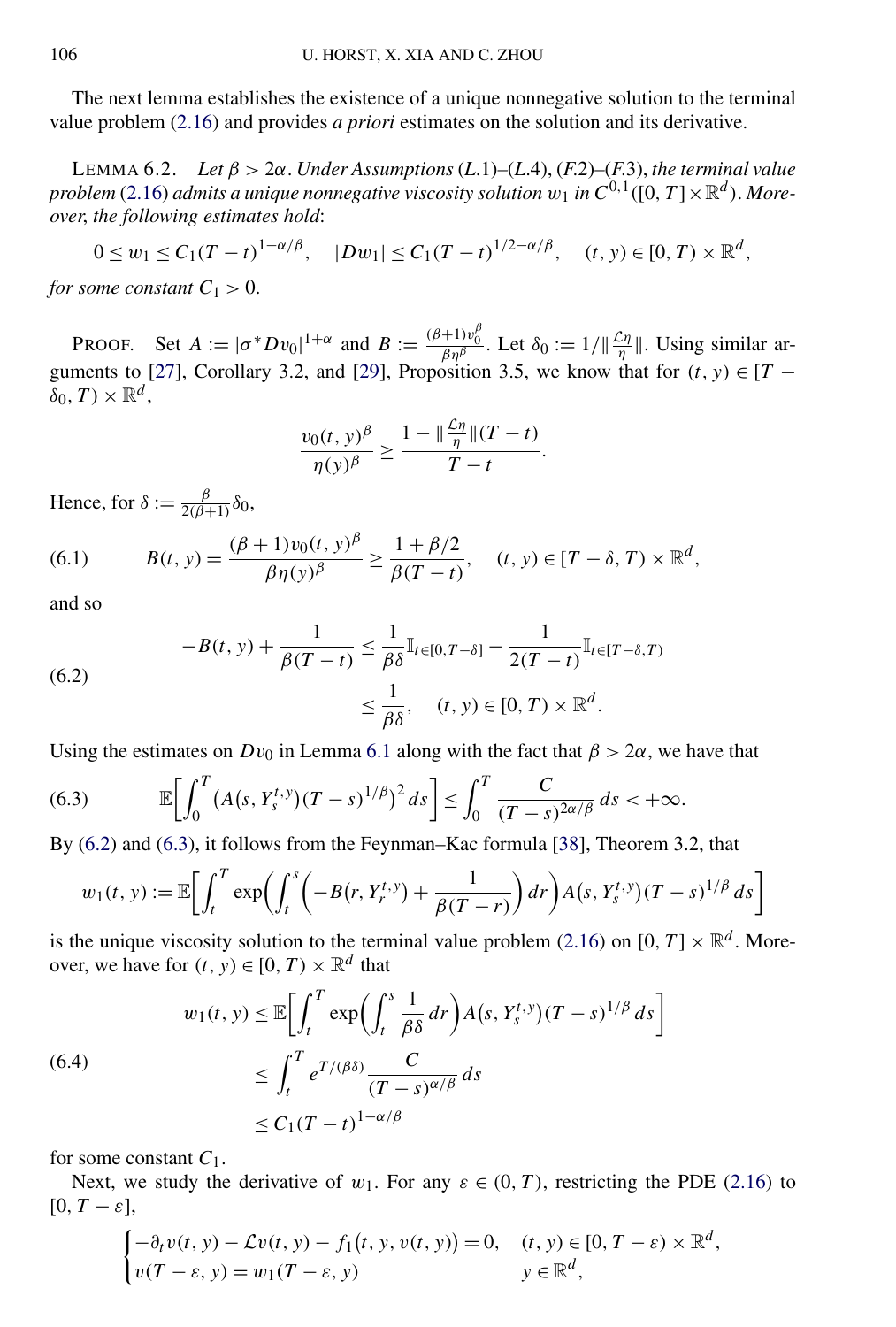<span id="page-27-0"></span>Since *A, B* are bounded on [0,  $T - \varepsilon$ ], it follows from the Bismut–Elworthy formula [\[23\]](#page-42-0), Theorem 4.2, that  $w_1(t, \cdot)$  is differentiable for  $t \in [0, T - \varepsilon]$  and

$$
|Dw_1(t, y)| \leq \frac{C}{(T - \varepsilon - t)^{1/2}} \|w_1(T - \varepsilon, \cdot)\| + \int_t^{T - \varepsilon} \frac{C}{(s - t)^{1/2}} \Big( (T - s)^{1/\beta} \|A(s, \cdot)\| + \Big( \|B(s, \cdot)\| + \frac{1}{\beta(T - s)} \Big) \|w_1(s, \cdot)\| \Big) ds
$$

for  $(t, y) \in [0, T - \varepsilon) \times \mathbb{R}^d$ . Using the estimates on  $v_0, w_1$ , we get that

$$
|Dw_1(t, y)| \leq \frac{C}{(T - \varepsilon - t)^{1/2}} \varepsilon^{1 - \alpha/\beta} + C \int_t^T \frac{1}{(s - t)^{1/2}} (T - s)^{-\alpha/\beta} ds
$$
  

$$
\leq \frac{C}{(T - \varepsilon - t)^{1/2}} (T - t)^{1 - \alpha/\beta} + C(T - t)^{1/2 - \alpha/\beta}, \quad (t, y) \in [0, T - \varepsilon) \times \mathbb{R}^d,
$$

where *C* is independent of  $\varepsilon$ . By letting  $\varepsilon$  go to zero, we see that (by an adjustment of  $C_1$  if necessary)

(6.5) 
$$
|Dw_1(t, y)| \le C_1(T-t)^{1/2-\alpha/\beta}, \quad (t, y) \in [0, T) \times \mathbb{R}^d.
$$

By the transformation  $v_1 = \frac{1}{(T-t)^{1/\beta}} w_1$ , we know that  $v_1$  is a solution to the equation

$$
(6.6) \qquad -\partial_t v(t, y) - \mathcal{L}v(t, y) - |\sigma Dv_0|^{1+\alpha} + \frac{(\beta+1)v_0^{\beta}}{\beta \eta^{\beta}} v = 0, \quad (t, y) \in [0, T) \times \mathbb{R}.
$$

Moreover, since  $\beta > 2\alpha$ , there exists a constant  $C_2 > 0$  such that for  $(t, y) \in [0, T) \times \mathbb{R}^d$ ,

(6.7) 
$$
0 \le v_1 \le C_1 (T-t)^{1-(1+\alpha)/\beta} \le C_2 (T-t)^{-1/\beta},
$$

$$
|Dv_1| \le C_1 (T-t)^{1/2-(1+\alpha)/\beta} \le C_2 (T-t)^{-1/\beta}.
$$

Armed with these estimates, we are now ready to prove the asymptotic result.

PROOF OF THEOREM [2.8.](#page-9-0) Let  $\delta$  be as in [\(6.1\)](#page-26-0) and set  $b := \frac{\bar{C}^{\beta}}{(\beta+1)c^{\beta}\delta^{1/\beta}}$ . Our goal is to find two constants  $L_1 > 0, L_2 < 0$  such that

$$
u_i = v_0 + \theta^{\alpha} v_1 + \theta^{2\alpha} L_i \left( b + \frac{1}{(T-t)^{1/\beta}} \right), \quad i = 1, 2
$$

is a supersolution ( $i = 1$ ), respectively a subsolution ( $i = 2$ ) to [\(2.11\)](#page-8-0). For  $i = 1, 2$ ,

$$
-\theta^{\alpha} |\sigma^* D u_i|^{1+\alpha} + \frac{u_i^{\beta+1}}{\beta \eta^{\beta}} - \lambda
$$
  
=  $-\theta^{\alpha} |\sigma^* (D v_0 + \theta^{\alpha} D v_1)|^{1+\alpha} + \frac{(v_0 + \theta^{\alpha} v_1 + \theta^{2\alpha} L_i (b + \frac{1}{(T-t)^{1/\beta}}))^{\beta+1}}{\beta \eta^{\beta}} - \lambda$   
=  $-\theta^{\alpha} |\sigma^* D v_0|^{1+\alpha} + \frac{v_0^{\beta+1} + (\beta+1)\theta^{\alpha} v_0^{\beta} v_1}{\beta v_0^{\beta}} - \lambda + \theta^{2\alpha} L_i + \tau.$ 

$$
= -\theta^{\alpha} |\sigma^* D v_0|^{1+\alpha} + \frac{v_0^{\beta+1} + (\beta+1)\theta^{\alpha} v_0^{\beta} v_1}{\beta \eta^{\beta}} - \lambda + \theta^{2\alpha} \frac{L_i}{\beta (T-t)^{1/\beta+1}} + \mathcal{I}_i,
$$

where  $\mathcal{I}_i := \mathcal{I}_i^0 + \mathcal{I}_i^1 + \mathcal{I}_i^2$  and  $\mathcal{I}_i^0, \mathcal{I}_i^1, \mathcal{I}_i^2$  are given by

$$
\mathcal{I}_i^0 := -\theta^{2\alpha} L_i \frac{1}{\beta (T-t)^{1/\beta+1}};
$$
\n
$$
\mathcal{I}_i^1 := \frac{(v_0 + \theta^\alpha v_1 + \theta^{2\alpha} L_i (b + \frac{1}{(T-t)^{1/\beta}}))^{\beta+1}}{\beta \eta^\beta} - \frac{v_0^{\beta+1} + (\beta+1)\theta^\alpha v_0^\beta v_1}{\beta \eta^\beta};
$$
\n
$$
\mathcal{I}_i^2 := \theta^\alpha |\sigma^* D v_0|^{1+\alpha} - \theta^\alpha |\sigma^* (D v_0 + \theta^\alpha D v_1)|^{1+\alpha}.
$$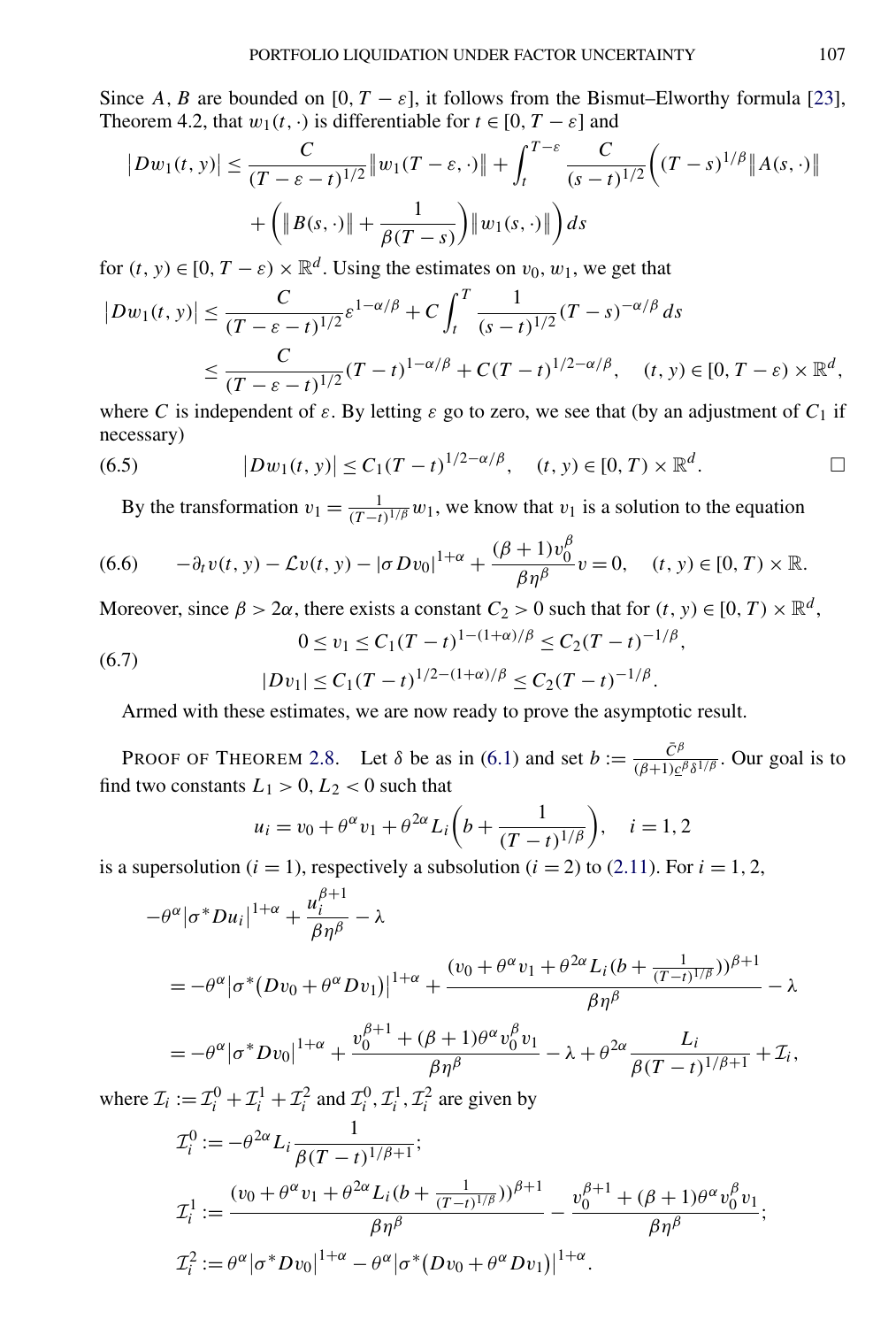It is sufficient to prove that  $\mathcal{I}_1 > 0$  (supersolution) and that  $\mathcal{I}_2 < 0$  (subsolution) on [0, T)  $\times$  $\mathbb{R}^d$  .

The second-order Taylor approximation around  $v_0$  in the first summand of  $\mathcal{I}_i^1$  yields a function  $\zeta$  satisfying min $\{v_0, u_i\} \leq \zeta \leq \max\{v_0, u_i\}$  such that

$$
\mathcal{I}_{i}^{1} = \theta^{2\alpha} L_{i} \frac{1}{\beta \eta^{\beta}} (\beta + 1) v_{0}^{\beta} \left( b + \frac{1}{(T - t)^{1/\beta}} \right) \n+ \frac{1}{2\eta^{\beta}} (\beta + 1) \zeta^{\beta - 1} \left( \theta^{\alpha} v_{1} + \theta^{2\alpha} L_{i} \left( b + \frac{1}{(T - t)^{1/\beta}} \right) \right)^{2}.
$$

The mean value theorem along with the triangle inequality also yields a constant  $\tilde{C}_0 > 0$ such that

$$
\begin{aligned} \left| \mathcal{I}_i^2 \right| &\leq \theta^{2\alpha} \bar{C}^{\alpha} \big( |Dv_0|^{\alpha} + |Dv_0 + \theta^{\alpha} Dv_1|^{\alpha} \big) |Dv_1| \\ &\leq \theta^{2\alpha} \tilde{C}_0 (T - t)^{(1 + \alpha)/\beta} \\ &\leq \theta^{2\alpha} \frac{\tilde{C}_0 T^{1 - \alpha/\beta}}{(T - t)^{1/\beta + 1}} .\end{aligned}
$$

STEP 1: CONSTRUCTION OF SUPERSOLUTION. Using the lower bound of  $v_0$  in Lemma [6.1,](#page-25-0) we have that for  $t \in [0, T - \delta]$ ,

$$
\frac{\eta(y)^{\beta}}{(\beta+1)v_0(t,y)^{\beta}(T-t)^{1/\beta+1}} \leq \frac{\bar{C}^{\beta}}{(\beta+1)\underline{c}^{\beta}(T-t)^{1/\beta}} \leq \frac{\bar{C}^{\beta}}{(\beta+1)\underline{c}^{\beta}\delta^{1/\beta}} = b.
$$

Set  $c := min\{\frac{1}{2}, \frac{(\beta+1)c^{\beta}}{\beta C^{\beta}}\}$ . The preceding inequality along with the inequality [\(6.1\)](#page-26-0) yields that for  $t \in [0, T)$ ,

(6.8) 
$$
-\frac{1}{\beta(T-t)^{1/\beta+1}} + \frac{1}{\beta \eta^{\beta}} (\beta+1) v_0^{\beta} \left(b + \frac{1}{(T-t)^{1/\beta}} \right) \geq c \frac{1}{(T-t)^{1/\beta+1}}.
$$

Since the second term in the definition of  $\mathcal{I}_1^1$  is nonnegative, we have that

$$
\mathcal{I}_1 \geq c\theta^{2\alpha} \frac{L_1}{(T-t)^{1/\beta+1}} - \theta^{2\alpha} \frac{\tilde{C}_0 T^{1-\alpha/\beta}}{(T-t)^{1/\beta+1}}.
$$

Choosing  $L_1 > \frac{\tilde{C}_0 T^{1-\alpha/\beta}}{c}$ , we obtain that  $\mathcal{I}_1 > 0$ .

STEP 2: CONSTRUCTION OF SUBSOLUTION. Using the lower bound of  $v_0$  in Lemma [6.1](#page-25-0) again and choosing  $L_2 < 0, \theta > 0$  such that  $\theta^{2\alpha} |L_2|(T^{1/\beta}b + 1) \leq \frac{c}{2}$ , we obtain that  $u_2 \ge \frac{c}{2(T-t)^{1/\beta}} \ge 0$ . Different from Step 1, an additional estimate on the second term in the definition of  $\mathcal{I}_2^1$  is needed to obtain that  $\mathcal{I}_2 < 0$ . Since  $\min\{v_0, u_2\} \le \zeta \le \max\{v_0, u_2\}$ , we see that  $\zeta(T-t)^{1/\beta}$  can be bounded both from below and above. Therefore, there exists a constant  $\tilde{C}_1 > 0$  such that

$$
\frac{1}{2\eta^{\beta}}(\beta+1)\zeta^{\beta-1}\left(\theta^{\alpha}v_1+\theta^{2\alpha}L_i\left(b+\frac{1}{(T-t)^{1/\beta}}\right)\right)^2\leq\theta^{2\alpha}\frac{\tilde{C}_1}{(T-t)^{1/\beta+1}}.
$$

By the inequality (6.8) and the nonpositivity of *L*2, we have that

$$
-\frac{L_2}{\beta(T-t)^{1/\beta+1}} + \frac{1}{\beta \eta^{\beta}} (\beta+1) v_0^{\beta} L_2 \left(b + \frac{1}{(T-t)^{1/\beta}} \right) \leq c \frac{L_2}{(T-t)^{1/\beta+1}}.
$$

Thus,

$$
\mathcal{I}_2 \le c\theta^{2\alpha} \frac{L_2}{(T-t)^{1/\beta+1}} + \theta^{2\alpha} \frac{\tilde{C}_0 T^{1-\alpha/\beta}}{(T-t)^{1/\beta+1}} + \theta^{2\alpha} \frac{\tilde{C}_1}{(T-t)^{1/\beta+1}} < 0
$$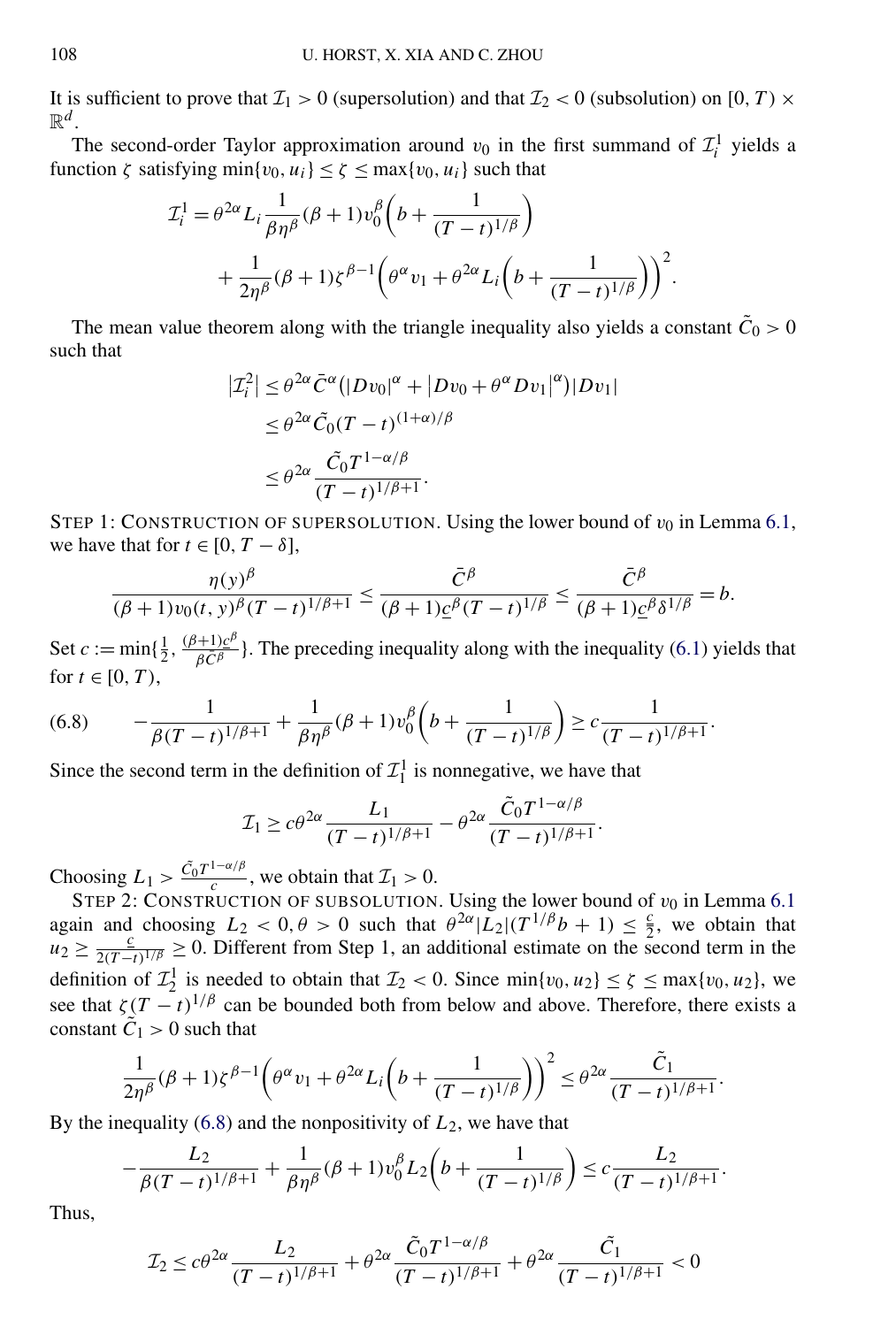<span id="page-29-0"></span>if we first choose

$$
L_2 < -\frac{\tilde{C}_1 + \tilde{C}_0 T^{1-\alpha/\beta}}{c}
$$

and then

$$
\theta < \min\{1, \sqrt[2\alpha]{\frac{c}{2|L_2|}(T^{1/\beta}b+1))}\}.
$$

Hence  $u_2$  is a nonnegative viscosity subsolution to  $(2.11)$ . By Lemma [A.3,](#page-36-0) we then have that  $u_2 \le v \le u_1$ . Thus, the desired equality [\(2.15\)](#page-9-0) follows from

$$
\theta^{\alpha} w_1 + \theta^{2\alpha} L_2(b(T-t)^{1/\beta} + 1) \le w - w_0 \le \theta^{\alpha} w_1 + \theta^{2\alpha} L_1(b(T-t)^{1/\beta} + 1).
$$

Based on Theorem [2.8,](#page-9-0) we can now derive the first-order approximation of the optimal trading strategy.

PROOF OF COROLLARY [2.9.](#page-10-0) From the preceding result, we have that on  $[0, T) \times \mathbb{R}^d$ ,

$$
v - v_0 = \theta^{\alpha} v_1 + \theta^{2\alpha} \tilde{v}^{\theta},
$$

where for some small  $\theta_0 \in (0, 1)$  there exists a constant  $K_0 > 0$  satisfying that  $|\tilde{v}^{\theta}(t, y)| \le$  $\frac{K_0}{(T-t)^{1/\beta}}$  for  $(t, y) \in [0, T) \times \mathbb{R}^d$ ,  $\theta < \theta_0$ . Assume that  $\theta < \theta_0$  in the sequel.

The second-order Taylor approximation of the power function around  $v_0$  yields a function *ζ* satisfying  $v_0 \le \zeta \le v$  such that

$$
v^{\beta} - v_0^{\beta} = \beta v_0^{\beta - 1} (\theta^{\alpha} v_1 + \theta^{2\alpha} \tilde{v}^{\beta}) + \frac{1}{2} \beta (\beta - 1) \zeta^{\beta - 2} (\theta^{\alpha} v_1 + \theta^{2\alpha} \tilde{v}^{\beta})^2
$$
  
=  $\theta^{\alpha} \beta v_0^{\beta - 1} v_1 + \theta^{2\alpha} (\beta v_0^{\beta - 1} \tilde{v}^{\beta} + \frac{1}{2} \beta (\beta - 1) \zeta^{\beta - 2} (v_1 + \theta^{\alpha} \tilde{v}^{\beta})^2).$ 

Recalling the estimates in Lemma [6.1](#page-25-0) and [\(6.7\)](#page-27-0), we have that on  $[0, T) \times \mathbb{R}^d$ ,

$$
v \leq \frac{C_0 + C_2 + K_0}{(T - t)^{1/\beta}},
$$
  
\n
$$
v_0^{\beta - 1} v_1 \leq \frac{\max\{C_0^{\beta - 1}, \underline{c}^{\beta - 1}\} C_2}{T - t},
$$
  
\n(6.9)  
\n
$$
v_0^{\beta - 1} |\tilde{v}^{\theta}| \leq \frac{\max\{C_0^{\beta - 1}, \underline{c}^{\beta - 1}\} K_0}{T - t},
$$
  
\n
$$
\zeta^{\beta - 2} (v_1 + \theta^{\alpha} \tilde{v}^{\theta})^2 \leq \frac{\max\{(C_0 + C_2 + K_0)^{\beta - 2}, \underline{c}^{\beta - 2}\} (C_2 + K_0)^2}{T - t}.
$$

Therefore, we obtain that for  $r \in [t, T)$ ,

(6.10) 
$$
v(r, Y_r^{t, y})^{\beta} - v_0(r, Y_r^{t, y})^{\beta} = \theta^{\alpha} \beta v_0(r, Y_r^{t, y})^{\beta - 1} v_1(r, Y_r^{t, y}) + \theta^{2\alpha} O\left(\frac{1}{T - r}\right).
$$

Let

$$
\Phi(s) := \int_t^s \frac{\nu(r, Y_r^{t, y})^{\beta} - \nu_0(r, Y_r^{t, y})^{\beta}}{\eta(Y_r^{t, y})^{\beta}} dr \ge 0.
$$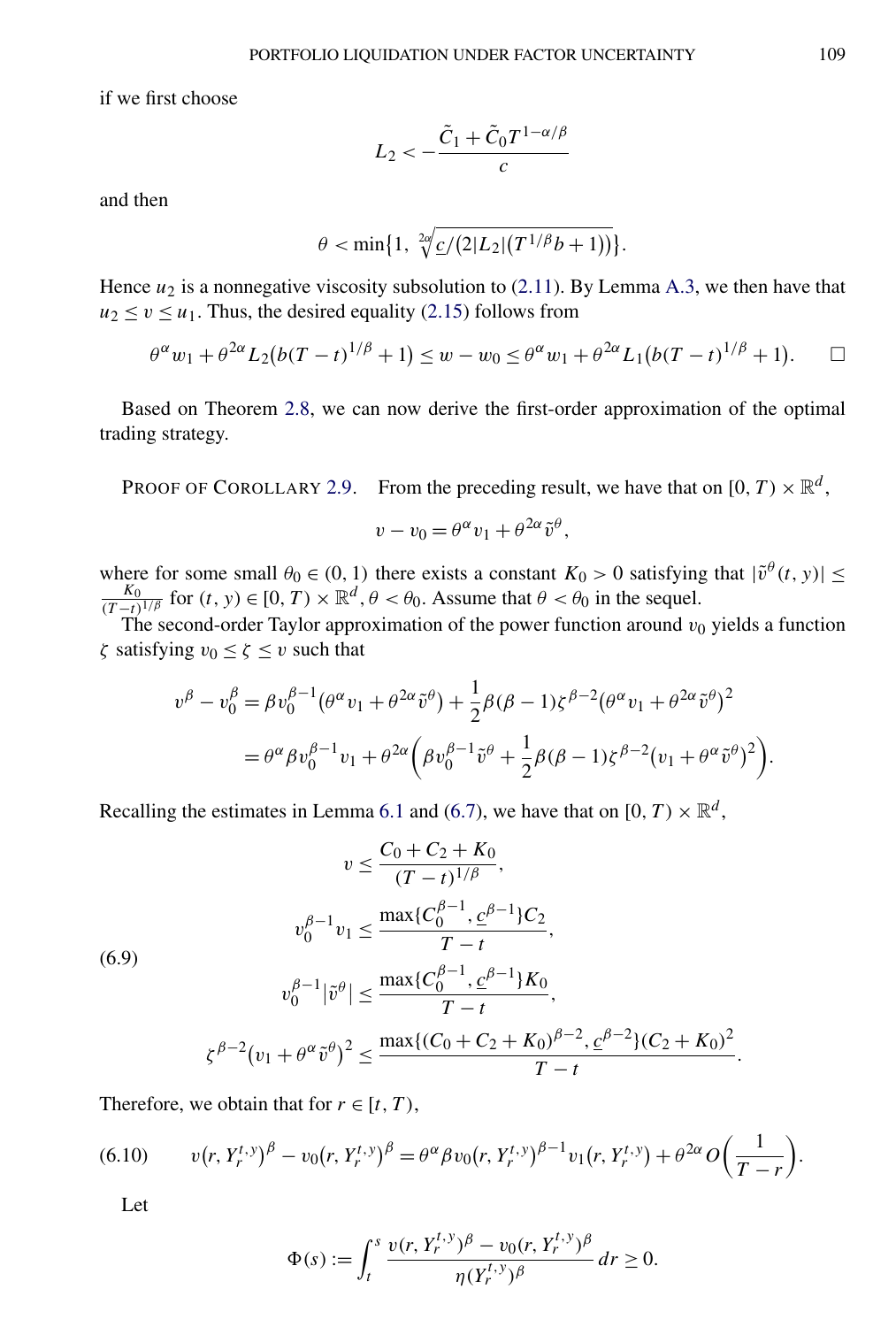Using the second-order Taylor approximation of the exponential function around 0 yields a function  $\tilde{\zeta}$  satisfying  $0 \le \tilde{\zeta} \le \Phi$  such that

$$
\exp(-\Phi(s)) - 1 \n= -\Phi(s) + \frac{1}{2} \exp(-\tilde{\zeta}(s)) (-\Phi(s))^2 \n= -\int_t^s \left( \theta^{\alpha} \beta v_0(r, Y_r^{t, y})^{\beta - 1} v_1(r, Y_r^{t, y}) + \theta^{2\alpha} O\left(\frac{1}{T - r}\right) \right) dr \n+ \frac{1}{2} \exp(-\tilde{\zeta}(s)) \left( \int_t^s \left( \beta \theta^{\alpha} v_0(r, Y_r^{t, y})^{\beta - 1} v_1(r, Y_r^{t, y}) + \theta^{2\alpha} O\left(\frac{1}{T - r}\right) \right) dr \right)^2.
$$

In view of the estimate [\(6.9\)](#page-29-0), we have that

 $\exp(-\Phi(s)) - 1$ 

 $(6.11)$ 

$$
= \theta^{\alpha} \left(-\int_t^s \beta v_0(r, Y_r^{t, y})^{\beta-1} v_1(r, Y_r^{t, y}) dr\right) + \theta^{2\alpha} O\left(\ln \frac{T-t}{T-s} + \left(\ln \frac{T-t}{T-s}\right)^2\right).
$$

We know that the optimal strategies  $\xi^*, \xi^{0,*}$  belong to  $L^{\infty}_{\mathcal{F}}(t,T;\mathbb{R})$  and are given by

$$
\xi_s^* = \frac{v(s, Y_s^{t, y})^\beta}{\eta(Y_s^{t, y})^\beta} X_s^* = x \frac{v(s, Y_s^{t, y})^\beta}{\eta(Y_s^{t, y})^\beta} \exp\left(-\int_t^s \frac{v(s, Y_r^{t, y})^\beta}{\eta(Y_r^{t, y})^\beta} dr\right),
$$
  

$$
\xi_s^{0,*} = x \frac{v_0(s, Y_s^{t, y})^\beta}{\eta(Y_s^{t, y})^\beta} \exp\left(-\int_t^s \frac{v_0(s, Y_r^{t, y})^\beta}{\eta(Y_r^{t, y})^\beta} dr\right).
$$

Similar to the proof of Lemma [5.1,](#page-21-0) we obtain that

$$
\exp\biggl(-\int_t^s \frac{v_0(s, Y_r^{t, y})^{\beta}}{\eta(Y_r^{t, y})^{\beta}} dr\biggr) = O(T - s).
$$

Together with [\(6.10\)](#page-29-0) and (6.11), it follows that

$$
\xi_{s}^{*} - \xi_{s}^{0,*}
$$
\n
$$
= x \frac{v(s, Y_{s}^{t,y})^{\beta}}{\eta(Y_{s}^{t,y})^{\beta}} \exp(-\Phi(s)) \exp\left(-\int_{t}^{s} \frac{v_{0}(s, Y_{r}^{t,y})^{\beta}}{\eta(Y_{r}^{t,y})^{\beta}} dr\right)
$$
\n
$$
- x \frac{v_{0}(s, Y_{s}^{t,y})^{\beta}}{\eta(Y_{s}^{t,y})^{\beta}} \exp\left(-\int_{t}^{s} \frac{v_{0}(s, Y_{r}^{t,y})^{\beta}}{\eta(Y_{r}^{t,y})^{\beta}} dr\right)
$$
\n
$$
= \theta^{\alpha} x \frac{\beta v_{0}(s, Y_{s}^{t,y})^{\beta-1}}{\eta(Y_{r}^{t,y})^{\beta}} \exp\left(-\int_{t}^{s} \frac{v_{0}(s, Y_{r}^{t,y})^{\beta}}{\eta(Y_{r}^{t,y})^{\beta}} dr\right)
$$
\n
$$
\times \left(v_{1}(s, Y_{s}^{t,y}) - v_{0}(s, Y_{s}^{t,y}) \int_{t}^{s} v_{0}(r, Y_{r}^{t,y})^{\beta-1} v_{1}(r, Y_{r}^{t,y}) dr\right)
$$
\n
$$
+ \theta^{2\alpha} O\left(1 + \ln \frac{T-t}{T-s} + \left(\ln \frac{T-t}{T-s}\right)^{2}\right)
$$
\n
$$
= \theta^{\alpha} \beta \xi_{s}^{0,*} \left(\frac{v_{1}(s, Y_{s}^{t,y})}{v_{0}(s, Y_{s}^{t,y})} - \int_{t}^{s} v_{0}(r, Y_{r}^{t,y})^{\beta-1} v_{1}(r, Y_{r}^{t,y}) dr\right)
$$
\n
$$
+ \theta^{2\alpha} O\left(1 + \ln \frac{T-t}{T-s} + \left(\ln \frac{T-t}{T-s}\right)^{2}\right)
$$
\n
$$
= \theta^{\alpha} \xi_{s} + \theta^{2\alpha} O\left(1 + \ln \frac{T-t}{T-s} + \left(\ln \frac{T-t}{T-s}\right)^{2}\right),
$$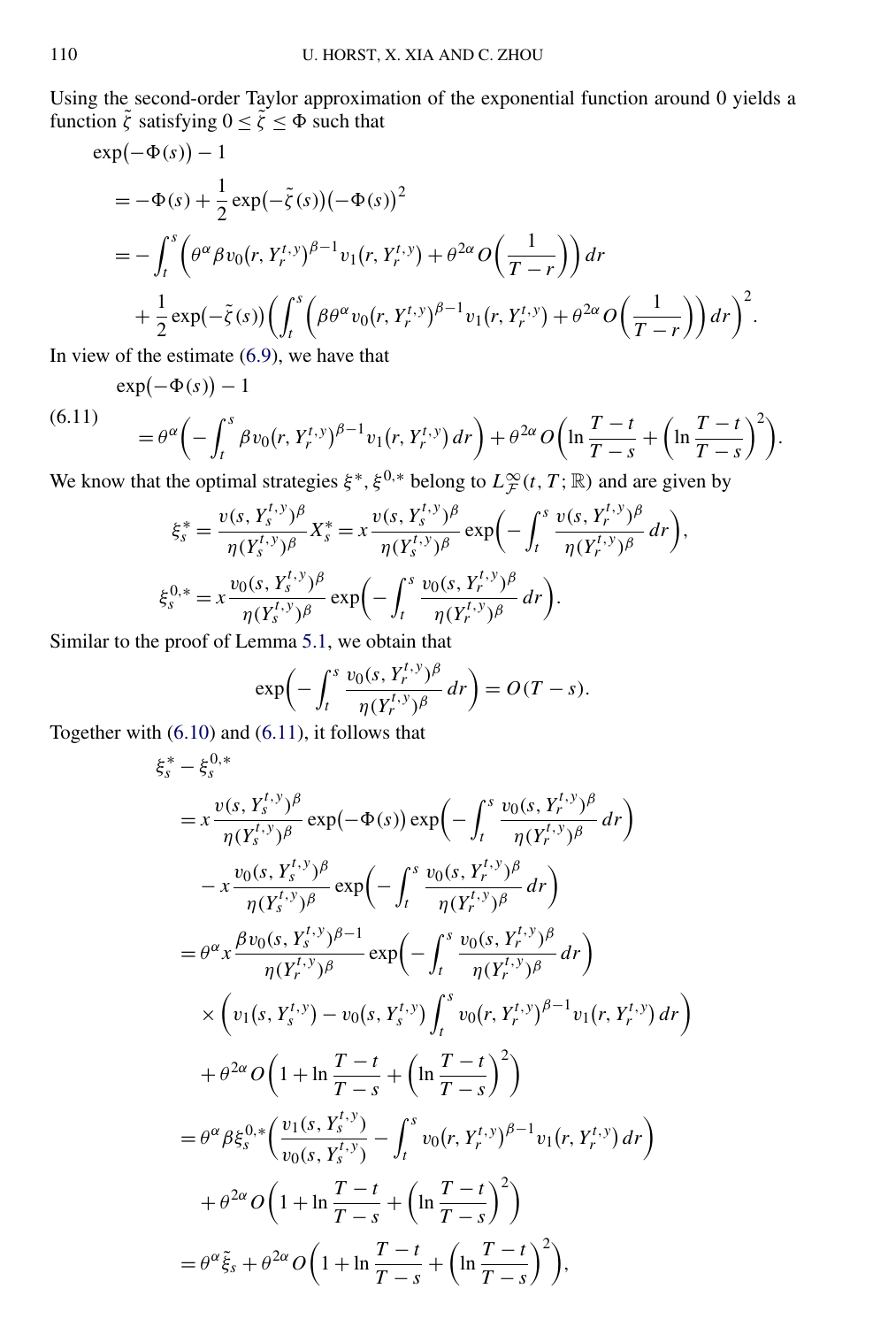<span id="page-31-0"></span>where  $\tilde{\xi}$  is defined in [\(2.18\)](#page-10-0). Hence, we conclude that

$$
\lim_{\theta \to 0} \frac{\xi^* - \xi^{0,*}}{\theta} = \tilde{\xi} \quad \text{locally uniformly on } [t, T).
$$

The fact that  $\tilde{\xi} \in L^{\infty}_{\mathcal{F}}(t,T;\mathbb{R})$  follows from the estimates in Lemma [6.1](#page-25-0) and [\(6.7\)](#page-27-0) since

$$
\sup_{s \in [t,T)} |\tilde{\xi}_s| \leq \sup_{s \in [t,T)} \beta \xi_s^{0,*} \left( \frac{v_1(s, Y_s^{t,y})}{v_0(s, Y_s^{t,y})} + \int_t^T v_0(r, Y_r^{t,y})^{\beta - 1} v_1(r, Y_r^{t,y}) dr \right)
$$
  

$$
\leq \beta \| \xi^{0,*} \|_{\infty} \left( \frac{C_2}{\underline{c}} + \max \{ C_0^{\beta - 1}, \underline{c}^{\beta - 1} \} C_1 \int_t^T (T - r)^{-\alpha/\beta} dr \right)
$$
  

$$
= \beta \| \xi^{0,*} \|_{\infty} \left( \frac{C_2}{\underline{c}} + \max \{ C_0^{\beta - 1}, \underline{c}^{\beta - 1} \} C_1 (T - t)^{1 - \alpha/\beta} \right) < \infty.
$$

#### APPENDIX A: COMPARISON PRINCIPLE

In this section, we state and prove comparison principles for solutions to PDEs with superlinear gradient term. Both finite and singular terminal values will be considered. We refer to [\[17\]](#page-42-0) as an important reference for PDEs with superlinear gradient term. Let us now consider the general PDE

(A.1)  
\n
$$
\begin{cases}\n-\partial_t v(t, y) - \mathcal{L}v(t, y) - H(y, Dv(t, y)) - F(y, v(t, y)) = 0, \\
(t, y) \in [0, T) \times \mathbb{R}^d, \\
v(T, y) = \phi(y), \\
y \in \mathbb{R}^d.\n\end{cases}
$$

A comparison principle for such PDEs is obtained in [\[17\]](#page-42-0) under a Lipschitz continuity assumption of *F* on *v*. This condition is not satisfied in our case; we only have monotonicity. Additional assumptions on the solution are thus required to establish a comparison principle. However, we can make a weaker assumption on the coefficients than  $(F.1)$  and  $(F.2)$ .

(F.4) The coefficients  $\eta$ ,  $\lambda$ ,  $1/\eta$  :  $\mathbb{R}^d \to [0, \infty)$  are continuous and  $\lambda$  is of polynomial growth of order *m*.

We first introduce two subsets of functions having superlinear growth. For a given  $r > 0$ , a function  $h: I \times \mathbb{R}^d \to \mathbb{R}^d$  belongs to  $\mathcal{SSG}_r^{\pm}$  if and only if

$$
\liminf_{|y| \to \infty} \frac{\pm h(t, y)}{|y|^r} \ge 0.
$$

Notice that  $h \in \mathcal{SSG}_r^+$  (resp.,  $\mathcal{SSG}_r^-$ ) if, for any  $\varepsilon > 0$ , there exists  $C_\varepsilon = C_\varepsilon(h) > 0$  such that

$$
h(t, y) \geq -\varepsilon |y|^r - C_{\varepsilon} \quad (\text{resp., } h(t, y) \leq \varepsilon |y|^r + C_{\varepsilon}), (t, y) \in I \times \mathbb{R}^d.
$$

We define  $SSG_r = SSG_r^+ \cap SSG_r^-$ . Notice that  $h \in SSG_r$  if and only if

$$
\lim_{|y| \to \infty} \frac{|h(t, y)|}{|y|^r} = 0
$$

for every  $t \in I$ .

PROPOSITION A.1. *Assume that*  $(L.1)$ – $(L.3)$  *and*  $(F.4)$  *hold and that*  $\phi \in C_m(\mathbb{R}^d)$ . Let *v* ∈ *LSC*([0, *T*] ×  $\mathbb{R}^d$ ) ∩ *SSG*<sup>+</sup><sub>*m*</sub> *and u* ∈ *USC*([0, *T*] ×  $\mathbb{R}^d$ ) ∩ *SSG*<sup>-*n*</sup> *be a nonnegative viscosity super and a nonnegative viscosity subsolution to*  $(A.1)$ *. Suppose that there exists*  $\hat{C} > 0$ *such that for all*  $(t, y) \in [0, T] \times \mathbb{R}^d$ ,

(A.2) 
$$
u^{\beta+1}(t, y), v^{\beta+1}(t, y) \leq \hat{C} \eta^{\beta}(y) \langle y \rangle^{m}.
$$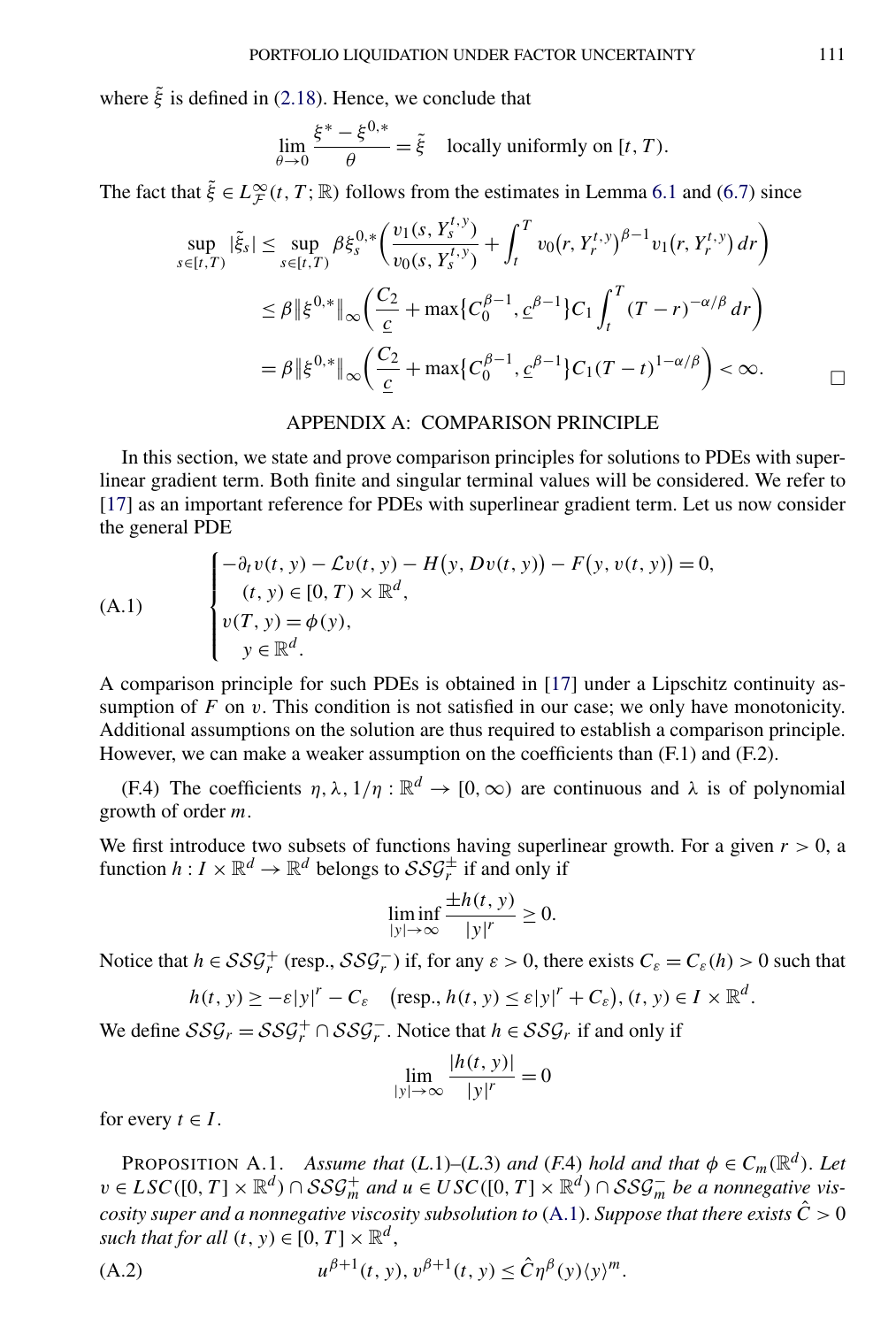*Then*

$$
u \leq v \quad on \, [0, T] \times \mathbb{R}^d.
$$

**PROOF.** STEP 1: LINEARIZATION. For  $\rho \in (0, 1)$ , it is easy to verify that  $\tilde{v} := \rho v$  is a viscosity supersolution of the following PDE:

$$
\begin{cases}\n-\partial_t \tilde{v}(t, y) - \mathcal{L}\tilde{v}(t, y) - \rho H\left(y, \frac{D\tilde{v}(t, y)}{\rho}\right) - \rho F\left(y, \frac{\tilde{v}(t, y)}{\rho}\right) = 0, \\
(t, y) \in [0, T) \times \mathbb{R}^d, \\
\tilde{v}(T, y) = \rho \phi(y), \\
y \in \mathbb{R}^d.\n\end{cases}
$$

In what follows, we show that  $w := u - \tilde{v}$  is a viscosity subsolution of the following extremal PDE:

$$
-\partial_t w(t, y) - \mathcal{L}w(t, y) - \left(\frac{1-\rho}{2}\right)^{-\alpha} \bar{C}^{\alpha+1} |Dw|^{\alpha+1}
$$
  

$$
- (1-\rho) \left[ \lambda(\bar{y}) + \frac{1+\beta}{\beta} \hat{C} \langle y \rangle^m \right] = 0,
$$

for  $(t, y) \in [0, T) \times \mathbb{R}^d \cap \{w > 0\}.$ 

Let  $\varphi \in C^2([0, T) \times \mathbb{R}^d)$  be a test function and  $(\bar{t}, \bar{y}) \in [0, T) \times \mathbb{R}^d \cap \{w > 0\}$  be a local maximum of  $w - \varphi$ . We may assume that this maximum is strict in the set  $[\bar{t} - r, \bar{t} + r] \times$  $\overline{B}_r(\overline{y}) \subset [0, T) \times \mathbb{R}^d$  for small  $r \in (0, 1)$ ; we choose  $[0, r] \times \overline{B}_r(\overline{y})$  if  $\overline{t} = 0$ . Let

$$
\Phi(t, x, y) := \frac{|x - y|^2}{2\varepsilon} + \varphi(t, y)
$$

and

$$
M_{\varepsilon} := \max_{t \in [\overline{t} - r, \overline{t} + r], x, y \in \overline{B}_r(\overline{y})} (u(t, x) - \tilde{v}(t, y) - \Phi(t, x, y)).
$$

This maximum is attained at a point  $(t_{\varepsilon},x_{\varepsilon},y_{\varepsilon})$  and is strict. We know that

$$
\frac{|x_{\varepsilon}-y_{\varepsilon}|^2}{2\varepsilon} \to 0 \quad \text{and} \quad M_{\varepsilon} \to u(\bar{t}, \bar{y}) - \tilde{v}(\bar{t}, \bar{y}) - \varphi(\bar{t}, \bar{y}) \quad \text{as } \varepsilon \to 0.
$$

We now apply [\[16\]](#page-42-0), Theorem 8.3. In terms of their notation we have that  $k = 2$ ,  $u_1 =$  $u, u_2 = -\tilde{v}, \tilde{\varphi}(t, x, y) = \Phi(t, x, y)$ . Moreover, we recall the property that  $\bar{\mathcal{P}}^{2,-}(\tilde{v}) =$  $-\bar{\mathcal{P}}^{\bar{2},+}(-\tilde{v})$ . Then, setting  $p_{\varepsilon} = \frac{x_{\varepsilon} - y_{\varepsilon}}{\varepsilon}$ , we have that

$$
\partial_x \Phi(t_\varepsilon, x_\varepsilon, y_\varepsilon) = p_\varepsilon,
$$
  

$$
-\partial_y \Phi(t_\varepsilon, x_\varepsilon, y_\varepsilon) = p_\varepsilon - D\varphi(t_\varepsilon, y_\varepsilon)
$$

and that

$$
A = D^2 \Phi(t_{\varepsilon}, x_{\varepsilon}, y_{\varepsilon}) = \begin{pmatrix} \frac{I}{\varepsilon} & -\frac{I}{\varepsilon} \\ -\frac{I}{\varepsilon} & \frac{I}{\varepsilon} + D^2 \varphi(t_{\varepsilon}, y_{\varepsilon}) \end{pmatrix}.
$$

From this, we conclude that for every *ι* > 0, there exist  $a_1, a_2 \in \mathbb{R}, X, Y \in \mathcal{S}^d$  such that

$$
(a_1, p_\varepsilon, X) \in \bar{\mathcal{P}}^{2,+} u(t_\varepsilon, x_\varepsilon), \qquad (a_2, p_\varepsilon - D\varphi(t_\varepsilon, y_\varepsilon), Y) \in \bar{\mathcal{P}}^{2,-} \tilde{v}(t_\varepsilon, y_\varepsilon),
$$

<span id="page-32-0"></span>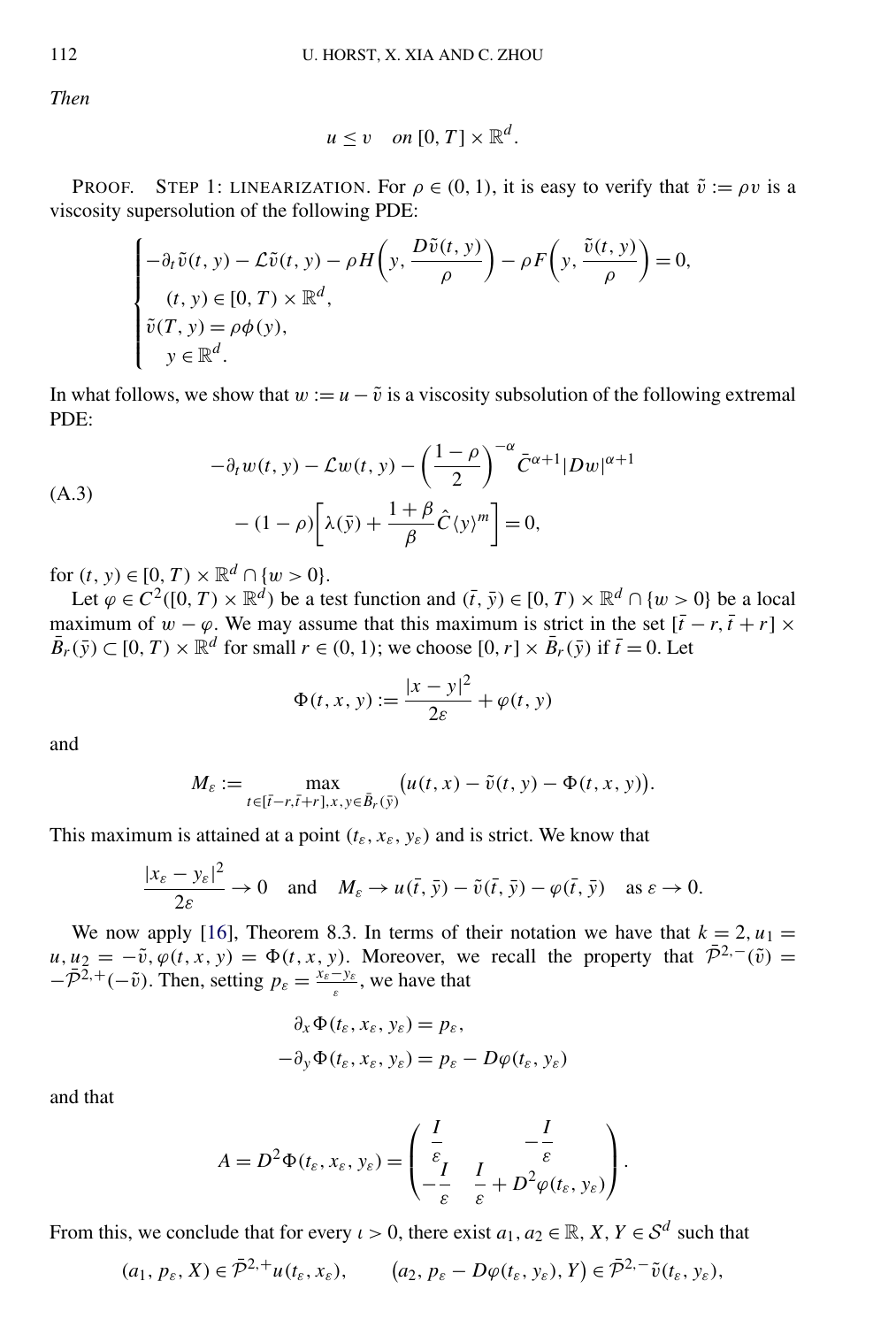such that  $a_1 - a_2 = \partial_t \Phi(t_\varepsilon, x_\varepsilon, y_\varepsilon) = \varphi_t(t_\varepsilon, x_\varepsilon)$  and such that

(A.4) 
$$
-\left(\frac{1}{\iota} + ||A||\right)I \leq \left(\begin{matrix} X & 0 \\ 0 & -Y \end{matrix}\right) \leq A + \iota A^2.
$$

From the definition of viscosity solution, we obtain that

$$
-a_1 - b(x_\varepsilon)p_\varepsilon - \frac{1}{2}\text{tr}[\sigma\sigma^*(x_\varepsilon)X] - F(x_\varepsilon, u(x_\varepsilon)) \le H(x_\varepsilon, p_\varepsilon)
$$

and that

$$
-a_2 - b(y_\varepsilon)(p_\varepsilon - D\varphi(t_\varepsilon, y_\varepsilon)) - \frac{1}{2} \text{tr}[\sigma \sigma^*(y_\varepsilon)Y] - \rho F(y_\varepsilon, \frac{\tilde{v}(y_\varepsilon)}{\rho})
$$
  
 
$$
\ge \rho H(y_\varepsilon, \frac{p_\varepsilon - D\varphi(t_\varepsilon, y_\varepsilon)}{\rho}).
$$

Subtracting the two inequalities, we have

$$
-\partial_t \varphi_t(t_\varepsilon, y_\varepsilon) + b(y_\varepsilon) (p_\varepsilon - D\varphi(t_\varepsilon, y_\varepsilon)) - b(x_\varepsilon) p_\varepsilon + \frac{1}{2} \text{tr} [\sigma \sigma^*(y_\varepsilon) Y] - \frac{1}{2} \text{tr} [\sigma \sigma^*(x_\varepsilon) X] + \rho F\left(y_\varepsilon, \frac{\tilde{v}(y_\varepsilon)}{\rho}\right) - F(x_\varepsilon, u(x_\varepsilon)) \le H(x_\varepsilon, p_\varepsilon) - \rho H\left(y_\varepsilon, \frac{p_\varepsilon - D\varphi(t_\varepsilon, y_\varepsilon)}{\rho}\right).
$$

We are now going to estimate the terms involving the drift, the volatility and the functions *F* and *H* separately.

• Since *b* is Lipschitz continuous,

$$
b(y_{\varepsilon})(p_{\varepsilon}-D\varphi(t_{\varepsilon}, y_{\varepsilon})) - b(x_{\varepsilon})p_{\varepsilon} = -b(y_{\varepsilon})D\varphi(t_{\varepsilon}, y_{\varepsilon}) + (b(y_{\varepsilon}) - b(x_{\varepsilon}))p_{\varepsilon}
$$
  

$$
\geq -b(y_{\varepsilon})D\varphi(t_{\varepsilon}, y_{\varepsilon}) - \bar{C}\varepsilon^{-1}|x_{\varepsilon} - y_{\varepsilon}|^{2}.
$$

• In order to estimate the volatility term, we denote by  $(e_i)_{1 \leq i \leq \tilde{d}}$  the canonical basis of  $\mathbb{R}^{\tilde{d}}$ . By using (A.4) and the Lipschitz continuity of  $\sigma$ , we obtain

$$
\begin{split} \n\text{tr}[\sigma \sigma^*(x_{\varepsilon}) X] - \text{tr}[\sigma \sigma^*(y_{\varepsilon}) Y] \\ \n&= \sum_{i=1}^{\tilde{d}} \langle X \sigma(x_{\varepsilon}) e_i, \sigma(x_{\varepsilon}) e_i \rangle - \sum_{i=1}^{\tilde{d}} \langle Y \sigma(y_{\varepsilon}) e_i, \sigma(y_{\varepsilon}) e_i \rangle \\ \n&\le \sum_{i=1}^{\tilde{d}} \langle D^2 \varphi(t_{\varepsilon}, y_{\varepsilon}) \sigma(y_{\varepsilon}) e_i, \sigma(y_{\varepsilon}) e_i \rangle + \frac{1}{\varepsilon} |\sigma(x_{\varepsilon}) - \sigma(y_{\varepsilon})|^2 + \omega\left(\frac{t}{\varepsilon^2}\right) \\ \n&\le \text{tr}[\sigma \sigma^*(y_{\varepsilon}) D^2 \varphi(t_{\varepsilon}, y_{\varepsilon})] + \bar{C}^2 \varepsilon^{-1} |x_{\varepsilon} - y_{\varepsilon}|^2 + \omega\left(\frac{t}{\varepsilon^2}\right), \n\end{split}
$$

where  $\omega$  is a modulus of continuity which is independent of  $\iota$  and  $\varepsilon$ .

• We now estimate  $\tilde{F} := \rho F(y_{\varepsilon}, \frac{\tilde{v}}{\rho}) - F(x_{\varepsilon}, u)$ . To this end, we first observe that

$$
u(t_{\varepsilon},x_{\varepsilon})-\tilde{v}(t_{\varepsilon},y_{\varepsilon})-\varphi(t_{\varepsilon},y_{\varepsilon})\geq M_{\varepsilon}\geq u(\bar{t},\bar{y})-\tilde{v}(\bar{t},\bar{y})-\varphi(\bar{t},\bar{y}).
$$

Since  $(\bar{t}, \bar{y}) \in \{w > 0\}$  and  $\varphi$  is continuous, we can fix *r* small enough to obtain that

$$
u(t_{\varepsilon},x_{\varepsilon})-\tilde{v}(t_{\varepsilon},y_{\varepsilon})\geq 0.
$$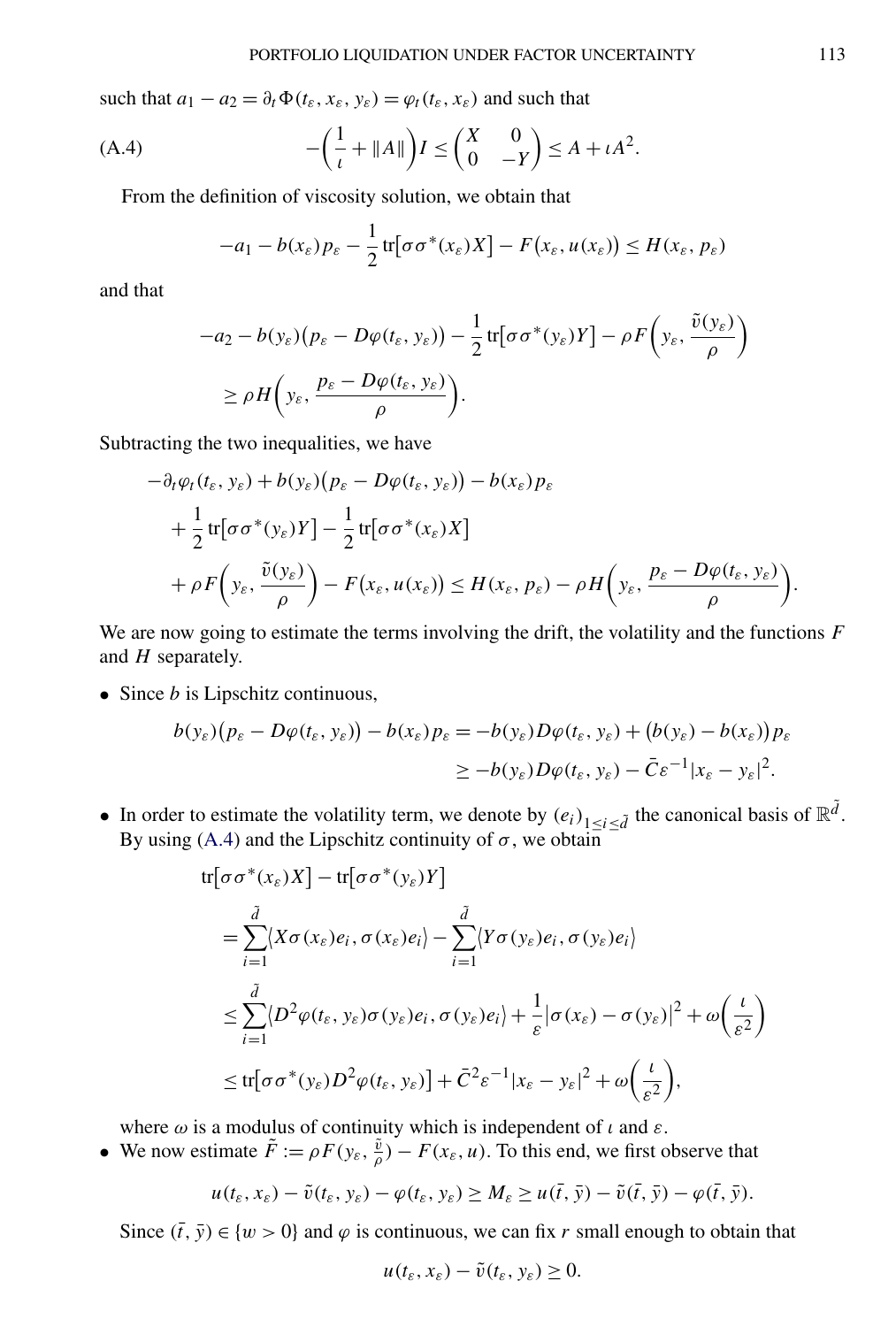<span id="page-34-0"></span>Recalling the definition of *F* in [\(2.10\)](#page-8-0), the fact that  $F(y, \cdot)$  is decreasing on  $\mathbb{R}_+$  and the fact that  $\rho(1 - \rho^{\beta}) < (1 + \beta)(1 - \rho)$  for  $0 < \rho < 1$ , this yields

$$
\tilde{F} = \rho F\left(y_{\varepsilon}, \frac{\tilde{v}}{\rho}\right) - F(y_{\varepsilon}, u) + F(y_{\varepsilon}, u) - F(x_{\varepsilon}, u)
$$
\n
$$
\geq (\rho - 1)\lambda(y_{\varepsilon}) + \frac{|u|^{\beta + 1}}{\beta \eta(y_{\varepsilon})^{\beta}} - \rho^{-\beta} \frac{|\tilde{v}|^{\beta + 1}}{\beta \eta(y_{\varepsilon})^{\beta}}
$$
\n
$$
-\omega_R(|x_{\varepsilon} - y_{\varepsilon}|)
$$
\n(A.5)\n
$$
= (\rho - 1)\lambda(y_{\varepsilon}) + \frac{|u|^{\beta + 1}}{\beta \eta(y_{\varepsilon})^{\beta}} - \frac{|\tilde{v}|^{\beta + 1}}{\beta \eta(y_{\varepsilon})^{\beta}}
$$
\n
$$
-\rho(1 - \rho^{\beta}) \frac{|v|^{\beta + 1}}{\beta \eta(y_{\varepsilon})^{\beta}} - \omega_R(|x_{\varepsilon} - y_{\varepsilon}|)
$$
\n
$$
\geq -(1 - \rho)\lambda(y_{\varepsilon}) - (1 + \beta)(1 - \rho) \frac{|v|^{\beta + 1}}{\beta \eta(y_{\varepsilon})^{\beta}} - \omega_R(|x_{\varepsilon} - y_{\varepsilon}|)
$$
\n
$$
\geq -(1 - \rho) \left[\lambda(y_{\varepsilon}) + \frac{1 + \beta}{\beta} \hat{C}\langle y_{\varepsilon}\rangle^{m}\right] - \omega_R(|x_{\varepsilon} - y_{\varepsilon}|),
$$

where  $\omega_R$  denotes the modulus of continuity with  $R := |\bar{y}| + r$ .

• We finally estimate  $\tilde{H} := H(x_{\varepsilon}, p_{\varepsilon}) - \rho H(y_{\varepsilon}, \frac{p_{\varepsilon} - D\varphi(t_{\varepsilon}, y_{\varepsilon})}{\rho})$ . By convexity, we have for  $z_1, z_2 \in \mathbb{R}^d$ , that

$$
|z_1|^{\alpha+1} - \rho \left| \frac{z_2}{\rho} \right|^{\alpha+1} \le (1 - \rho) \left| \frac{z_1 - z_2}{1 - \rho} \right|^{\alpha+1}.
$$

Hence,

$$
H(x_{\varepsilon}, p_{\varepsilon}) - \rho H\left(y_{\varepsilon}, \frac{p_{\varepsilon} - D\varphi(t_{\varepsilon}, y_{\varepsilon})}{\rho}\right)
$$
  
\n
$$
\leq (1 - \rho)\theta^{\alpha} \left| \frac{\sigma(x_{\varepsilon})p_{\varepsilon} - \sigma(y_{\varepsilon})(p_{\varepsilon} - D\varphi(t_{\varepsilon}, y_{\varepsilon}))}{1 - \rho}\right|^{\alpha + 1}
$$
  
\n
$$
\leq \left(\frac{1 - \rho}{2}\right)^{-\alpha} \bar{C}^{\alpha + 1} \left(|D\varphi(t_{\varepsilon}, y_{\varepsilon})|^{\alpha + 1} + (|x_{\varepsilon} - y_{\varepsilon}| \cdot |p_{\varepsilon}|)^{\alpha + 1}\right),
$$

where (L.2), (L.3) are used in the last inequality. If necessary, we can choose  $\bar{C}$  large enough to satisfy that  $\theta^{\alpha}|\sigma|^{\alpha+1} \leq \overline{C}^{\alpha+1}$ .

Denoting a generic modulus of continuity independent of  $\iota$  and  $\varepsilon$  by  $\omega$ , we thus get

$$
-\partial_t \varphi(t_\varepsilon, y_\varepsilon) - \mathcal{L}\varphi(t_\varepsilon, y_\varepsilon) - \left(\frac{1-\rho}{2}\right)^{-\alpha} \bar{C}^{\alpha+1} |D\varphi(t_\varepsilon, y_\varepsilon)|^{\alpha+1}
$$

$$
- (1-\rho) \bigg[ \lambda(y_\varepsilon) + \frac{1+\beta}{\beta} \hat{C} \langle y_\varepsilon \rangle^m \bigg] \le \omega(\varepsilon) + \omega \bigg(\frac{t}{\varepsilon^2}\bigg).
$$

Letting first  $\iota$  go to 0 and then sending  $\varepsilon$  to 0, we finally conclude the desired viscosity subsolution property of *w*.

STEP 2: SMOOTH STRICT SUPERSOLUTION. We are now going to construct smooth strict supersolutions to [\(A.3\)](#page-32-0) on  $[T - \tau, T)$  for some small  $\tau > 0$ . To this end, let

$$
\psi(t, y) := (1 - \rho)C\langle y \rangle^m e^{L(T - t)},
$$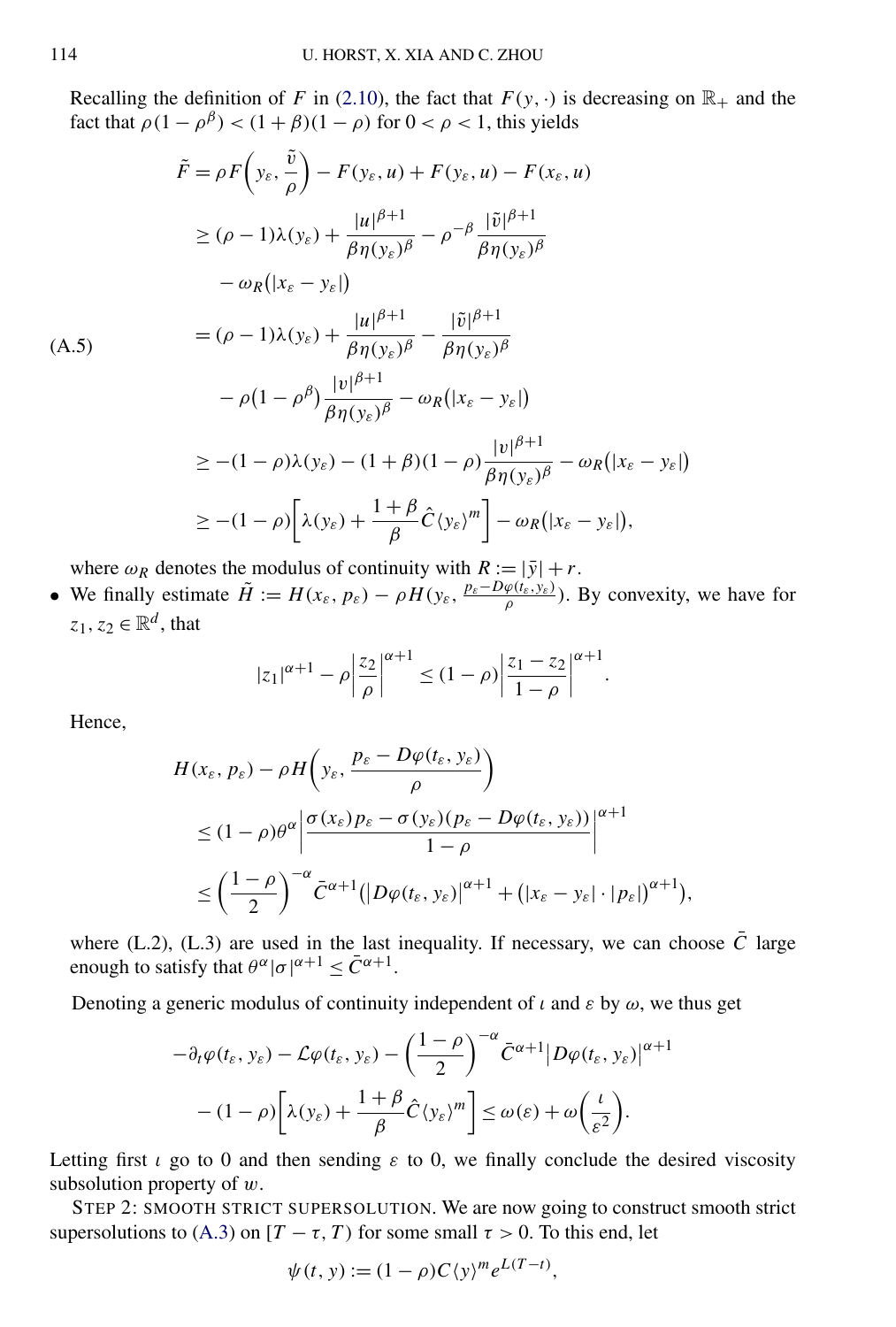<span id="page-35-0"></span>where  $L, C > 0$  will be chosen later. Since  $\lambda, \phi \in C_m(\mathbb{R}^d)$  and  $u \in \mathcal{SSG}_m^-([0, T] \times \mathbb{R}^d)$ , we choose a large enough constant  $\bar{C}$  such that for  $\zeta = \lambda$ ,  $\phi$ ,

$$
\zeta(y) \le \bar{C}\langle y \rangle^m, \quad y \in \mathbb{R}^d,
$$

and such that

$$
(A.6) \t u(t, y) \leq \bar{C} \langle y \rangle^m, \t (t, y) \in [0, T] \times \mathbb{R}^d.
$$

Note that

$$
D(y)^m = m\langle y \rangle^{m-2} y, \qquad D^2\langle y \rangle^m = m\langle y \rangle^{m-4} (\langle y \rangle^2 I + (m-2) y \otimes y).
$$

Since  $b, \sigma$  grow at most linearly,

$$
\mathcal{L}\psi(t, y) \le (1 - \rho)Ce^{L(T-t)}[\bar{C}(1+|y|)|D\langle y\rangle^m| + \bar{C}^2(1+|y|)^2|D^2\langle y\rangle^m|]
$$
  
\n
$$
\le (1 - \rho)Ce^{L(T-t)}[2m\bar{C}\langle y\rangle^m + 2m(m-1)\bar{C}^2\langle y\rangle^m]
$$
  
\n
$$
\le [2m\bar{C} + 2m(m-1)\bar{C}^2]\psi(t, y).
$$

Recalling that  $(m - 1)(\alpha + 1) = m$ , we have

$$
\begin{aligned} &\left(\frac{1-\rho}{2}\right)^{-\alpha}\bar{C}^{\alpha+1}|D\psi(t,y)|^{\alpha+1} \\ &=\left(\frac{1-\rho}{2}\right)^{-\alpha}\bar{C}^{\alpha+1}\cdot(1-\rho)^{\alpha+1}C^{\alpha+1}e^{(\alpha+1)L(T-t)}|D\langle y\rangle^{m}|^{\alpha+1} \\ &\leq [2^{\alpha}m^{\alpha+1}\bar{C}^{\alpha+1}C^{\alpha}e^{\alpha L(T-t)}]\psi(t,y) \end{aligned}
$$

By condition (F.4),

$$
(1 - \rho) \left[ \lambda(y) + \frac{1 + \beta}{\beta} \hat{C}(y)^m \right] \le (1 - \rho) \frac{1 + 2\beta}{\beta} \bar{C}(y)^m \le \frac{1 + 2\beta}{\beta} \frac{\bar{C}}{C} \psi(t, y)
$$

Choosing  $C > \max\{2m\bar{C} + 2m(m-1)\bar{C}^2, 2^{\alpha}m^{\alpha+1}\bar{C}^{\alpha+1}, \frac{1+2\beta}{\beta}\bar{C}\}\)$ , we have

$$
-\partial_t \psi(t, y) - \mathcal{L}\psi(t, y) - \left(\frac{1-\rho}{2}\right)^{-\alpha} \bar{C}^{\alpha+1} |D\psi(t, y)|^{\alpha+1}
$$

$$
- (1-\rho) \left[ \lambda(y) + \frac{1+\beta}{\beta} \hat{C}(y)^m \right]
$$

$$
> \psi(t, y) [L - C - 1 - C^{\alpha+1} e^{\alpha L(T-t)}].
$$

Then taking  $L > C + 1 + C^{\alpha+1}e$ , we get

$$
-\partial_t \psi(t, y) - \mathcal{L}\psi(t, y) - \left(\frac{1-\rho}{2}\right)^{-\alpha} \bar{C}^{\alpha+1} |D\psi(t, y)|^{\alpha+1}
$$

$$
-(1-\rho)\left[\lambda(y) + \frac{1+\beta}{\beta}\hat{C}(y)^m\right] > 0
$$

for all  $y \in \mathbb{R}^d$  and  $t \in [T - \tau, T)$ , where  $\tau = \frac{1}{\alpha L}$ .

STEP 3: CONCLUSIONS. Since  $w \in USC([T - \tau, T] \times \mathbb{R}^d) \cap SSG_m^-$ , the function  $w - \psi$ attains its maximum at some point  $(t, y) \in [T - \tau, T] \times \mathbb{R}^d$ . We claim that  $t = T$ . Indeed,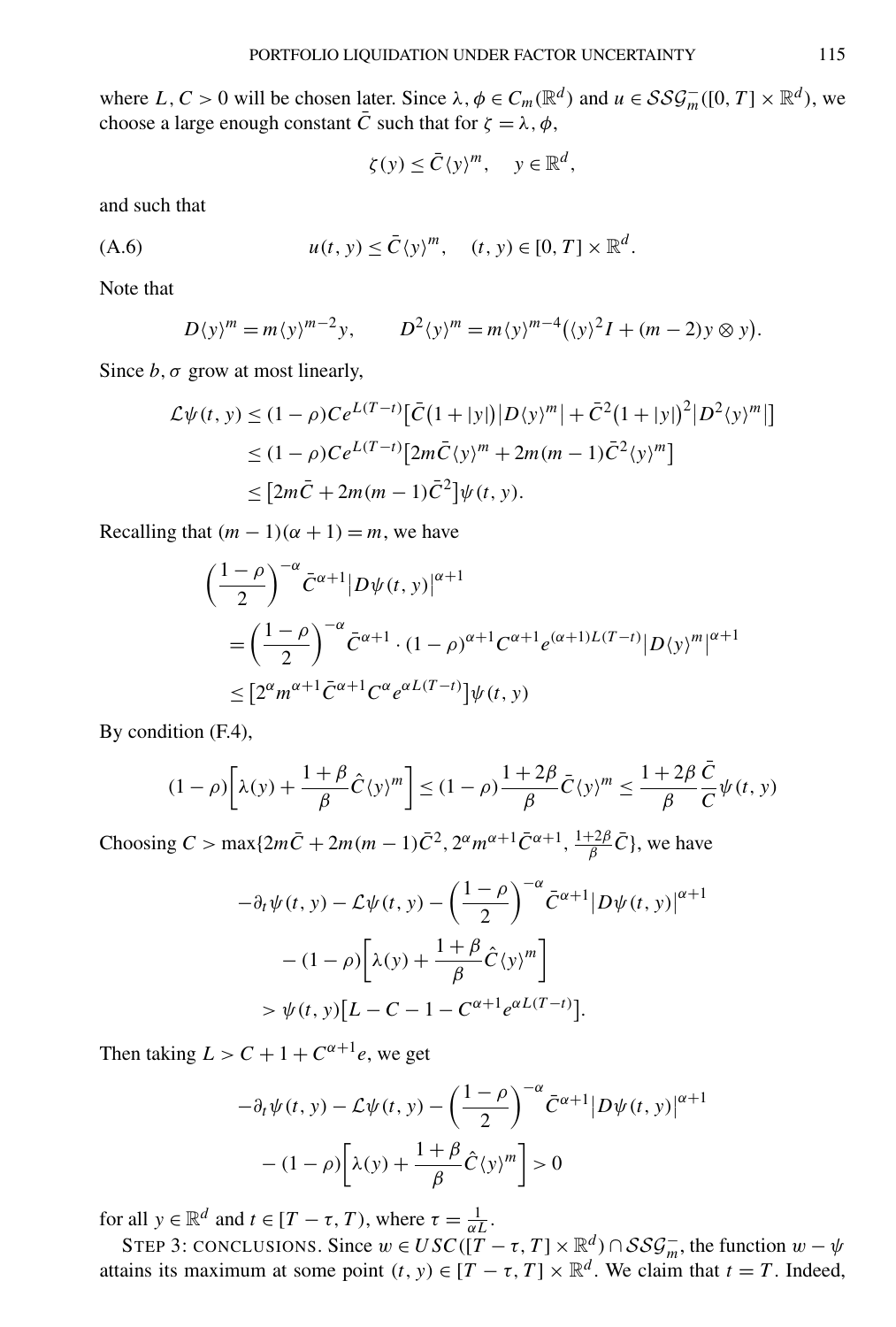<span id="page-36-0"></span>suppose to the contrary that  $t < T$ . Then, since w is a viscosity subsolution of [\(A.3\)](#page-32-0), by taking *ψ* as a test function,

$$
-\partial_t \psi(t, y) - \mathcal{L}\psi(t, y) - \left(\frac{1-\rho}{2}\right)^{-\alpha} \bar{C}^{\alpha+1} |D\psi(t, y)|^{\alpha+1}
$$

$$
- (1-\rho) \left[ \lambda(y) + \frac{1+\beta}{\beta} \hat{C}(y)^m \right] \le 0.
$$

This contradicts the fact that  $\psi$  is a strict supersolution. Thus, for all  $(t, y) \in [T - \tau, T] \times \mathbb{R}^d$ .

$$
w(t, y) - \psi(t, y) \le w(T, y) - \psi(T, y) \le (1 - \rho)\phi(y) - (1 - \rho)C\langle y \rangle^m \le 0,
$$

where the last inequality follows from  $C > \overline{C}$ . In particular,  $w(t, y) < \psi(t, y)$ . Letting  $\rho \to 1$ , we get  $u \le v$  on  $[T - \tau, T] \times \mathbb{R}^d$ .

The preceding argument can be iterated on time intervals of the same length  $\tau$ . Indeed, let us choose  $C, L, \tau$  as in Step 2 and put

$$
\psi(t, y) := (1 - \rho)C\langle y \rangle^m e^{L(T - \tau - t)}
$$

on  $[T - 2\tau, T - \tau]$ . It follows by [\(A.6\)](#page-35-0) and the previously established inequality  $u \le v$  on  $[T - \tau, T] \times \mathbb{R}^d$  that for all  $y \in \mathbb{R}^d$ ,

$$
w(T - \tau, y) = u(T - \tau, y) - \tilde{v}(T - \tau, y) \le (1 - \rho)u(T - \tau, y) \le (1 - \rho)\bar{C}\langle y \rangle^{m}.
$$

Following the same arguments as above, we obtain that for all  $(t, y) \in [T - 2\tau, T - \tau] \times \mathbb{R}^d$ ,

$$
w(t, y) - \psi(t, y) \le w(T - \tau, y) - \psi(T - \tau, y) \le (1 - \rho)\bar{C}\langle y \rangle^m - (1 - \rho)C\langle y \rangle^m \le 0.
$$

These arguments can be iterated to complete the proof.  $\Box$ 

REMARK A.2. It is worth noting that the constant  $\hat{C}$  in [\(A.3\)](#page-32-0) is exactly derived from the upper bound of *v* in [\(A.2\)](#page-31-0) when estimating  $\tilde{F}$  in [\(A.5\)](#page-34-0). We show below that using the constant derived from the upper bound of  $u$  instead is also feasible. To this end, we estimate  $\tilde{F}$  in the following way:

$$
\tilde{F} = \rho F\left(x_{\varepsilon}, \frac{\tilde{v}}{\rho}\right) - F(x_{\varepsilon}, u) + \rho F\left(y_{\varepsilon}, \frac{\tilde{v}}{\rho}\right) - \rho F\left(x_{\varepsilon}, \frac{\tilde{v}}{\rho}\right)
$$
\n
$$
\geq (\rho - 1)\lambda(x_{\varepsilon}) + \frac{|u|^{\beta + 1}}{\beta \eta(x_{\varepsilon})^{\beta}} - \rho^{-\beta} \frac{|\tilde{v}|^{\beta + 1}}{\beta \eta(x_{\varepsilon})^{\beta}} - \omega_R(|x_{\varepsilon} - y_{\varepsilon}|)
$$
\n
$$
\geq -(1 - \rho)\lambda(x_{\varepsilon}) - (1 - \rho) \frac{1 + \beta}{\beta} \hat{C}\langle x_{\varepsilon}\rangle^m - \omega_R(|x_{\varepsilon} - y_{\varepsilon}|),
$$

In the last inequality, we used the facts that  $u^{\beta+1}(t, y) \leq \hat{C} \eta^{\beta}(y) \langle y \rangle^m$  on  $[0, T] \times \mathbb{R}^d$  and  $\rho^{-\beta} - 1 \leq (\beta + 1)(1 - \rho)$  for  $\rho \in (\frac{\beta + 1}{\beta + 1}, 1)$ .

The next lemma establishes a comparison principle for continuous solutions to  $(2.11)$  when imposed with a singular terminal time. The proof uses the shifting argument given in [\[27\]](#page-43-0).

LEMMA A.3. Assume that  $(L.1)$ – $(L.3)$ ,  $(F.1)$  and  $(F.2)$  hold. Let  $\tilde{m}$  be as in condition  $(F.1)$ . *Let*  $\underline{v}, \overline{v} \in C_{\tilde{m}}([0, T^{-}] \times \mathbb{R}^{d})$  *be a nonnegative viscosity sub and a nonnegative viscosity supersolution to* [\(2.11\)](#page-8-0), *respectively*, *such that*

$$
\lim_{t \to T} \overline{v}(t, y) = +\infty
$$
 locally uniformly on  $\mathbb{R}^d$ .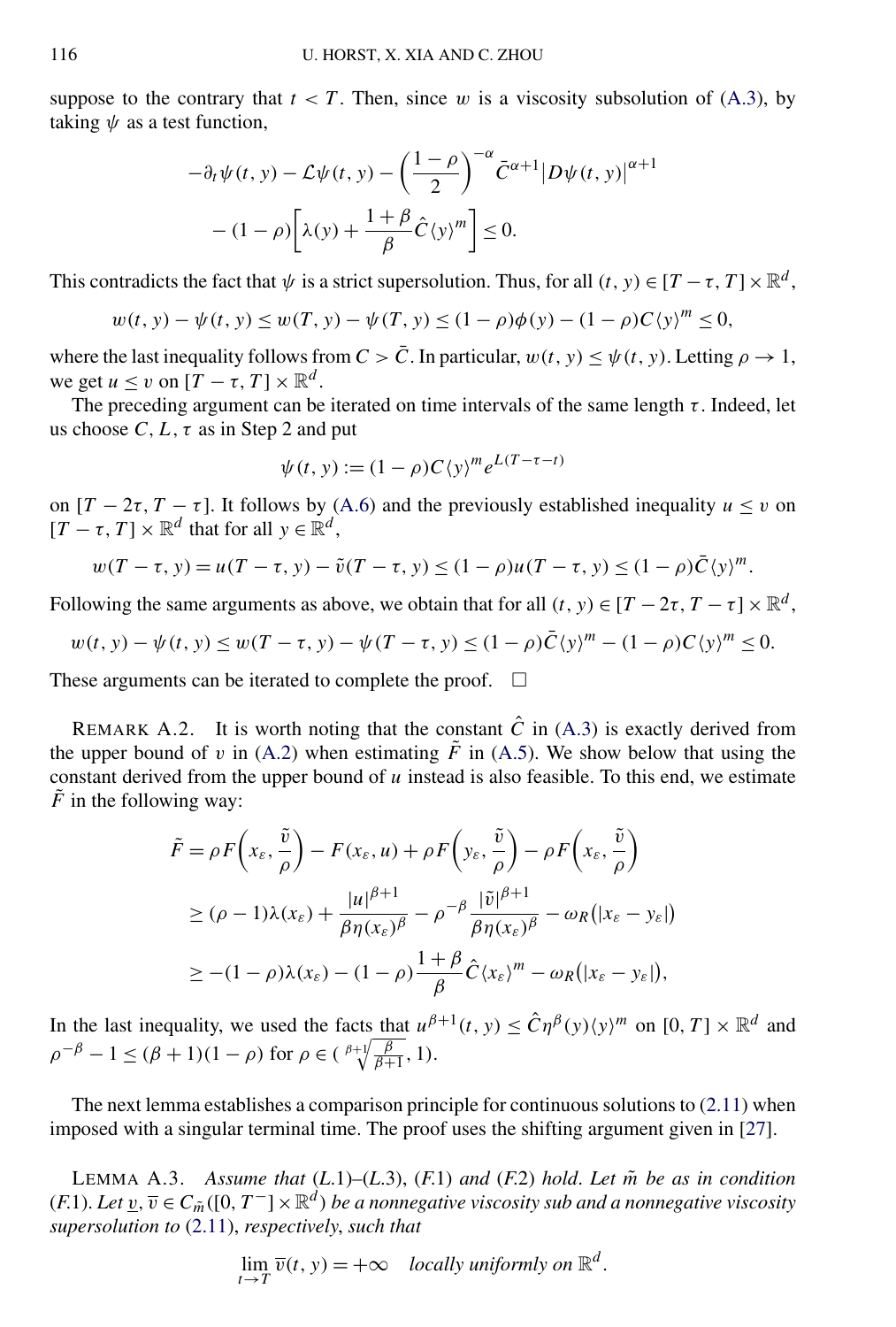<span id="page-37-0"></span>*Then*,

$$
\underline{v} \leq \overline{v} \quad \text{in } [0, T) \times \mathbb{R}^d.
$$

*In particular, there exists at most one nonnegative viscosity solution in*  $C_{\tilde{m}}([0, T^-] \times \mathbb{R}^d)$  *to*  $(2.11).$  $(2.11).$ 

PROOF. Due to the time-homogeneity of the PDE in [\(2.11\)](#page-8-0), viscosity (super/sub) solutions stay viscosity (super/sub)solutions when shifted in time. For any *δ >* 0, we define the difference function  $w : [0, T - \delta) \times \mathbb{R}^d \to \mathbb{R}$  by

$$
w(t, y) := \underline{v}(t, y) - \rho \overline{v}(t + \delta, y).
$$

Under assumptions (F.1) and (F.2), we have that  $v, \overline{v}$  belong to  $SSG_m$  and satisfy the condi-tion [\(A.2\)](#page-31-0) in Proposition [A.1](#page-31-0) on  $[0, T) \times \mathbb{R}^d$ . Hence, we can use the similar argument as in the proof of Proposition [A.1](#page-31-0) to obtain that  $w$  is a viscosity subsolution of the following PDE:

$$
-\partial_t u(t, y) - \mathcal{L}u(t, y) - \left(\frac{1-\rho}{2}\right)^{-\alpha} \bar{C}^{\alpha+1} |Du|^{\alpha+1}
$$

$$
- (1-\rho) \left[\lambda(\bar{y}) + \frac{1+\beta}{\beta} \hat{C}\langle y \rangle^m\right] = 0,
$$

for  $(t, y) \in [0, T - \delta) \times \mathbb{R}^d \cap \{w > 0\}$  and  $\lim_{t \to T - \delta} w(t, y) \leq (1 - \rho) v(T - \delta, y)$  for  $y \in \mathbb{R}^d$ . In fact, Remark [A.2](#page-36-0) shows that we can get around the difficulty of the singularity of  $\overline{v}(\cdot+\delta,\cdot)$ at time  $t = T - \delta$  in this step. Following Steps 2 and 3 in the proof of Proposition [A.1,](#page-31-0) we have that  $v(t, y) \leq \overline{v}(t + \delta, y)$  on  $[0, T - \delta] \times \mathbb{R}^d$ . Finally, by letting  $\delta \to 0$  we conclude that  $\nu \leq \overline{v}$  on  $[0, T) \times \mathbb{R}^d$  by continuity of  $\overline{v}$ .  $\Box$ 

### APPENDIX B: PROOF OF PROPOSITION [3.1](#page-11-0)

Under assumptions (F.1), (F.2) and [\(3.2\)](#page-11-0), the functions  $(t, y) \mapsto (T - t)^{1/\beta} u(t, y)$ ,  $(T - t)$  $t$ <sup>)</sup><sup>1</sup>/<sup>*β*</sup> $\overline{u}(t, y)$  satisfy the condition [\(A.2\)](#page-31-0) in Proposition [A.1.](#page-31-0) Let us fix  $\rho \in (\sqrt[{\frac{4}{3}\beta+1 \over 2\beta+1}}, 1)$  and consider the difference

$$
w := \underline{u} - \rho \overline{u} \in USC_{\tilde{m}}([T - \delta, T^{-}] \times \mathbb{R}^{d}) \subset \mathcal{SSG}_{m}([T - \delta, T^{-}] \times \mathbb{R}^{d}).
$$

The proof of the following lemma is similar to that of Proposition [A.1.](#page-31-0)

LEMMA B.1. *The function w is a viscosity subsolution to*

$$
-\partial_t w(t, y) - \mathcal{L}w(t, y) - \left(\frac{1-\rho}{2}\right)^{-\alpha} \bar{C}^{\alpha+1} |Dw|^{\alpha+1} - l(t, y)w(t, y)
$$
  
(B.1)  

$$
- (1-\rho) \left[ \lambda(y) + \frac{1+\beta}{\beta} \frac{\hat{C}(y)^m}{(T-t)^{1/\beta+1}} \right] = 0, \quad (t, y) \in [T-\delta, T) \times \mathbb{R}^d,
$$

*where*

$$
l(t, y) := \frac{F(y, \underline{u}(t, y)) - F(y, \rho \overline{u}(t, y))}{\underline{u}(t, y) - \rho \overline{u}(t, y)} \mathbb{I}_{\underline{u}(t, y) \neq \rho \overline{u}(t, y)}.
$$

The next lemma constructs a local smooth strict supersolution to (B.1).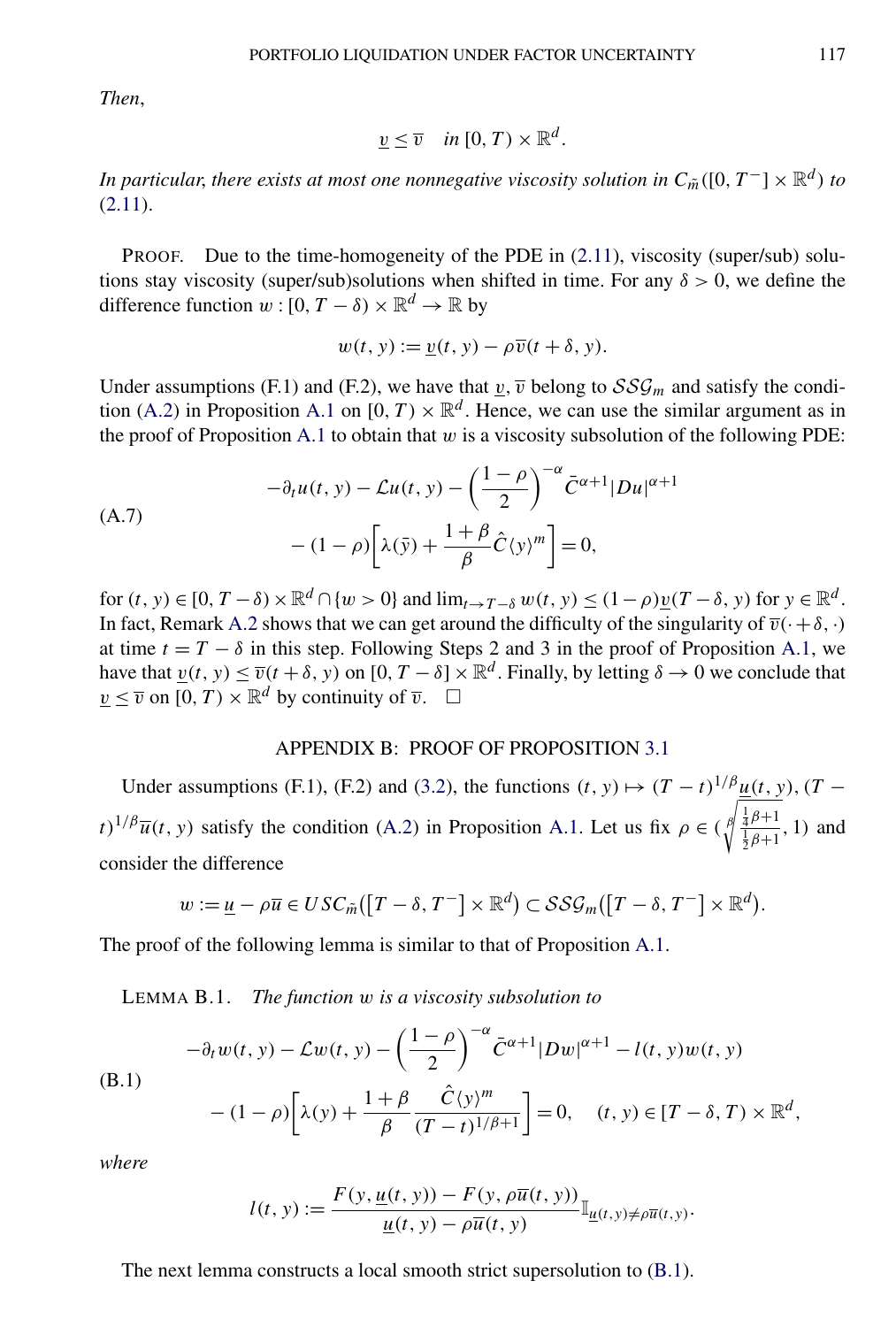<span id="page-38-0"></span>LEMMA B.2. *There exists L, C,*  $\tau > 0$  *such that* 

$$
\chi(t, y) := (1 - \rho) \frac{e^{L(T - t)} C \langle y \rangle^m}{(T - t)^{1/\beta}}
$$

*satisfies*

$$
\mathcal{J}[\chi] := -\partial_t \chi(t, y) - \mathcal{L}\chi(t, y) - \left(\frac{1-\rho}{2}\right)^{-\alpha} \bar{C}^{\alpha+1} |D\chi(t, y)|^{\alpha+1} + \frac{1+\frac{1}{4}\beta}{\beta(T-t)} \chi(t, y)
$$
  
(B.2)  

$$
- (1-\rho) \left[ \lambda(y) + \frac{1+\beta}{\beta} \frac{\hat{C}(y)^m}{(T-t)^{1/\beta+1}} \right] > 0, \quad (t, y) \in [T-\tau, T) \times \mathbb{R}^d.
$$

PROOF. Set  $\psi(t, y) := (1 - \rho)e^{L(T - t)}C(y)^m$ . Analogous to the proof of Proposition [A.1,](#page-31-0) we have

$$
\mathcal{L}\chi(t, y) \leq \left[2m\bar{C} + 2m(m-1)\bar{C}^2\right] \frac{\psi(t, y)}{(T - t)^{1/\beta}},
$$

$$
\left(\frac{1 - \rho}{2}\right)^{-\alpha} \bar{C}^{\alpha+1} |D\chi(t, y)|^{\alpha+1} \leq \left[2^{\alpha} m^{\alpha+1} \bar{C}^{\alpha+1} C^{\alpha} e^{\alpha L(T - t)}\right] \frac{\psi(t, y)}{(T - t)^{(1 + \alpha)/\beta}},
$$

$$
(1 - \rho) \left[\lambda(y) + \frac{1 + \beta}{\beta} \frac{\hat{C}(y)^m}{(T - t)^{1/\beta+1}}\right] \leq \frac{\bar{C}}{C} \psi(t, y) + \frac{1 + \beta}{\beta} \frac{\bar{C}}{C} \frac{\psi(t, y)}{(T - t)^{1/\beta+1}}.
$$

Choosing  $C > \max\{2m\bar{C} + 2m(m-1)\bar{C}^2, 2^{\alpha}m^{\alpha+1}\bar{C}^{\alpha+1}, 8\frac{1+\beta}{\beta}\bar{C}\}$ , we obtain that

$$
\mathcal{J}[\chi] > \frac{L\psi}{(T-t)^{1/\beta}} - \frac{\psi}{\beta(T-t)^{1/\beta+1}} - \frac{C\psi}{(T-t)^{1/\beta}} - C^{\alpha+1}e^{\alpha L(T-t)}\frac{\psi}{(T-t)^{(1+\alpha)/\beta}}
$$

$$
+ \frac{1+\frac{1}{4}\beta}{\beta(T-t)^{1/\beta+1}}\psi - \psi - \frac{\psi}{8(T-t)^{1/\beta+1}}
$$

$$
> \psi \left[ \frac{L-C-T^{1/\beta}}{(T-t)^{1/\beta}} + \frac{1-8C^{\alpha+1}e^{\alpha L(T-t)}(T-t)^{1-\alpha/\beta}}{8(T-t)^{1/\beta+1}} \right]
$$

Taking  $L > C + T^{1/\beta}$  and then choosing  $\tau = \min\{\frac{1}{\alpha L}, (8C^{\alpha+1}e^{1})^{(\alpha-\beta)/\alpha}\}\)$ , we get  $\mathcal{J}[\chi]$  > 0 for all  $(t, y) \in [T - \tau, T) \times \mathbb{R}^d$ .  $\Box$ 

The following lemma is key to the proof of the comparison principle.

LEMMA B.3. *Let τ be as in Lemma* B.2. *The function*

$$
\Phi(t, y) := w(t, y) - \chi(t, y)
$$

*is either nonpositive or attains its supremum at some point*  $(\bar{t}, \bar{y})$  *in*  $[T - \tau, T) \times \mathbb{R}^d$ .

PROOF. Suppose that the supremum of  $\Phi$  on  $[T - \tau, T] \times \mathbb{R}^d$  is positive and denote by  $(t_k, y_k)$  a sequence in  $[T - \tau, T] \times \mathbb{R}^d$  approaching the supremum point. For the choice of *C* in Lemma B.2,  $\eta(y) < C(y)^m$  for all  $y \in \mathbb{R}^d$ . Thus, the representation

$$
\Phi(t, y) = \frac{\left[\frac{u(t, y)(T-t)^{1/\beta}}{\langle y \rangle^{\tilde{m}}} - \frac{\rho \overline{u}(t, y)(T-t)^{1/\beta}}{\langle y \rangle^{\tilde{m}}}\right] \langle y \rangle^{\tilde{m}} - (1 - \rho)e^{L(T-t)}C\langle y \rangle^{\tilde{m}}}{(T-t)^{1/\beta}},
$$

along with Condition [\(3.1\)](#page-11-0) and the fact that  $\tilde{m} < m$  yields

lim sup  $t \rightarrow T$  $\Phi(t, y) = -\infty$  uniformly on  $\mathbb{R}^d$ .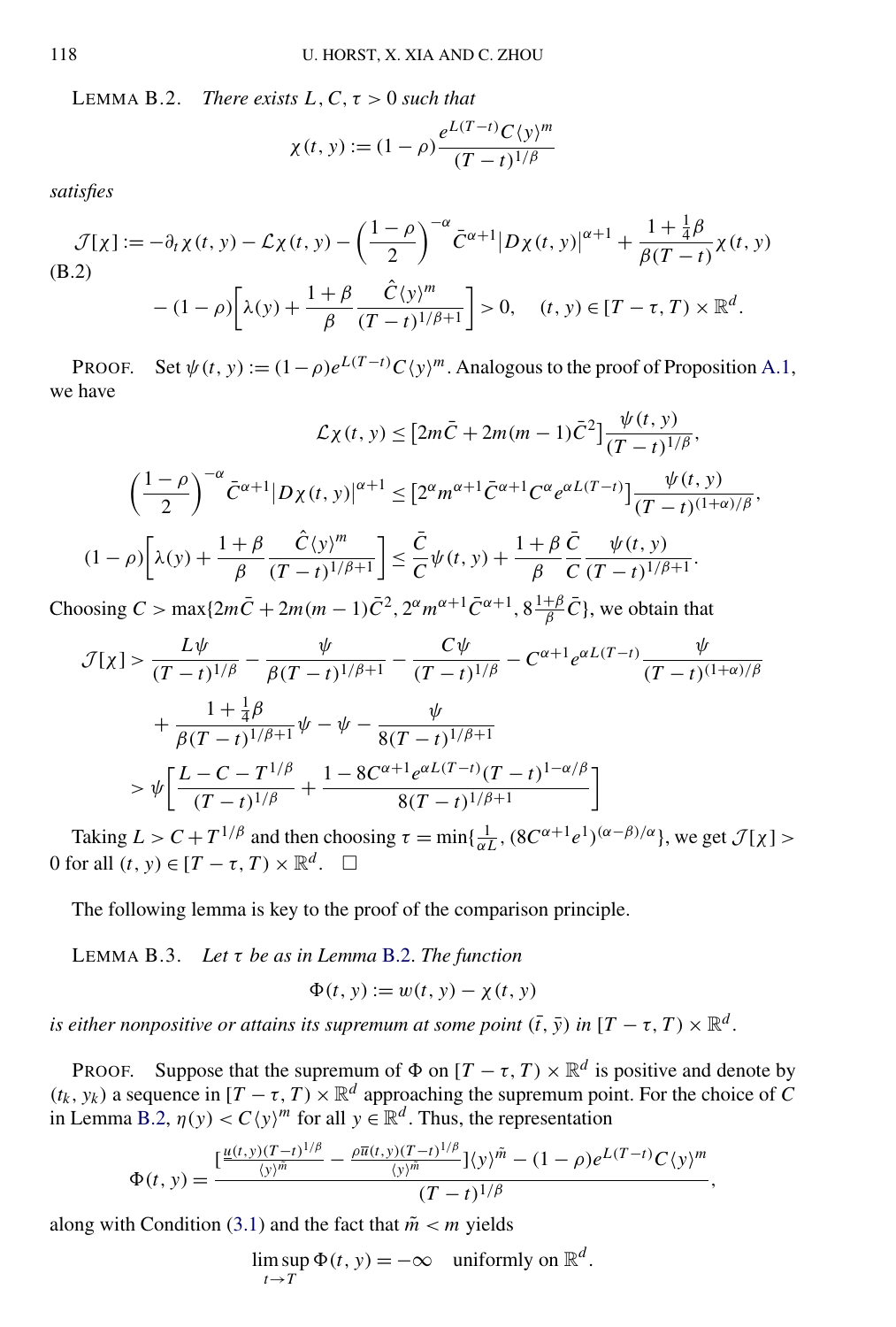<span id="page-39-0"></span>Hence  $\lim_k t_k < T$ . Furthermore,  $\lim_k |y_k| < \infty$  because  $w \in \mathcal{SSG}_m^-$ . As a result, the supremum is attained at some point  $(\bar{t}, \bar{y})$  because  $\Phi$  is upper semicontinuous. This proves the assertion.  $\Box$ 

We are now ready to prove the comparison principle.

PROOF OF PROPOSITION [3.1.](#page-11-0) STEP 1: COMPARISON ON  $[T - \tau, T)$ . Let  $\tau$  be as in Lemma [B.2.](#page-38-0) We claim that the function  $\Phi$  introduced in Lemma [B.3](#page-38-0) is nonpositive. It then follows that  $\underline{u} \leq \overline{u}$  in  $[T - \tau, T) \times \mathbb{R}^d$  by letting  $\rho \to 1$ . In view of Lemma [B.3,](#page-38-0) we just need to consider the case where  $\Phi$  attains its supremum at some point  $(\bar{t}, \bar{y}) \in [T - \tau, T) \times \mathbb{R}^d$ . Since  $\chi$  is smooth and *w* is a viscosity subsolution to [\(B.1\)](#page-37-0),

(B.3)  
\n
$$
-\partial_t \chi(\bar{t}, \bar{y}) - \mathcal{L}\chi(\bar{t}, \bar{y}) - \left(\frac{1-\rho}{2}\right)^{-\alpha} \bar{C}^{\alpha+1} |D\chi|^{\alpha+1} - l(\bar{t}, \bar{y}) w(\bar{t}, \bar{y})
$$
\n
$$
- (1-\rho) \left[ \lambda(\bar{y}) + \frac{1+\beta}{\beta} \frac{\hat{C}\langle y \rangle^m}{(T-t)^{1/\beta+1}} \right] \le 0.
$$

By the mean value theorem and in view of condition [\(3.2\)](#page-11-0),

(B.4)  

$$
l(t, y) = \frac{F(y, \underline{u}(t, y)) - F(y, \rho \overline{u}(t, y))}{\underline{u}(t, y) - \rho \overline{u}(t, y)} \mathbb{I}_{\underline{u}(t, y) \neq \overline{u}(t, y)}
$$

$$
\leq \partial_u F\left(y, \rho \sqrt{\frac{\frac{1}{2}\beta + 1}{\beta + 1} \frac{\eta(y)}{(T - t)^{1/\beta}}}\right)
$$

$$
\leq -\frac{1 + \frac{1}{4}\beta}{\beta(T - t)}.
$$

Thus, comparing [\(B.2\)](#page-38-0) with (B.3) yields

$$
l(\bar{t},\bar{y})w(\bar{t},\bar{y})>-\frac{1+\frac{1}{4}\beta}{\beta(T-t)}\chi(\bar{t},\bar{y})\geq l(\bar{t},\bar{y})\chi(\bar{t},\bar{y}).
$$

Since  $l \le 0$ , we can conclude that  $\Phi(\bar{t}, \bar{y}) \le 0$ , and so  $\Phi \le 0$ .

STEP 2: COMPARISON ON  $[T - \delta, T)$ . If  $\tau > \delta$ , then the proof is complete. Else, we can proceed as follows. From the condition [\(3.2\)](#page-11-0),

$$
\underline{u}(t, y), \overline{u}(t, y) \le \frac{\hat{C}}{\tau^{1/\beta}} \eta(y), \quad t \in [T - \delta, T - \tau].
$$

Since we have already shown that  $u(T - \tau, \cdot) \leq \overline{u}(T - \tau, \cdot)$ , an application of our general comparison principle [Proposition [A.1\]](#page-31-0) shows that  $\mu \leq \overline{u}$  on  $[T - \delta, T) \times \mathbb{R}^d$ .  $\Box$ 

## APPENDIX C: PROOF OF LEMMA [6.1](#page-25-0)

The existence of a classical solution  $v_0$  to [\(2.4\)](#page-4-0) along with the stated estimates on  $v_0$  has been proved in [\[27\]](#page-43-0); the gradient was not given in [27]. In what follows, we analyze the  $C^{0,1}$ regularity of  $v_0$  under weaker assumptions. As discussed in [\[27\]](#page-43-0), we can plug the asymptotic ansatz,

(C.1) 
$$
v(T - t, y) = \frac{\eta(y)}{t^{1/\beta}} + \frac{u(t, y)}{t^{1 + 1/\beta}}, \qquad u(t, y) = O(t^2) \text{ uniformly in } y \text{ as } t \to 0
$$

into [\(2.4\)](#page-4-0) and consider instead the PDE

(C.2) 
$$
\begin{cases} \partial_t u(t, y) = \mathcal{L}u(t, y) + f(t, y, u(t, y)), & t > 0, y \in \mathbb{R}^d, \\ u(0, y) = 0, & y \in \mathbb{R}^d, \end{cases}
$$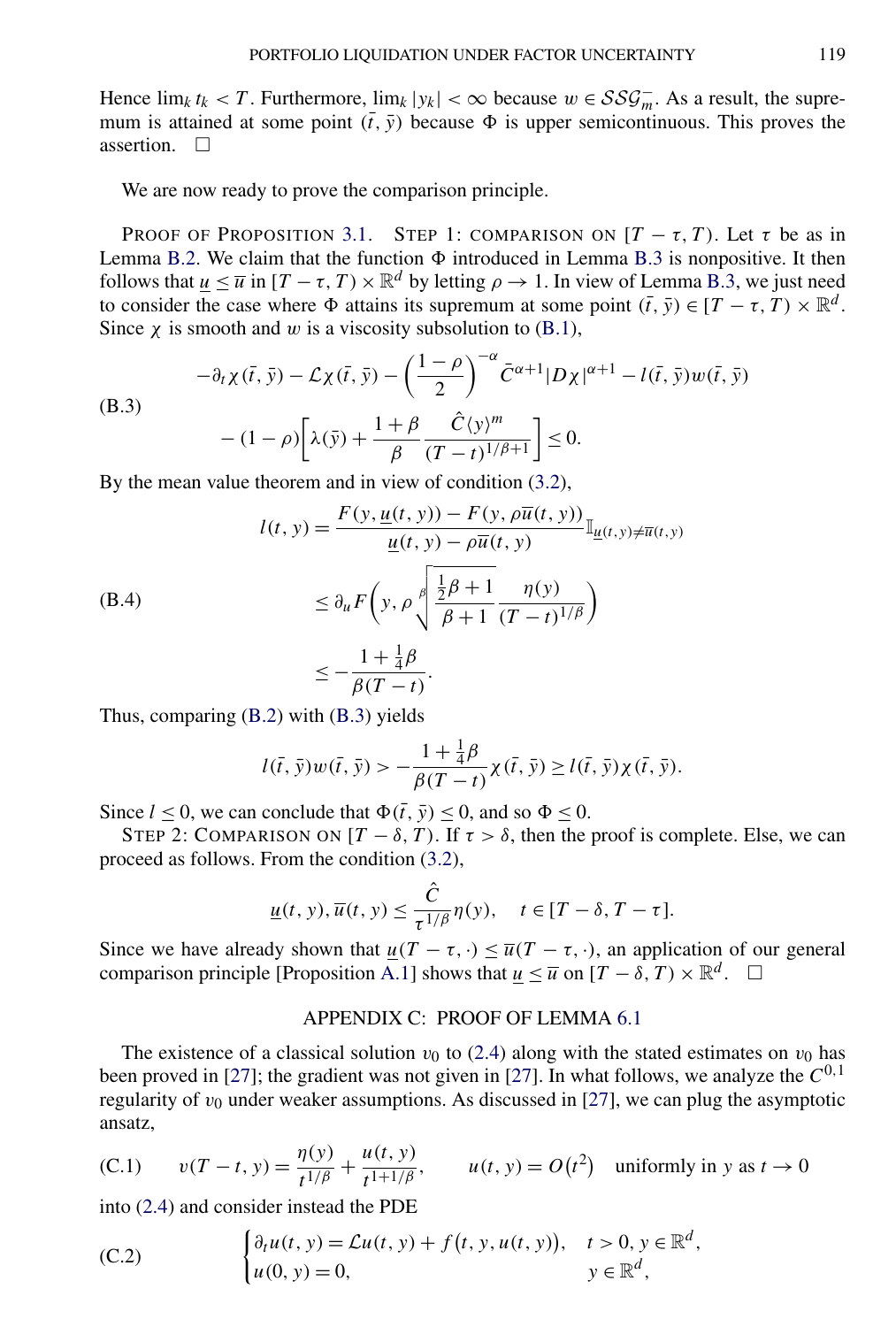where

$$
f(t, y, u) := t\mathcal{L}\eta(y) + t^p \lambda(y) - \frac{\eta(y)}{\beta} \sum_{k=2}^{\infty} {\binom{\beta+1}{k}} {\left(\frac{u}{t\eta(y)}\right)}^k.
$$

We now show that this PDE admits a mild solution in  $C^{0,1}([0,\delta] \times \mathbb{R}^d)$ . To this end, we consider the space

$$
E := \{ u \in C_b^{0,1}([0,\delta] \times \mathbb{R}^d) : \| u(t,\cdot) \| + \| t^{1/2} D u(t,\cdot) \| = O(t^2) \text{ as } t \to 0 \}
$$

endowed with the weighted norm

$$
||u||_E = \sup_{0 < t \leq \delta, y \in \mathbb{R}^d} ||t^{-2}u(t, y)||
$$

and define the operator

$$
\Gamma[u](t, y) = \int_0^t P_{t-s}[f(s, \cdot, u(s, \cdot))](y) ds.
$$

Let  $R > 0$  and  $\delta \in (0, c/R]$ . Using arguments given in [\[27\]](#page-43-0), Section 4, we see that for every *u* in the closed ball  $\overline{B}_E(R) := \{u \in E : ||u||_E \le \frac{c}{\delta}\}$ , the function  $f(\cdot, u(\cdot))$  belongs to  $C_b([0, \delta] \times \mathbb{R}^d)$ . In particular, the map  $\Gamma$  is well defined on  $\overline{B}_E(R)$ . Moreover, there exists a constant  $L > 0$  independent of  $\delta$  such that

$$
|f(t, y, u(t, y)) - f(t, y, v(t, y))| \le L |u(t, y) - v(t, y)|,
$$
  
  $u, v \in \bar{B}_E(R), (t, y) \in [0, \delta] \times \mathbb{R}^d.$ 

Now we are ready to carry out the fixed-point argument.

Let  $B(a, b) := \int_0^1 r^{a-1} (1 - r)^{b-1} dr$  be the Beta function with  $a, b > 0$ . We choose

$$
R=2(1+MB_0)\big(\|\mathcal{L}\eta\|+\|\lambda\|\big),\,
$$

and

$$
\delta = \min\{\underline{c}/R, (2L(1+MB_1)), 1\},\
$$

where  $L > 0$  is the Lipschitz constant given by Lemma [4.5](#page-18-0) and  $B_0 := B(2, \frac{1}{2})$ ,  $B_1 := B(3, \frac{1}{2})$ . Let  $u, v \in \overline{B}_{\Sigma}(R)$ . For  $(t, y) \in [0, \delta] \times \mathbb{R}^d$ ,

$$
\begin{aligned} \left| \Gamma[u](t, y) - \Gamma[v](t, y) \right| &= \left| \int_0^t P_{t-s} \left[ f(s, \cdot, u(s, \cdot)) - f(s, \cdot, v(s, \cdot)) \right](y) \, ds \right| \\ &\le \int_0^t \left| f(s, \cdot, u(s, \cdot)) - f(s, \cdot, v(s, \cdot)) \right| \, ds \\ &\le \int_0^t L \left\| u(s, \cdot) - v(s, \cdot) \right\| \, ds \\ &\le \delta L t^2 \left\| u - v \right\|_E \, ds. \end{aligned}
$$

Similarly,

$$
|D\Gamma[u](t, y) - D\Gamma[v](t, y)| = \left| \int_0^t D P_{t-s} [f(s, \cdot, u(s, \cdot)) - f(s, \cdot, v(s, \cdot))](y) ds \right|
$$
  
\n
$$
\leq M \int_0^t \frac{1}{(t-s)^{1/2}} \| f(s, \cdot, u(s, \cdot)) - f(s, \cdot, v(s, \cdot)) \| ds
$$
  
\n
$$
\leq \int_0^t M L \frac{1}{(t-s)^{1/2}} (s^2 \| u - v \|_E) ds
$$
  
\n
$$
\leq \delta t^{3/2} M L B_1 \| u - v \|_E.
$$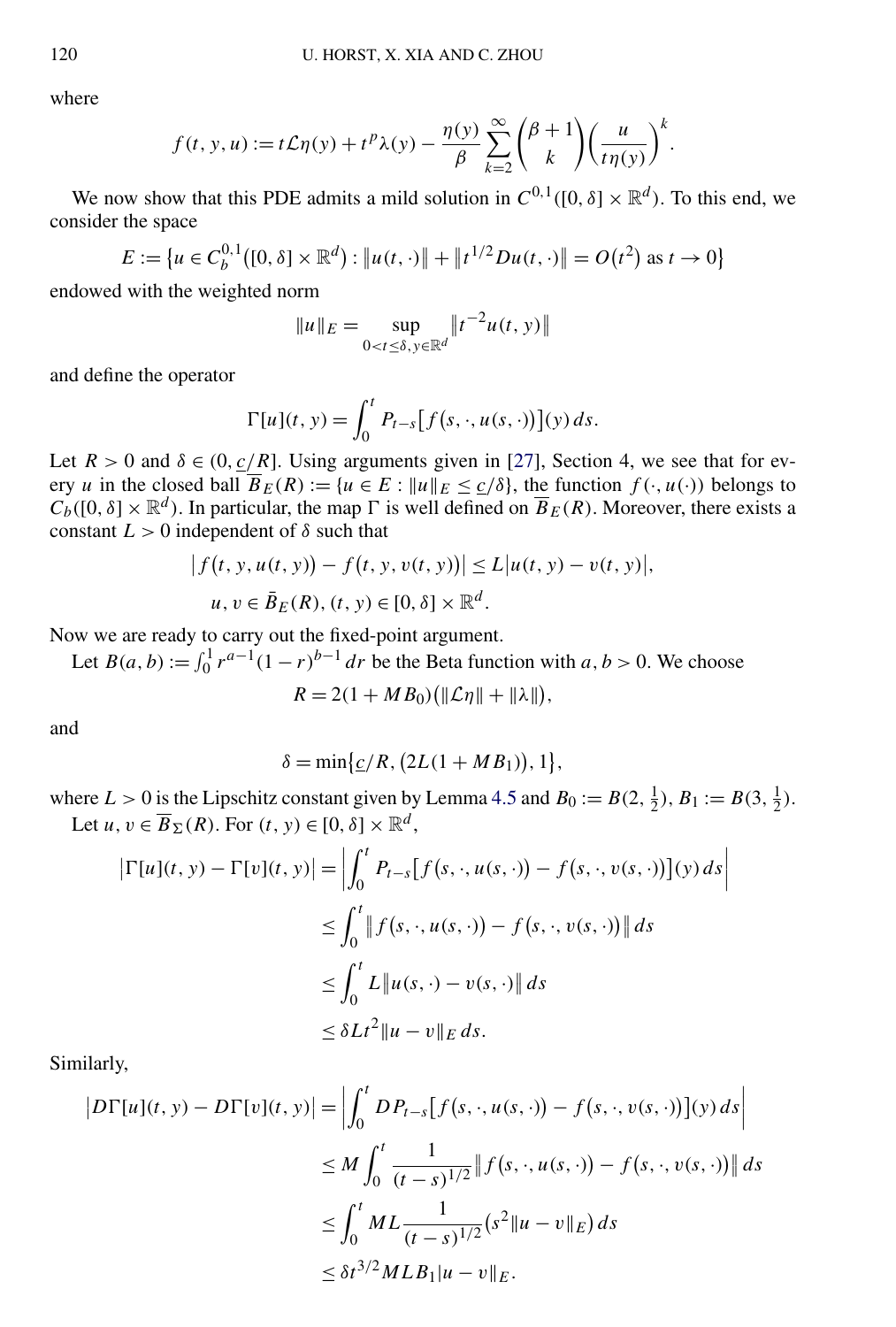Hence

$$
\|\Gamma[u] - \Gamma[v]\|_{\Sigma} \le \frac{1}{2} \|u - v\|_{E}.
$$

To show that  $\Gamma$  maps  $\overline{B}_E(R)$  into itself, note that  $\delta \le 1$  implies  $s^k \le 1$  for all  $k > 0$  and  $s \in [0, \delta]$ . Hence, for every  $t \in [0, \delta]$ 

$$
|\Gamma[0](t, y)| = \left| \int_0^t P_{t-s} [f(s, \cdot, 0)](y) ds \right|
$$
  
\n
$$
\leq \int_0^t \|s \mathcal{L} \eta + s^p \lambda \| ds
$$
  
\n
$$
\leq t^2 (\|\mathcal{L} \eta\| + \|\lambda\|)
$$

and

$$
|D\Gamma[0](t, y)| = \left| \int_0^t D P_{t-s} [F_0(s, \cdot, 0)](y) ds \right|
$$
  
\n
$$
\leq \int_0^t \frac{1}{(t-s)^{1/2}} M \|s\mathcal{L}\eta + s^p \lambda \| ds
$$
  
\n
$$
\leq t^{3/2} M B_0 (\|\mathcal{L}\eta\| + \|\lambda\|)
$$

Thus,

$$
\|\Gamma[u]\|_E \le \|\Gamma[u] - \Gamma[0]\|_E + \|\Gamma[0]\|_E \le R.
$$

The operator  $\Gamma$  is therefore a contraction from  $\overline{B}_E(R)$  to itself. Hence, it has a unique fixedpoint *u* in  $\overline{B}_E(R)$ . We conclude that equation [\(C.2\)](#page-39-0) admits a mild solution in  $C_b^{0,1}([0, \delta] \times$  $\mathbb{R}^d$ .

In view of the ansatz [\(C.1\)](#page-39-0),  $v_0$  is a solution to [\(2.4\)](#page-4-0) in  $C_b^{0,1}([T-\delta, T^-] \times \mathbb{R}^d)$  and there exists a constant  $C > 0$  such that for  $(t, y) \in [T - \delta, T) \times \mathbb{R}^d$ ,

$$
|Dv_0| \leq \frac{C}{(T-t)^{1/\beta}}.
$$

The  $C^{0,1}$ -regularity of  $v_0$  along with the boundedness of  $Dv_0$  on  $[0, T - \delta] \times \mathbb{R}^d$  can be obtained by [\[12\]](#page-42-0), Theorem 15. To conclude, for a constant  $C_0 > 0$ ,

$$
|Dv_0| \le \frac{C_0}{(T-t)^{1/\beta}}, \quad (t, y) \in [0, T) \times \mathbb{R}^d.
$$

**Acknowledgments.** This work started when the first two authors were visiting the National University of Singapore (NUS), whose hospitality is kindly acknowledged. Part of this work was carried out while the third author was invited to the Humboldt-Universität zu Berlin, whose hospitality is appreciated. We thank two anonymous referees, an Associate Editor and the Editor, François Delarue, for valuable comments and suggestions that greatly helped to improve the presentation of the results.

**Funding.** The first two authors would like to acknowledge the financial support by *dfine GmbH* and the CRC 190 *Rationality and competition: the economic performance of individuals and firms*. The third author would like to acknowledge the financial support by Singapore MOE (Ministry of Educations) AcRF Grants R-146-000-271-112 and R-146-000- 284-114 as well as NSFC Grant No. 11871364. The authors benefited from the research grant for the project "Augmented Intelligence in Digital Society" under the aegis of the National University of Singapore–Humboldt-Universität zu Berlin Profile Partnership.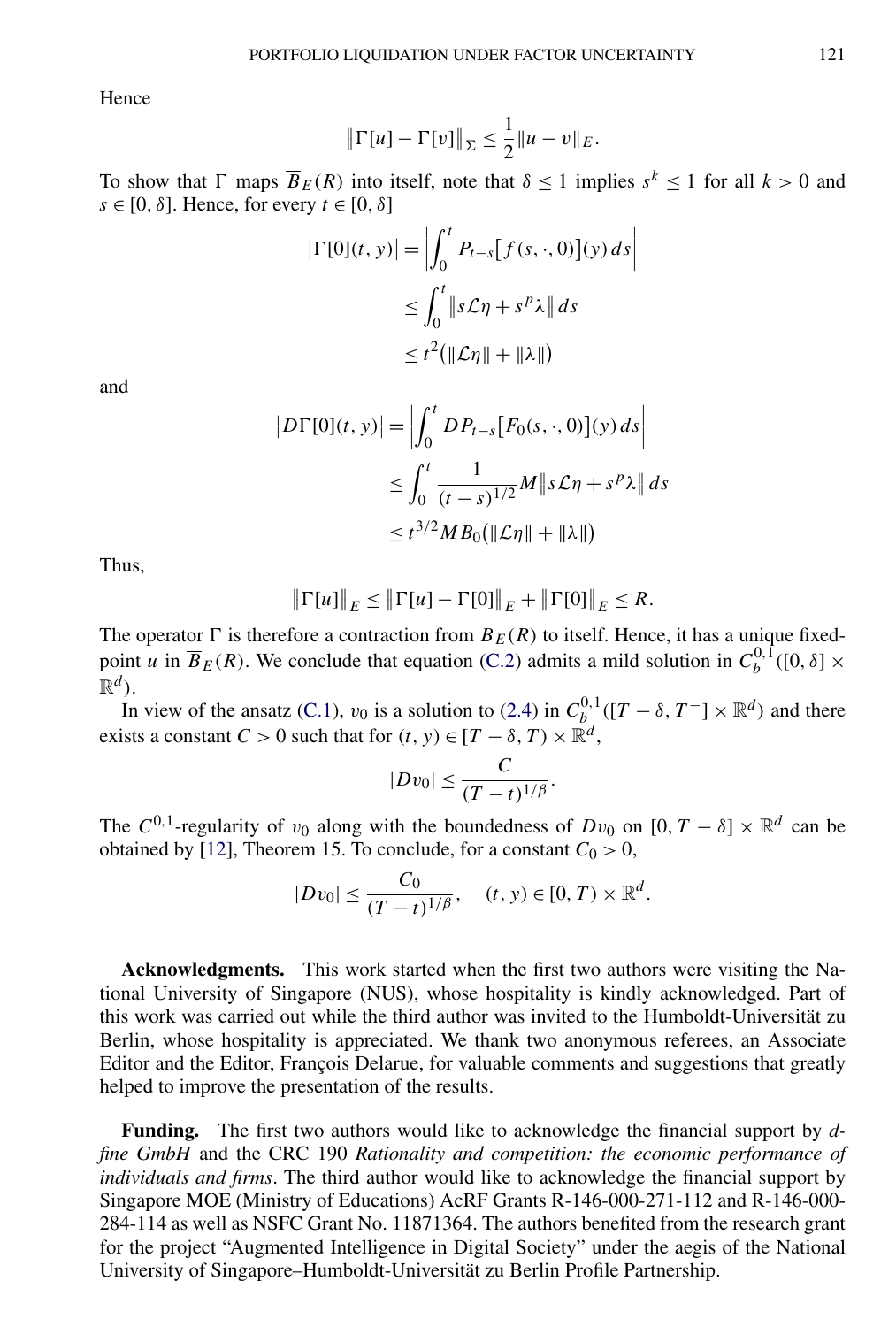#### **REFERENCES**

- <span id="page-42-0"></span>[1] ALMGREN, R. and CHRISS, N. (2001). Optimal execution of portfolio transactions. *J*. *Risk* **3** 5–39.
- [2] ANDERSON, E. W., HANSEN, L. P. and SARGENT, T. J. (2003). A quartet of semigroups for model specification, robustness, prices of risk, and model detection. *J*. *Eur*. *Econ*. *Assoc*. **1** 68–123.
- [3] ANKIRCHNER, S., JEANBLANC, M. and KRUSE, T. (2014). BSDEs with singular terminal condition and a control problem with constraints. *SIAM J*. *Control Optim*. **52** 893–913. [MR3180837](http://www.ams.org/mathscinet-getitem?mr=3180837) [https://doi.org/10.](https://doi.org/10.1137/130923518) [1137/130923518](https://doi.org/10.1137/130923518)
- [4] BARLES, G., CHASSEIGNE, E., CIOMAGA, A. and IMBERT, C. (2012). Lipschitz regularity of solutions for mixed integro-differential equations. *J*. *Differential Equations* **252** 6012–6060. [MR2911421](http://www.ams.org/mathscinet-getitem?mr=2911421) <https://doi.org/10.1016/j.jde.2012.02.013>
- [5] BARLES, G., CHASSEIGNE, E. and IMBERT, C. (2011). Hölder continuity of solutions of second-order non-linear elliptic integro-differential equations. *J*. *Eur*. *Math*. *Soc*. (*JEMS*) **13** 1–26. [MR2735074](http://www.ams.org/mathscinet-getitem?mr=2735074) <https://doi.org/10.4171/JEMS/242>
- [6] BAYRAKTAR, E. and MUNK, A. (2018). Mini-flash crashes, model risk, and optimal execution. *Mark*. *Microstruct*. *Liq*.
- [7] BECHERER, D., BILAREV, T. and FRENTRUP, P. (2018). Optimal liquidation under stochastic liquidity. *Finance Stoch*. **22** 39–68. [MR3738665](http://www.ams.org/mathscinet-getitem?mr=3738665)<https://doi.org/10.1007/s00780-017-0346-2>
- [8] BISMUTH, A., GUÉANT, O. and PU, J. (2019). Portfolio choice, portfolio liquidation, and portfolio transition under drift uncertainty. *Math*. *Financ*. *Econ*. **13** 661–719. [MR3993247](http://www.ams.org/mathscinet-getitem?mr=3993247) [https://doi.org/10.1007/](https://doi.org/10.1007/s11579-019-00241-1) [s11579-019-00241-1](https://doi.org/10.1007/s11579-019-00241-1)
- [9] BJÖRK, T., MURGOCI, A. and ZHOU, X. Y. (2014). Mean-variance portfolio optimization with statedependent risk aversion. *Math*. *Finance* **24** 1–24. [MR3157686](http://www.ams.org/mathscinet-getitem?mr=3157686) [https://doi.org/10.1111/j.1467-9965.](https://doi.org/10.1111/j.1467-9965.2011.00515.x) [2011.00515.x](https://doi.org/10.1111/j.1467-9965.2011.00515.x)
- [10] BORDIGONI, G., MATOUSSI, A. and SCHWEIZER, M. (2007). A stochastic control approach to a robust utility maximization problem. In *Stochastic Analysis and Applications*. *Abel Symp*. **2** 125–151. Springer, Berlin. [MR2397786](http://www.ams.org/mathscinet-getitem?mr=2397786) [https://doi.org/10.1007/978-3-540-70847-6\\_6](https://doi.org/10.1007/978-3-540-70847-6_6)
- [11] BRANGER, N. and LARSEN, L. S. (2013). Robust portfolio choice with uncertainty about jump and diffusion risk. *J*. *Bank*. *Financ*. **37** 5036–5047.
- [12] BRIAND, P. and CONFORTOLA, F. (2008). BSDEs with stochastic Lipschitz condition and quadratic PDEs in Hilbert spaces. *Stochastic Process*. *Appl*. **118** 818–838. [MR2411522](http://www.ams.org/mathscinet-getitem?mr=2411522) [https://doi.org/10.1016/j.spa.](https://doi.org/10.1016/j.spa.2007.06.006) [2007.06.006](https://doi.org/10.1016/j.spa.2007.06.006)
- [13] CAFFARELLI, L. and SILVESTRE, L. (2009). Regularity theory for fully nonlinear integro-differential equations. *Comm*. *Pure Appl*. *Math*. **62** 597–638. [MR2494809](http://www.ams.org/mathscinet-getitem?mr=2494809)<https://doi.org/10.1002/cpa.20274>
- [14] CARTEA, Á., DONNELLY, R. and JAIMUNGAL, S. (2017). Portfolio liquidation and ambiguity aversion. *SSRN*.
- [15] CARTEA, Á., DONNELLY, R. and JAIMUNGAL, S. (2017). Algorithmic trading with model uncertainty. *SIAM J*. *Financial Math*. **8** 635–671. [MR3687848](http://www.ams.org/mathscinet-getitem?mr=3687848)<https://doi.org/10.1137/16M106282X>
- [16] CRANDALL, M. G., ISHII, H. and LIONS, P.-L. (1992). User's guide to viscosity solutions of second order partial differential equations. *Bull*. *Amer*. *Math*. *Soc*. (*N*.*S*.) **27** 1–67. [MR1118699](http://www.ams.org/mathscinet-getitem?mr=1118699) [https://doi.org/10.](https://doi.org/10.1090/S0273-0979-1992-00266-5) [1090/S0273-0979-1992-00266-5](https://doi.org/10.1090/S0273-0979-1992-00266-5)
- [17] DA LIO, F. and LEY, O. (2011). Convex Hamilton–Jacobi equations under superlinear growth conditions on data. *Appl*. *Math*. *Optim*. **63** 309–339. [MR2784834](http://www.ams.org/mathscinet-getitem?mr=2784834)<https://doi.org/10.1007/s00245-010-9122-9>
- [18] ESCOBAR, M., FERRANDO, S. and RUBTSOV, A. (2015). Robust portfolio choice with derivative trading under stochastic volatility. *J*. *Bank*. *Financ*. **61** 142–157.
- [19] FABBRI, G., GOZZI, F. and ŚWIĘCH, A. (2017). *Stochastic Optimal Control in Infinite Dimension: Dynamic Programming and HJB Equations*. *Probability Theory and Stochastic Modelling* **82**. Springer, Cham. [MR3674558](http://www.ams.org/mathscinet-getitem?mr=3674558)<https://doi.org/10.1007/978-3-319-53067-3>
- [20] FLEMING, W. H. and SOUGANIDIS, P. E. (1989). On the existence of value functions of two-player, zerosum stochastic differential games. *Indiana Univ*. *Math*. *J*. **38** 293–314. [MR0997385](http://www.ams.org/mathscinet-getitem?mr=0997385) [https://doi.org/10.](https://doi.org/10.1512/iumj.1989.38.38015) [1512/iumj.1989.38.38015](https://doi.org/10.1512/iumj.1989.38.38015)
- [21] FLOR, C. R. and LARSEN, L. S. (2014). Robust portfolio choice with stochastic interest rates. *Ann*. *Finance* **10** 243–265. [MR3193783](http://www.ams.org/mathscinet-getitem?mr=3193783)<https://doi.org/10.1007/s10436-013-0234-5>
- [22] FU, G., GRAEWE, P., HORST, U. and POPIER, A. (2021). A mean field game of optimal portfolio liquidation. *Math*. *Oper*. *Res*. To appear.
- [23] FUHRMAN, M. and TESSITORE, G. (2002). The Bismut–Elworthy formula for backward SDEs and applications to nonlinear Kolmogorov equations and control in infinite dimensional spaces. *Stoch*. *Stoch*. *Rep*. **74** 429–464. [MR1940495](http://www.ams.org/mathscinet-getitem?mr=1940495)<https://doi.org/10.1080/104S1120290024856>